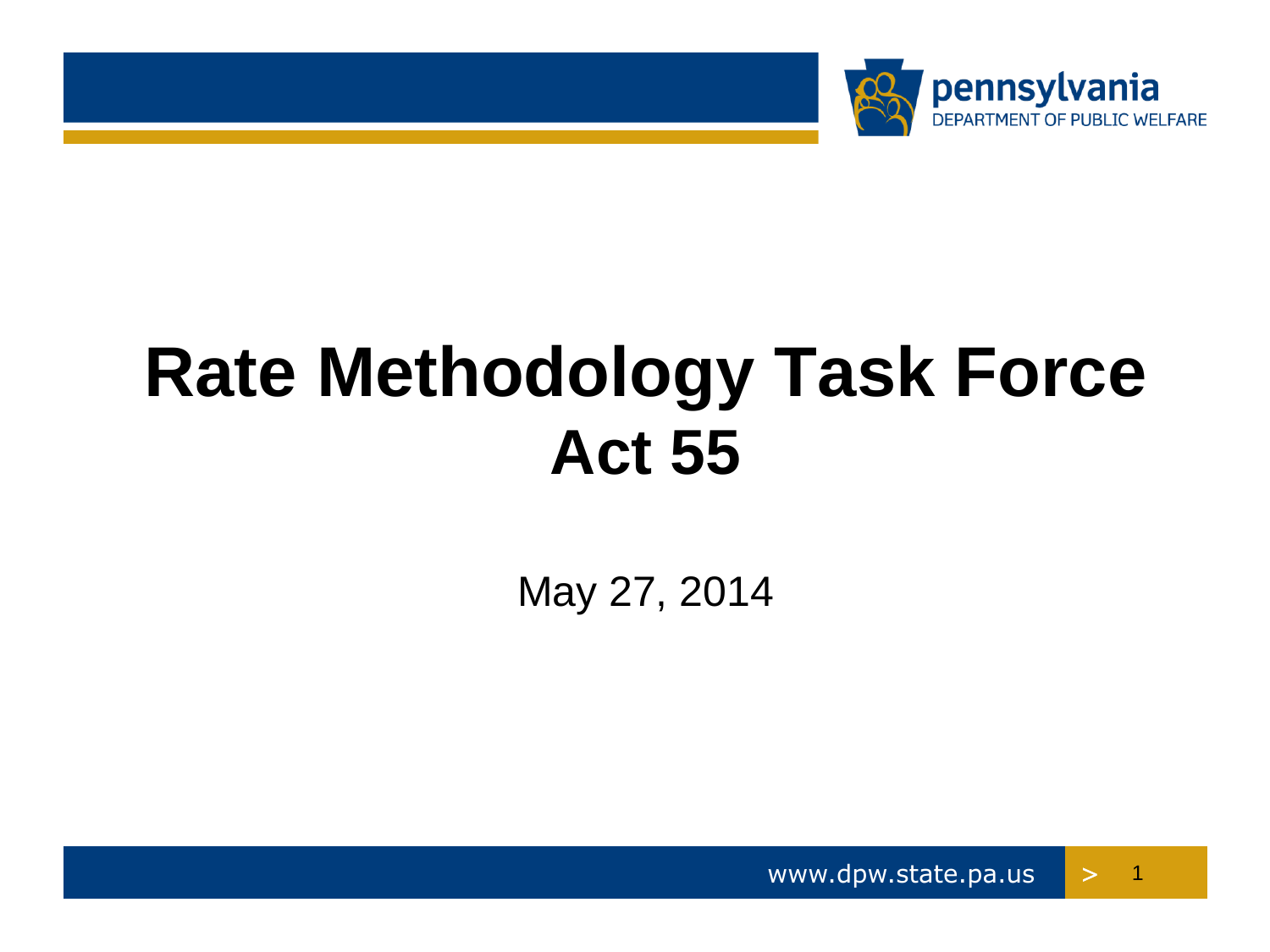

#### **Agenda for Today:**

- Introduction of Task Force Members
- Purpose and Goals
- **Background**
- Development of the Framework
- Pennsylvania Rate Methodology Framework
- Recommendations
- Questions & Answers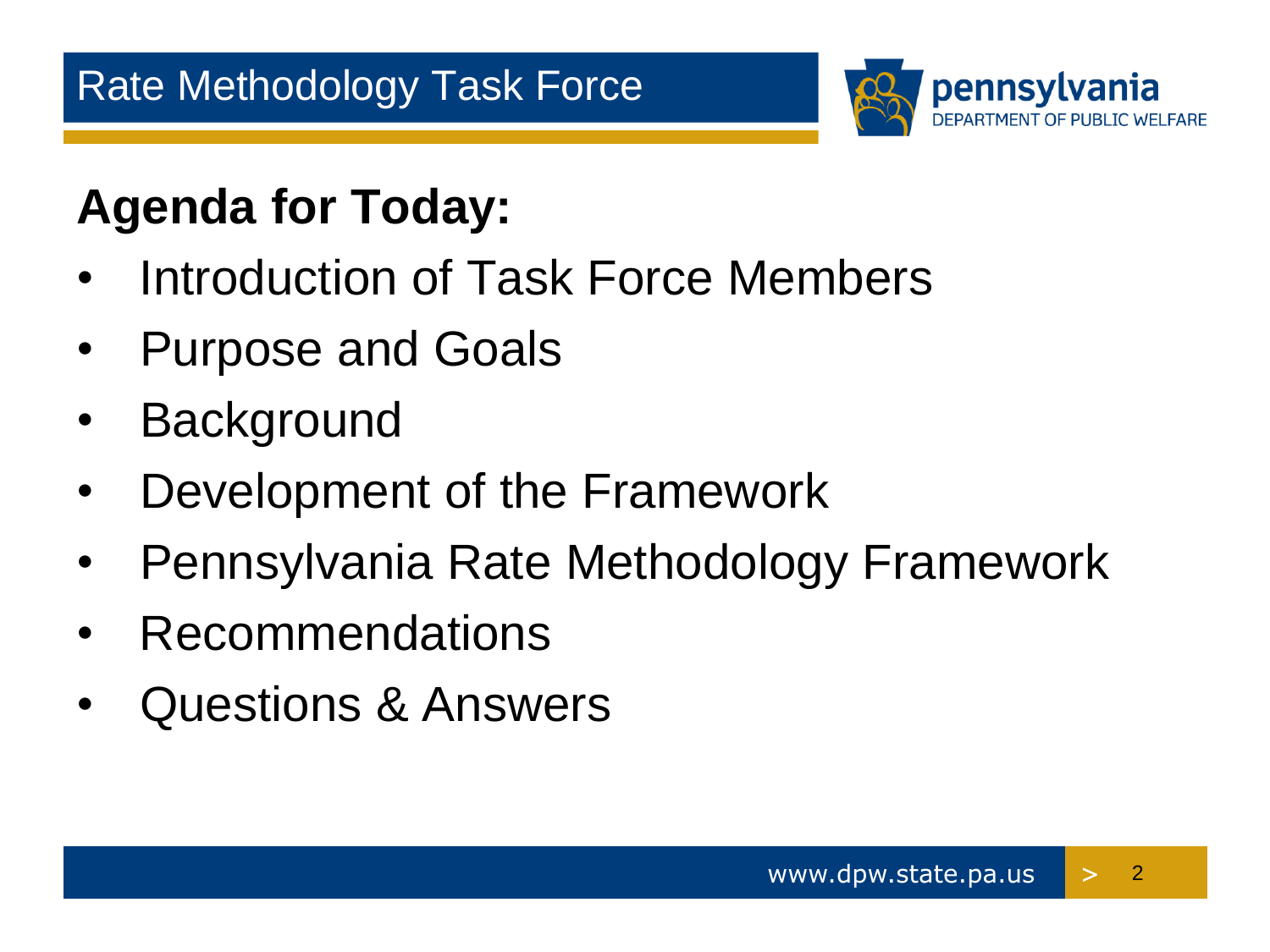

# Our Vision and Mission

*Our Vision is to see Pennsylvanians living safe, healthy and independent lives.*

*Our Mission is to improve the quality of life for Pennsylvania's individuals and families. We promote opportunities for independence through services and supports while demonstrating accountability for taxpayer resources.*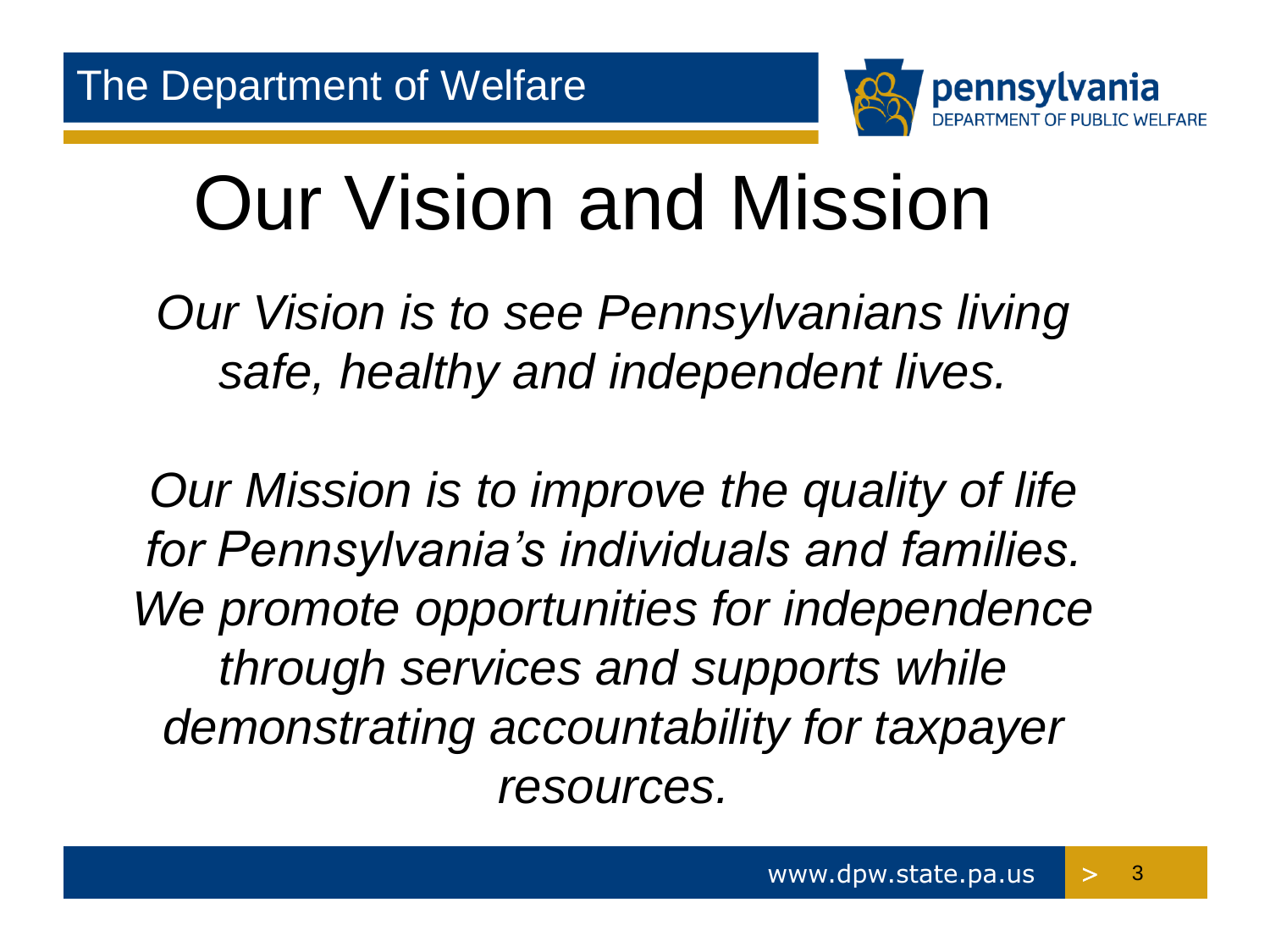

#### **Background:**

- of maximum allowable Act 148 state and Title IV-E The Department issued a bulletin in 2008 that mandated counties and providers to gather and forward certain fiscal information to the Department for the determination federal reimbursement.
- Department did not have the authority to institute the process through a bulletin. • As a result of a lawsuit by several providers, the Supreme Court of Pennsylvania determined that the
- • Upon issuance of the Supreme Court's decision, the Department ceased the review of provider fiscal packets.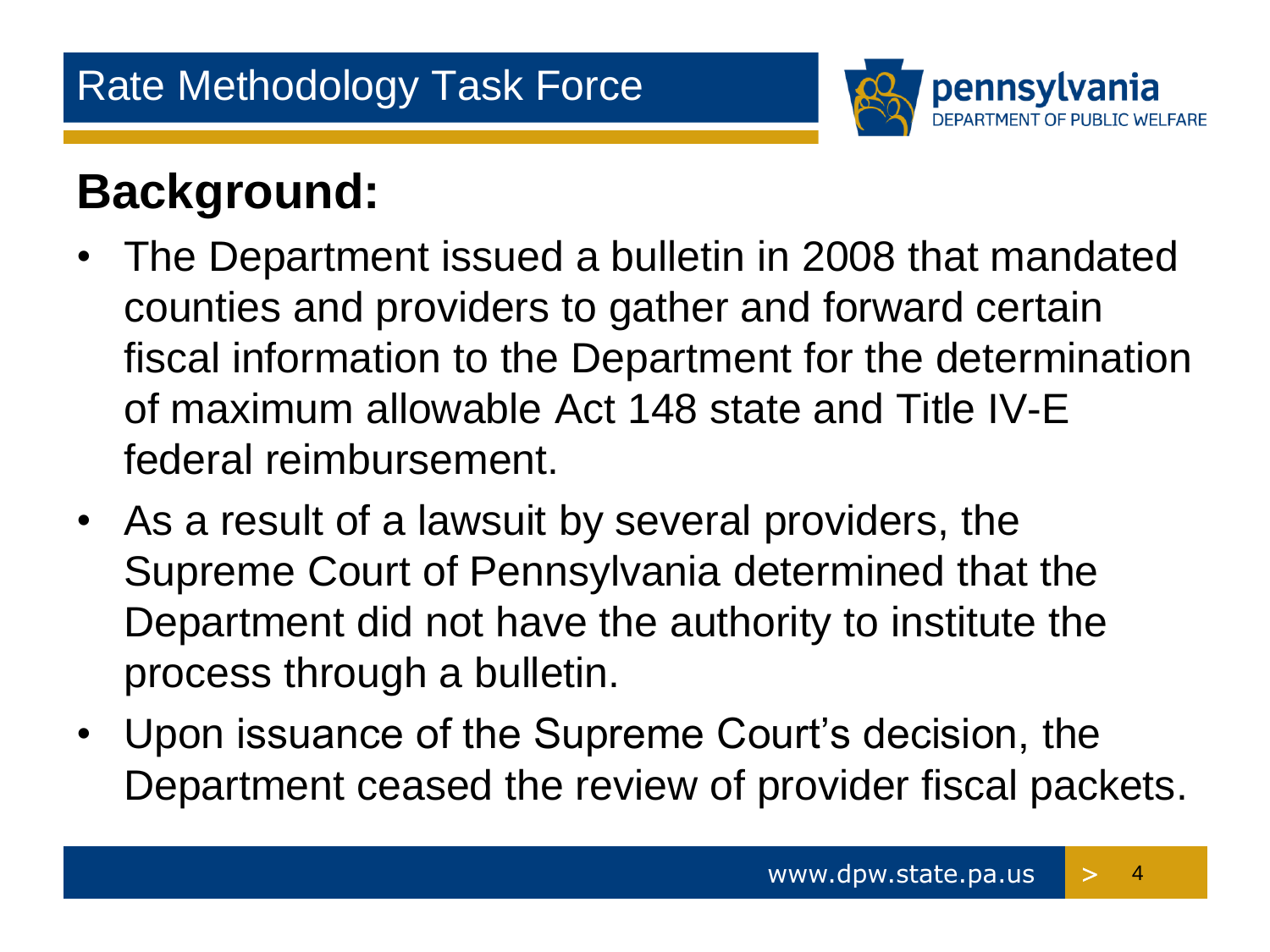

## **Legislation:**

- Bill 1075, now known as Act 55 of 2013 • On July 9, 2013, Governor Tom Corbett signed House
- Code by adding a new section, Section 704.3 • Act 55 of 2013, in part, amended the Public Welfare
- This section requires a provider to submit documentation of its cost of providing placement services to the Department and authorizes the Department to use the documentation to support the claim for federal and state reimbursement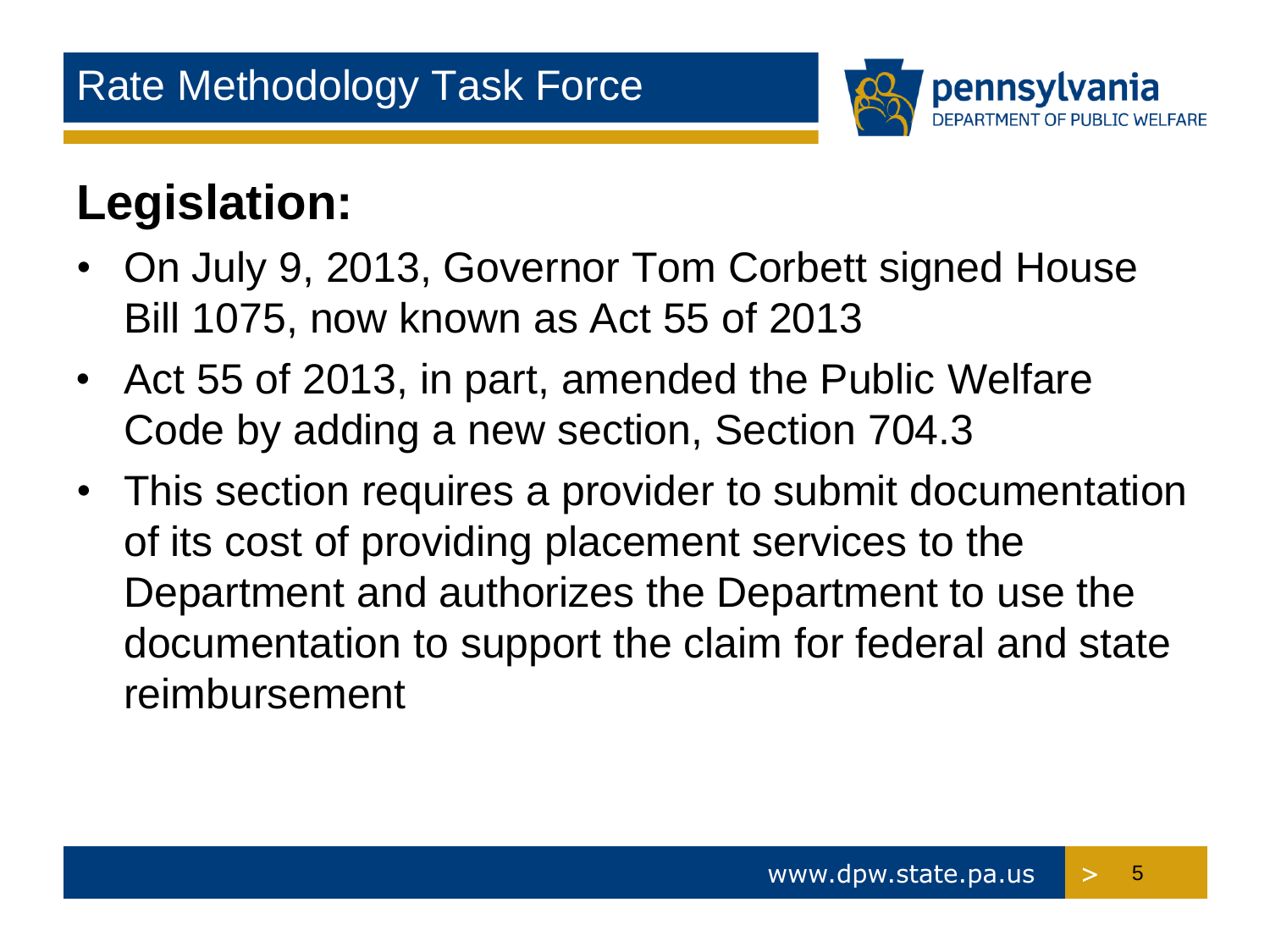

#### **Legislation:**

- • Pursuant to Act 55 of 2013, DPW is required to convene a task force to develop recommendations for a methodology to determine reimbursement for actual and projected costs of child welfare services which are reasonable and allowable
- to the General Assembly by April 30, 2014 • The task force shall provide written recommendations as to the methodology for purchase of out-of-home placement services from providers and related payments
- The task force shall provide written recommendations for other purchased services by December 31, 2014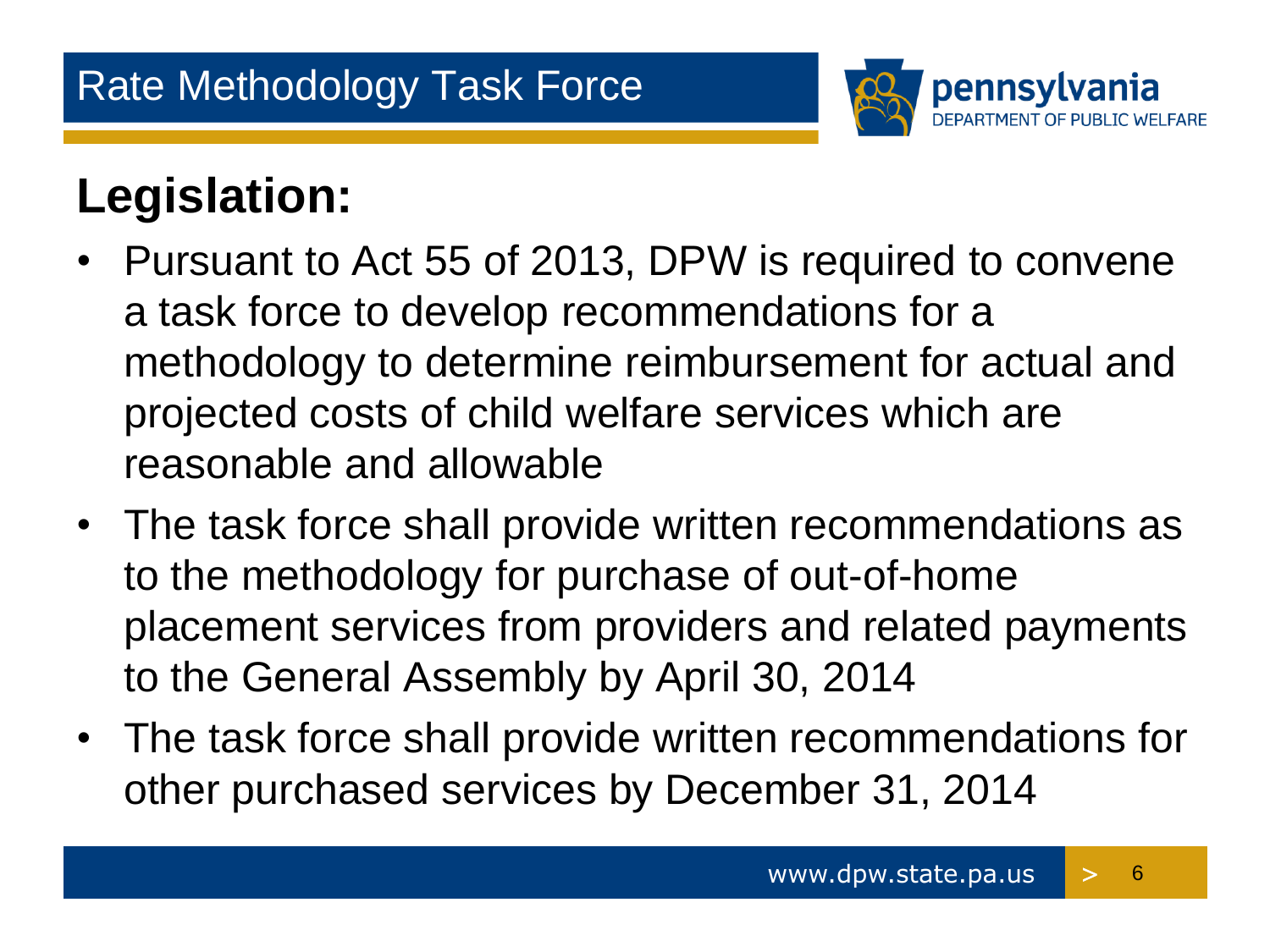

#### **Development of the Framework:**

- Establishment of the steering committee
- Development of the charter
- Emphasis on the collaboration of task force members





Pennsylvania Children & Youth Administrators www.pcya.org



**REHABILITATION & COMMUNITY** 

**PROVIDERS ASSOCIATION**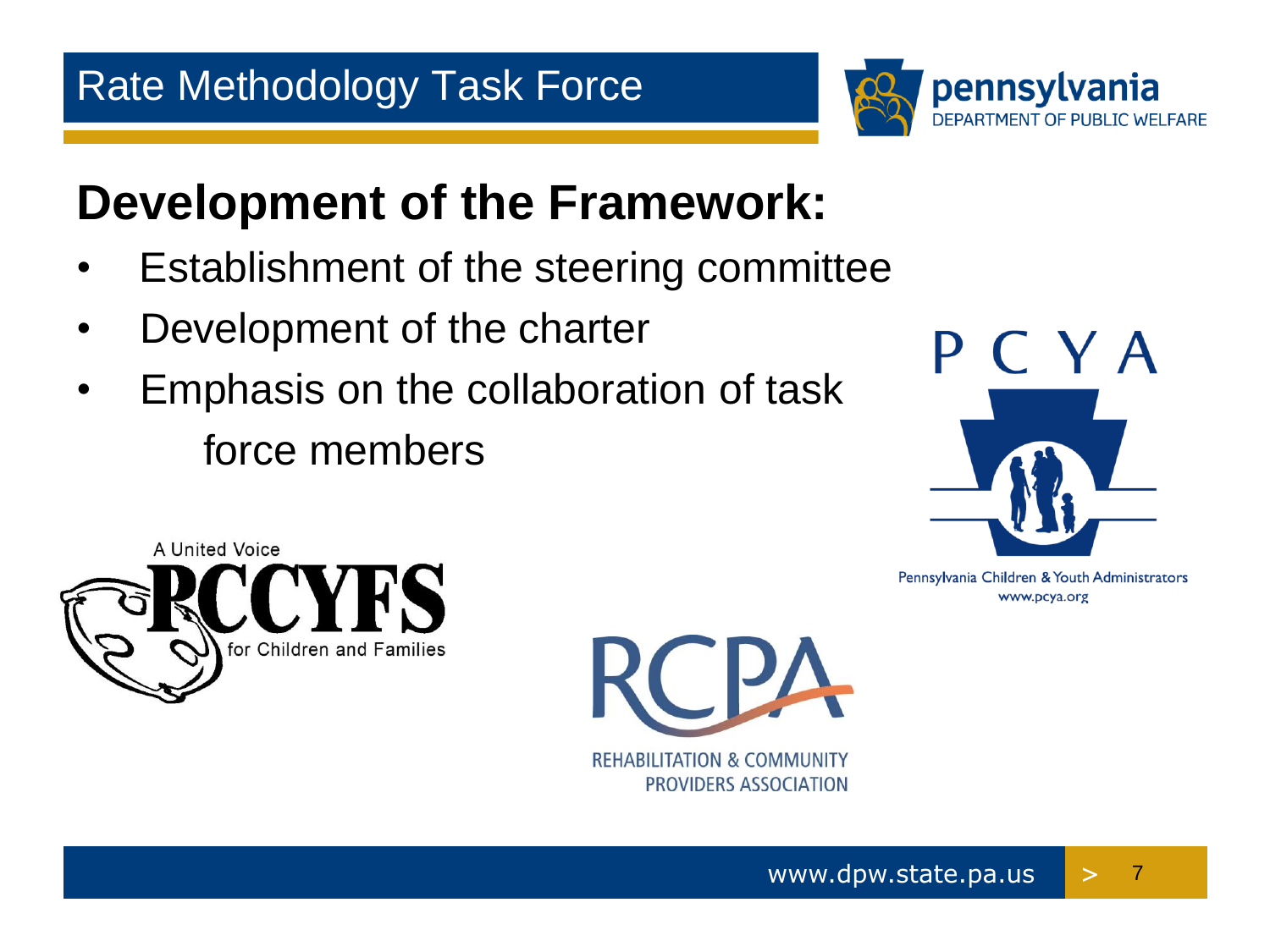

#### **Development of the Framework:**

- Review of other state methodologies
	- Including Indiana, North Carolina, Maryland, Ohio, Colorado, California, Florida, Iowa, New York, New Jersey, Missouri, Texas, Wisconsin and Washington, DC
- Bureau of Financial Operations
	- • Clarification of sub-recipients and vendors in regards to audit needs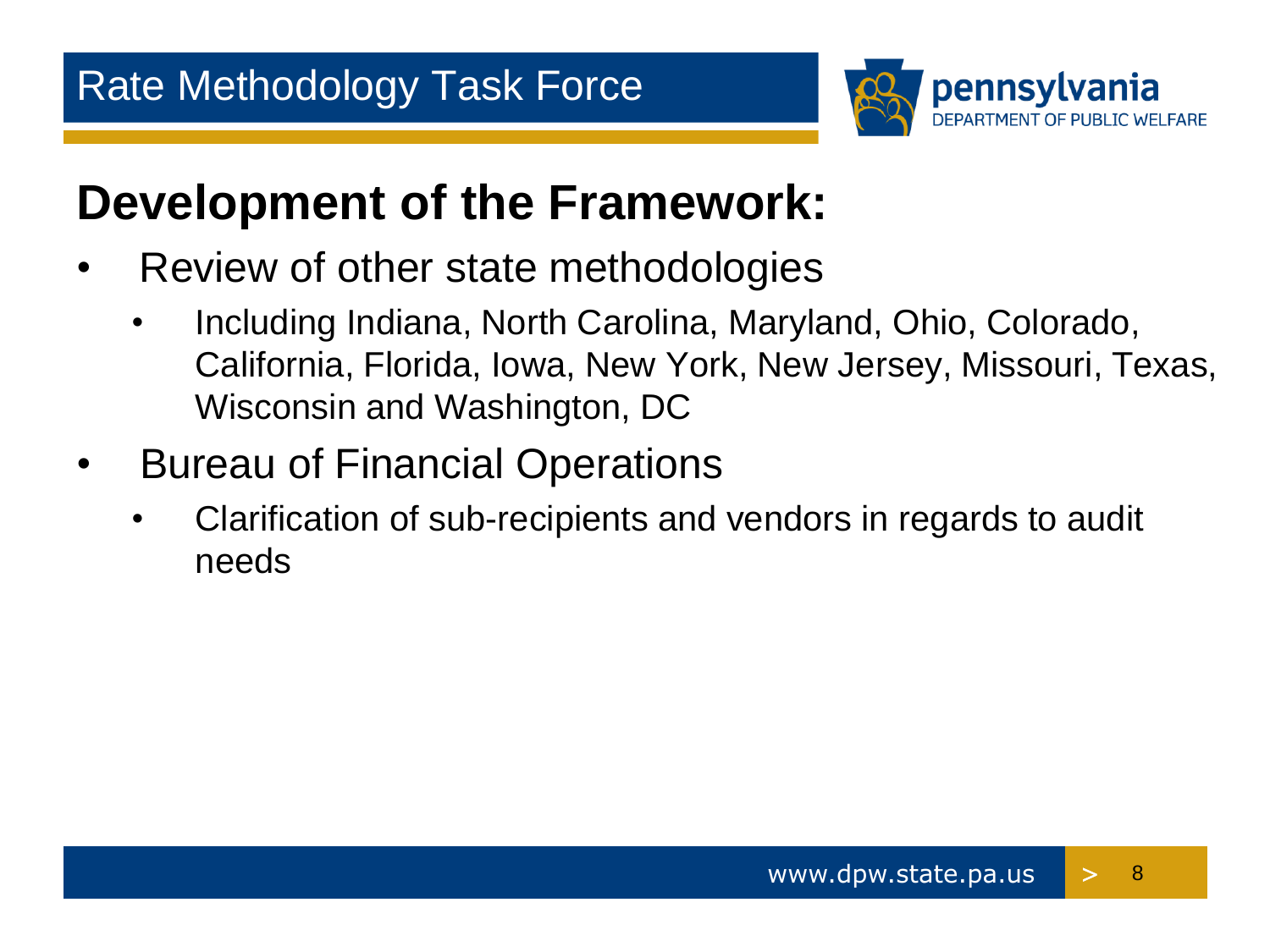

#### **Development of the Framework, continued:**

- Administration for Children and Families
	- November 12, 2013 Task Force meeting
- Determination of a methodology for Pennsylvania
	- Model on page 30 of the report
- Formation of ad hoc workgroups
	- Cost Report/Audit Requirement
	- Standardized Job Descriptions/Standardized Service Descriptions
	- State Review Process
	- County Review Process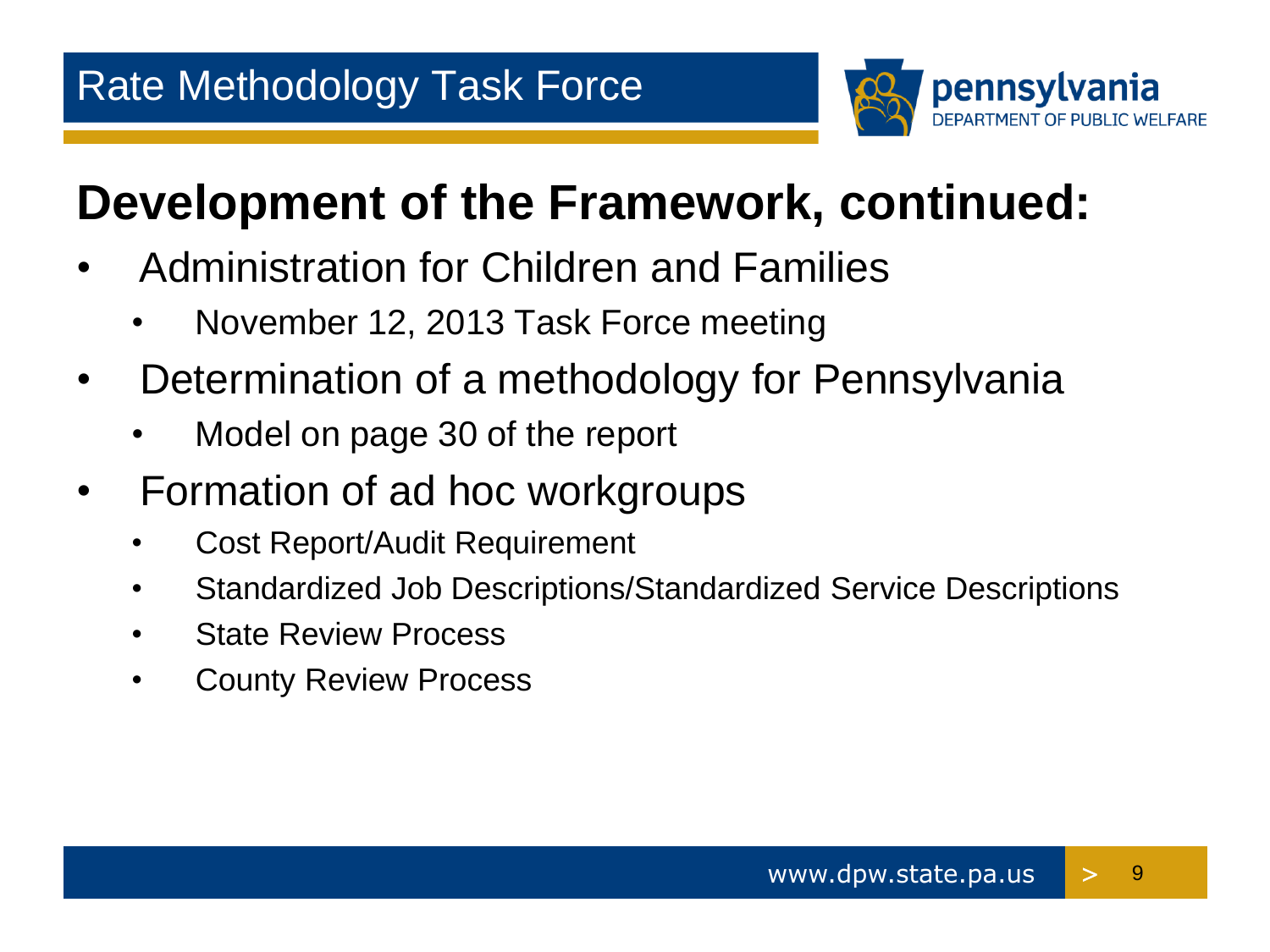

#### **Administration for Children and Families (ACF):**

- • Provided the federal perspective to costs that are allowable for reimbursement
- No federal requirement for a particular methodology
- • States set foster care rates based on the state approach and budget priorities
- • Costs need to be identified and measured so that only Title IV-E costs are in the documents received by ACF
- Each provider needs to develop a methodology for capturing staff time to determine daily supervision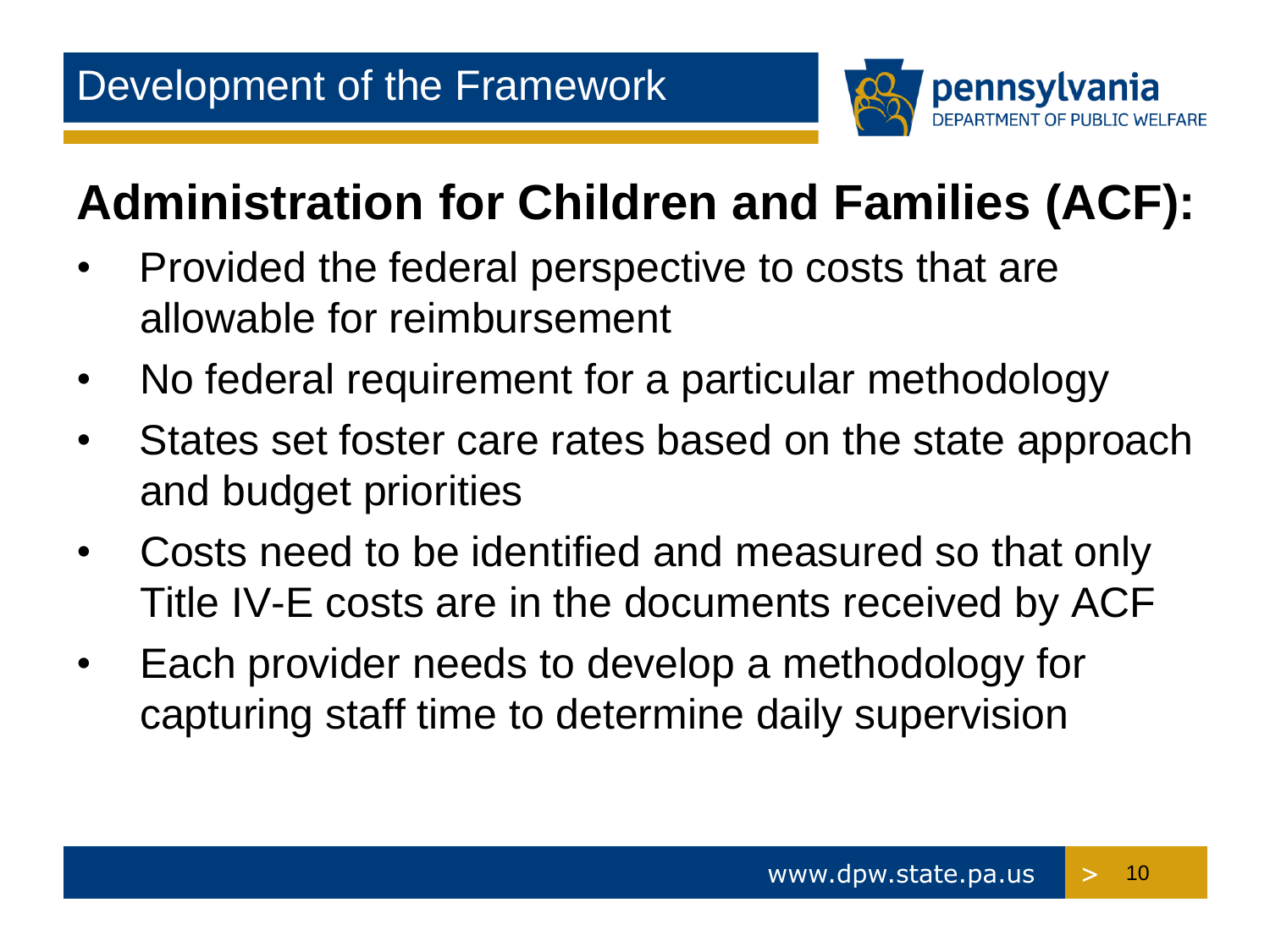

#### **ACF does not direct the methodology used by states; however, the cost methodology must:**

- Describe the procedures used to identify, measure and allocate all costs to each of the programs operated by the agency
- • Conform to the accounting principles and standards prescribed in the Uniform Administrative Requirements, Cost Principles and Audit Requirements for Federal Awards
- Contain sufficient information in such detail to allow the Department to make an informed judgment on the correctness and fairness of the procedures for identifying, measuring and allocating all costs to each of the programs operated by the provider agency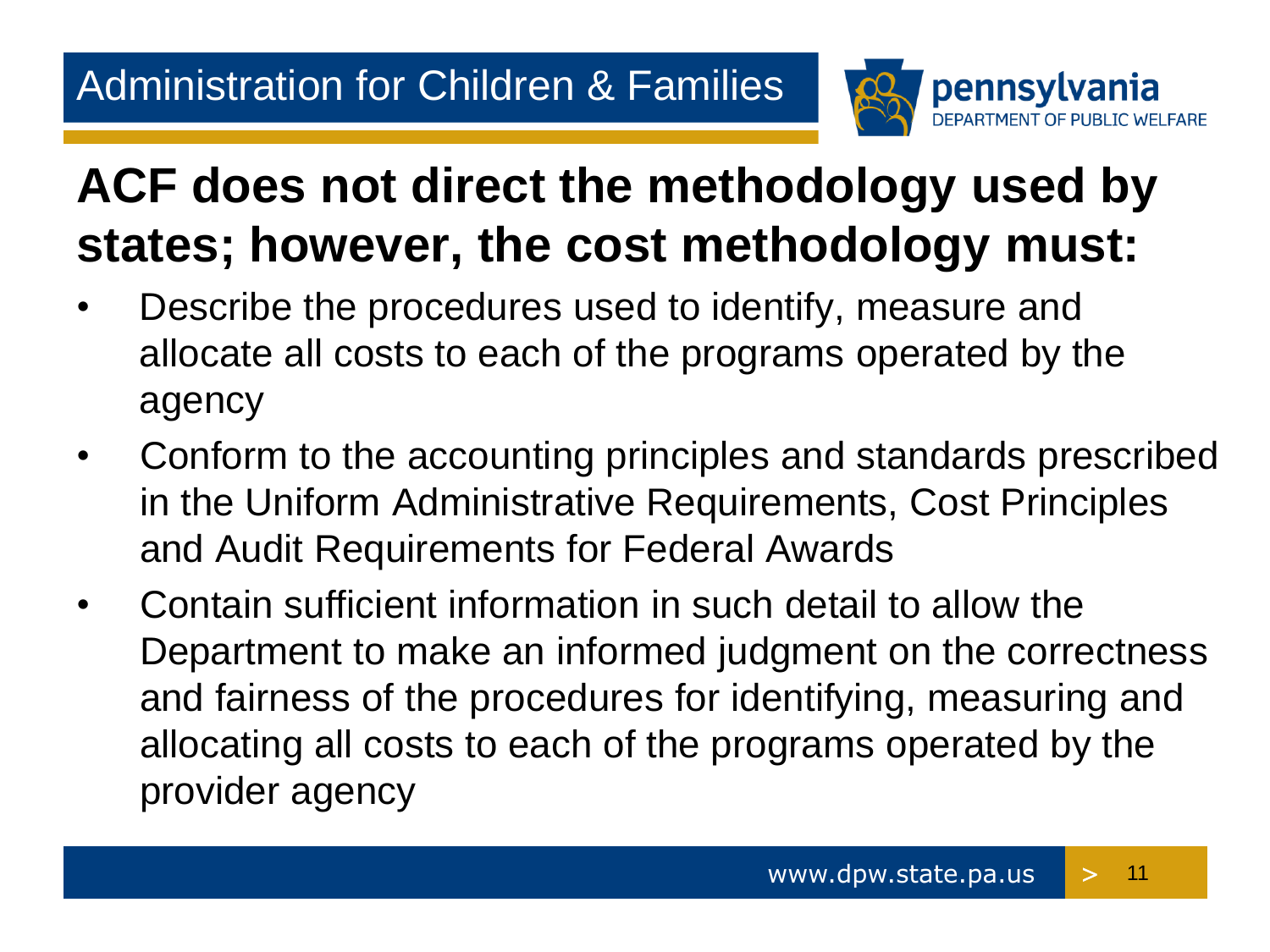

#### **Review of other state methodologies yielded:**

- Establishment of clear timelines for submission, review and final analysis of costs
- Standardization of service definitions and related staff positions and activities to support consistency and timeliness in the review and analysis of costs
- Utilization of a third party provider audit to better focus the role of the state in the review process
- Reinforcement of the value and need for individual provider and county negotiations
- Creation of an allowance for regional/county variations in rates reflecting geographic locations, contract specifications and county-specific requests
- Development of a provider cost report that supports submission of needed information in a streamlined and efficient format
- Standardization or clearly-defined guidance for the presentation of provider cost allocation plans
- Consideration of quality, outcomes and performance in the rate methodology process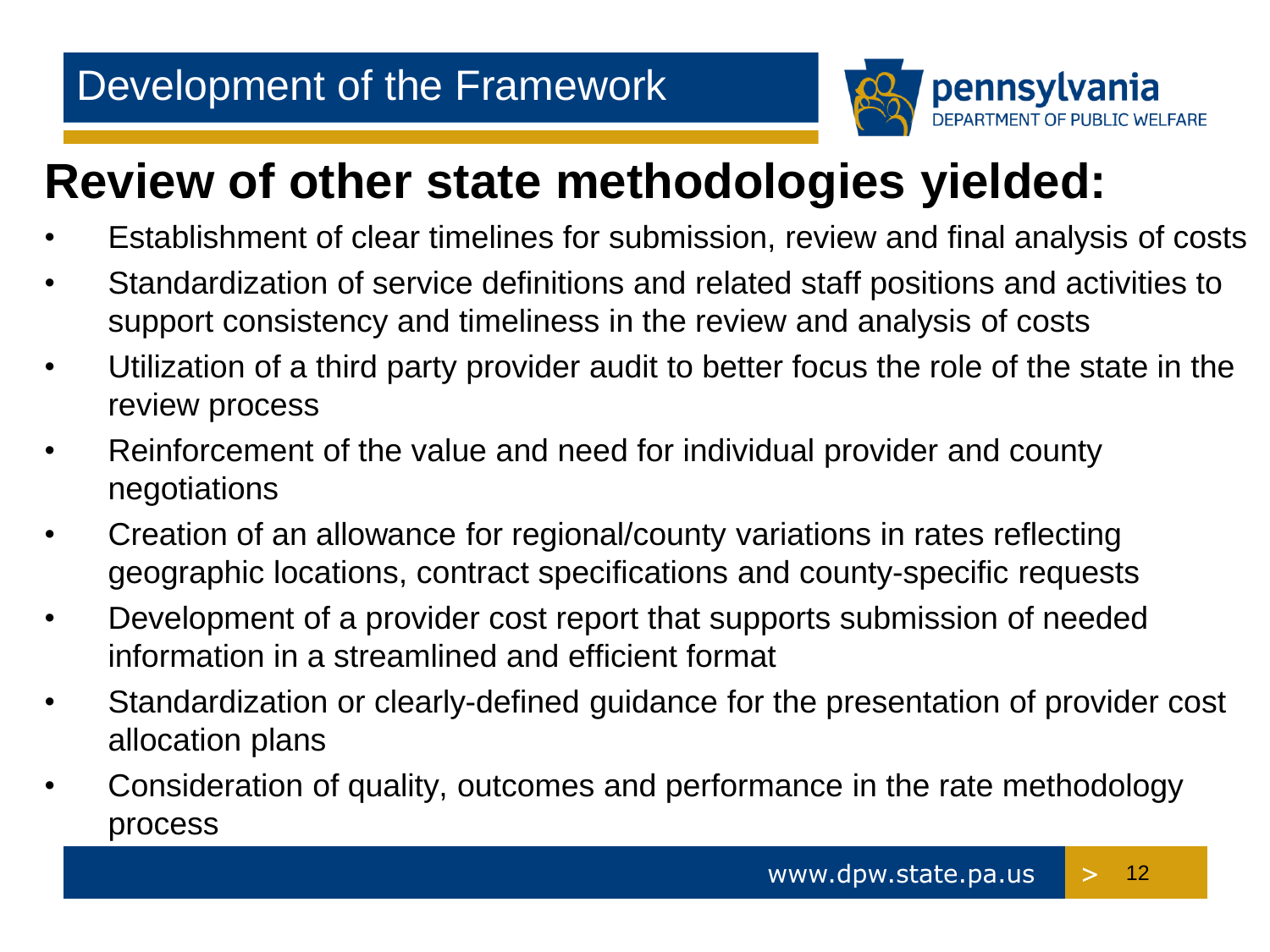

#### **Key components of the Pennsylvania model:**

- • Standardized Actual Cost Report
- • Standardized Service Descriptions/Standardized Job **Descriptions**
- Role of the state—set Title IV-E and state participation
- Role of the county—need for service and the reasonableness of costs
- Mechanism for new providers, new services and providers licensed under Chapter 6400 Regulations
- The role of measurable outcomes in the process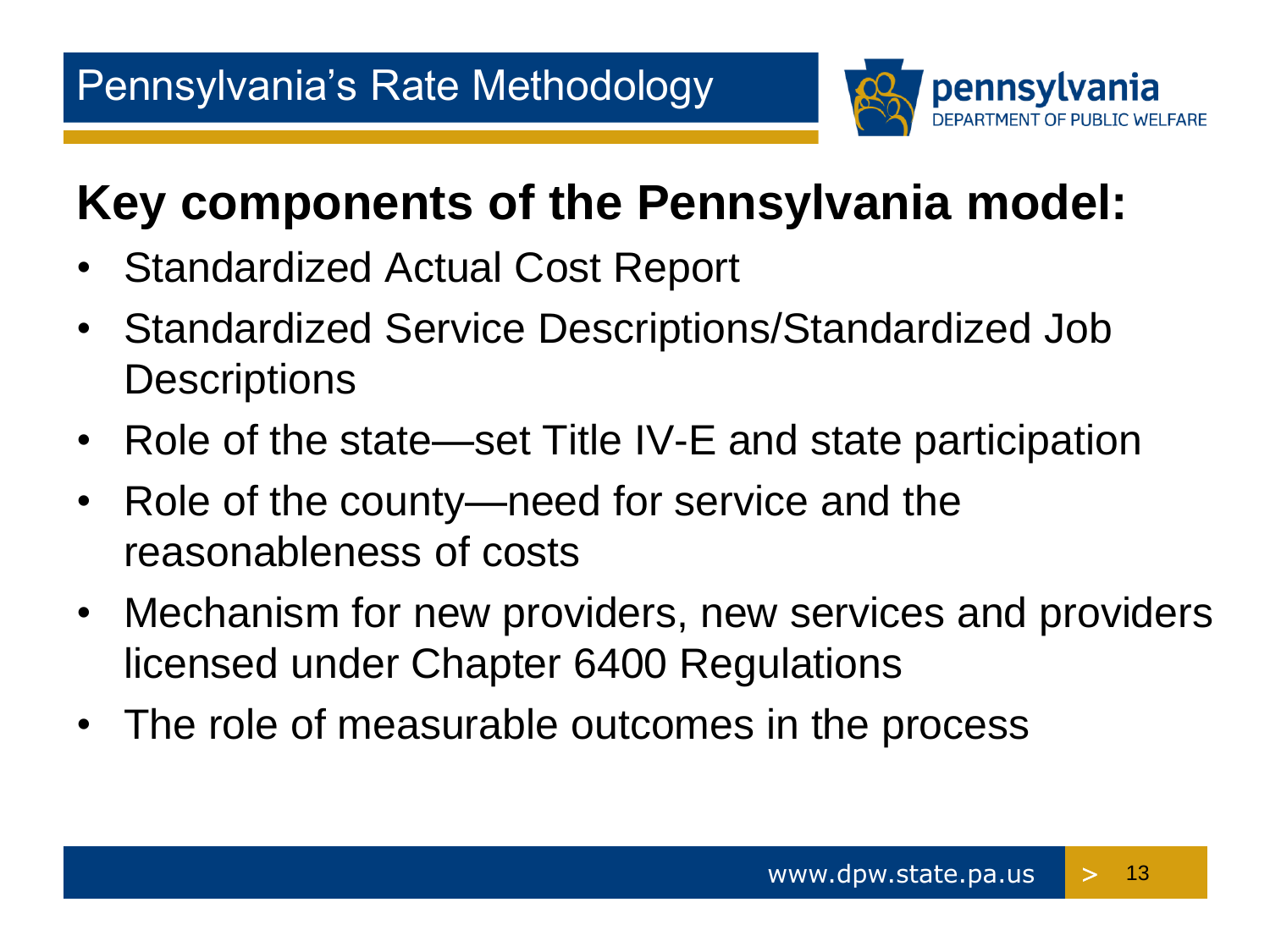#### Rate Methodology Task Force



#### **PENNSYLVANIA**

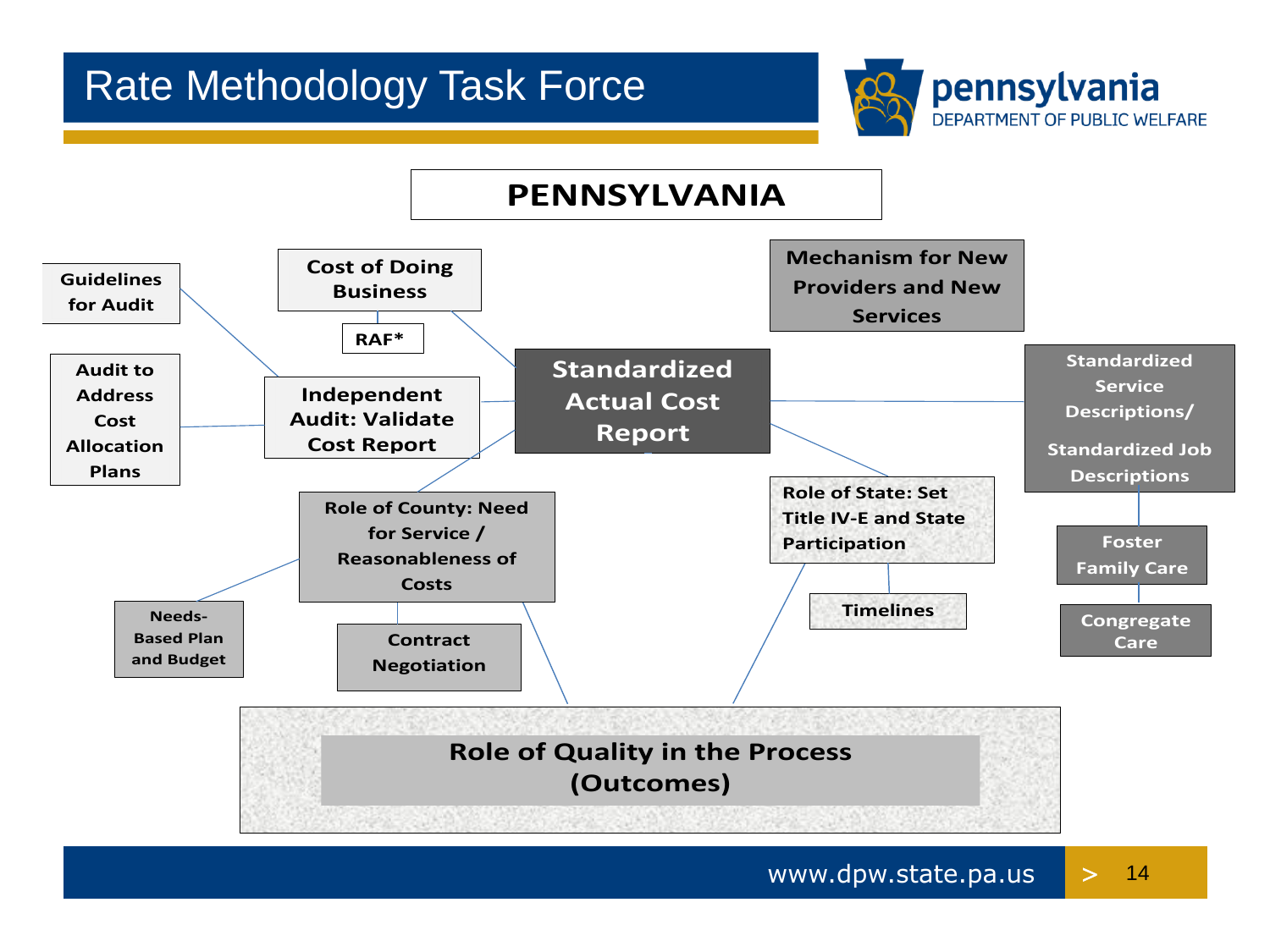

#### **County Child Welfare Agency Benefits:**

- Assists in our partnership for assuring services are provided to our clients
- Assists in our partnership for assuring that taxpayer dollars are spent effectively
- Assures that providers will be able to serve clients we are mandated to serve
- Creates an improved basis for consistency in



Pennsylvania Children & Youth Administrators www.pcya.org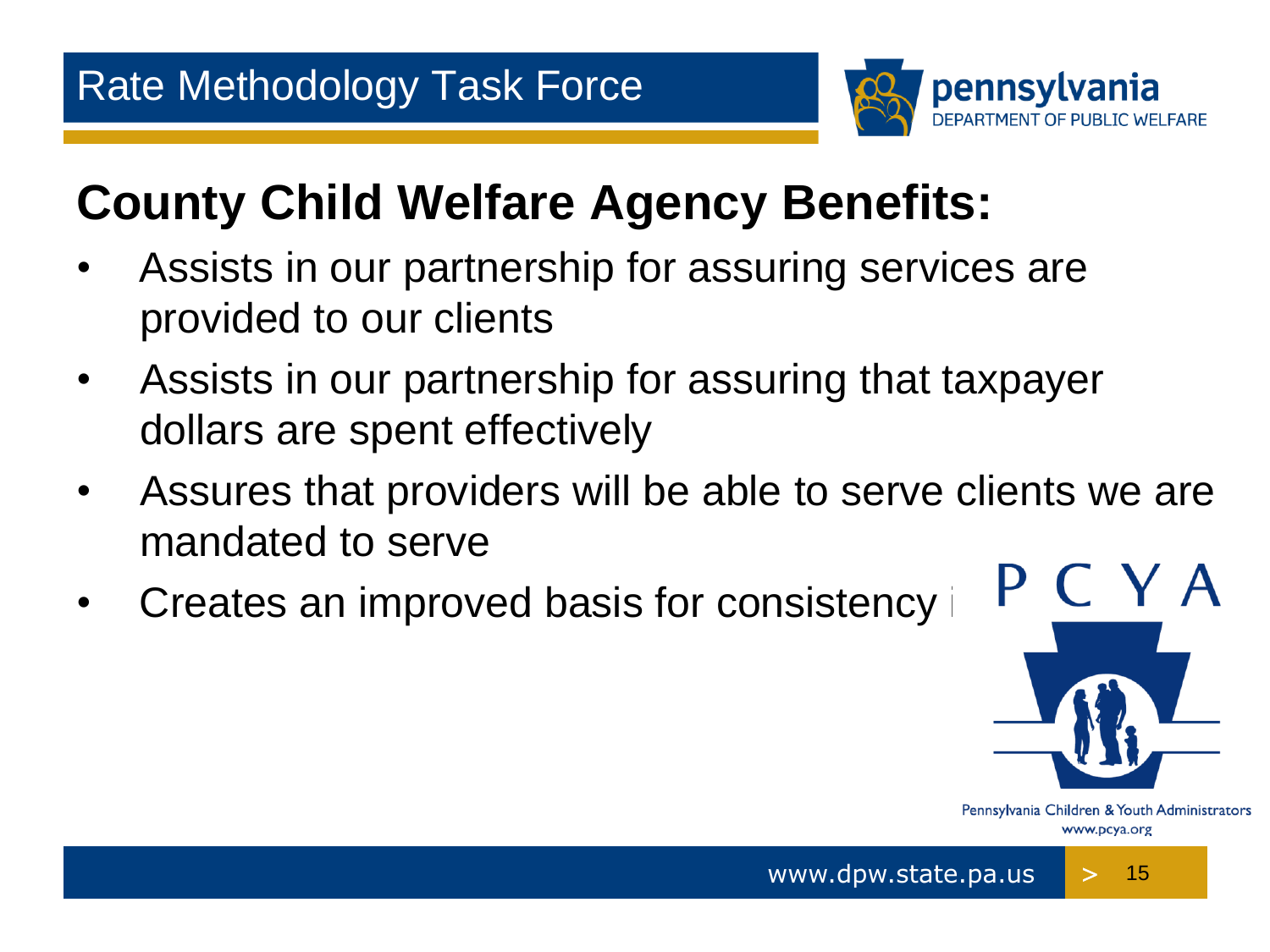

#### **What Commissioners Need to Know:**

- • Standards will enhance local relationships
- • Contracting process will improve and require less administrative time
- Predictability assists with local budget considerations
- Counties have been partners from the start



Pennsylvania Children & Youth Administrators www.pcya.org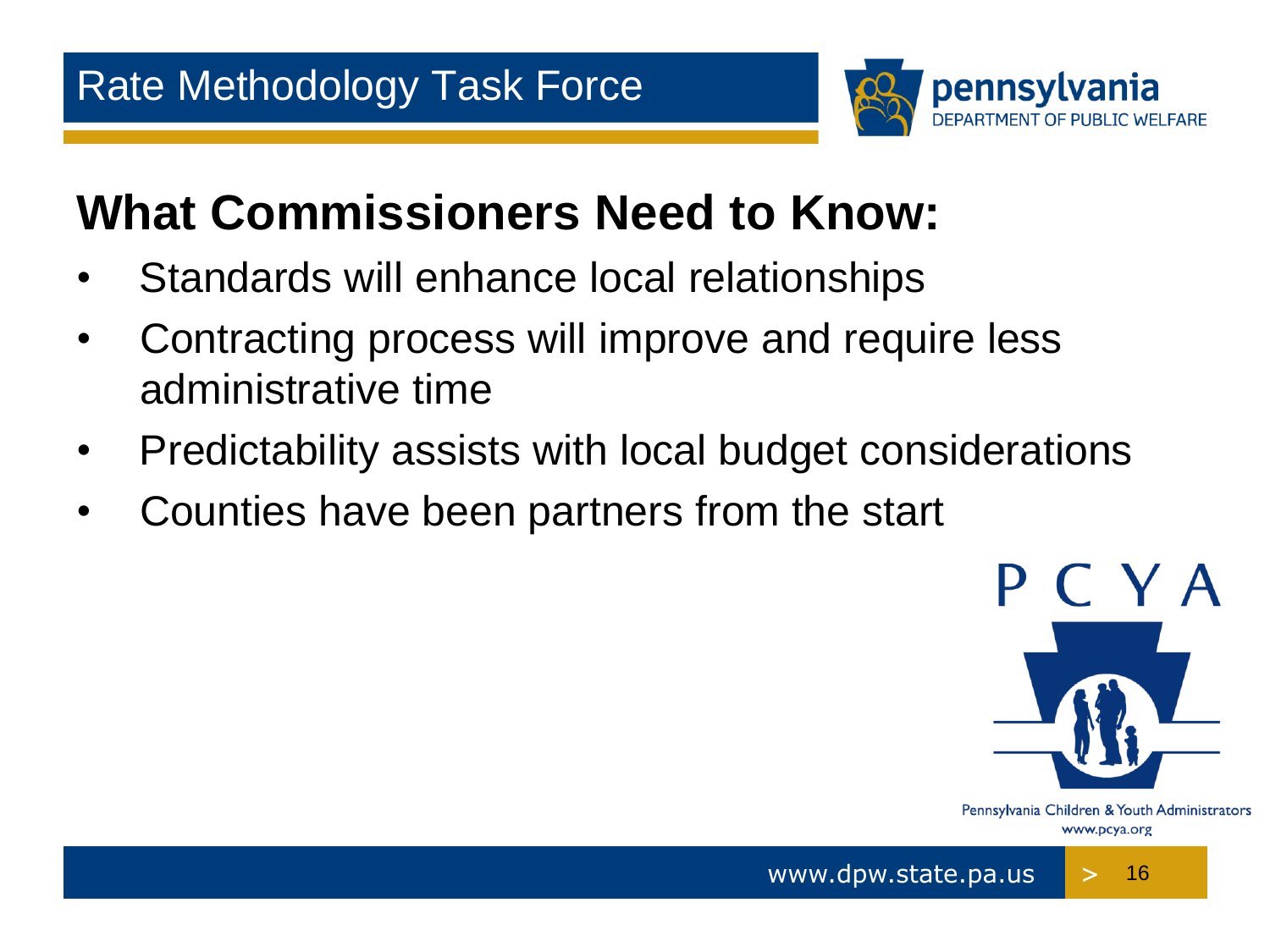

# **Cost Report/Audit Requirements Ad Hoc Workgroup**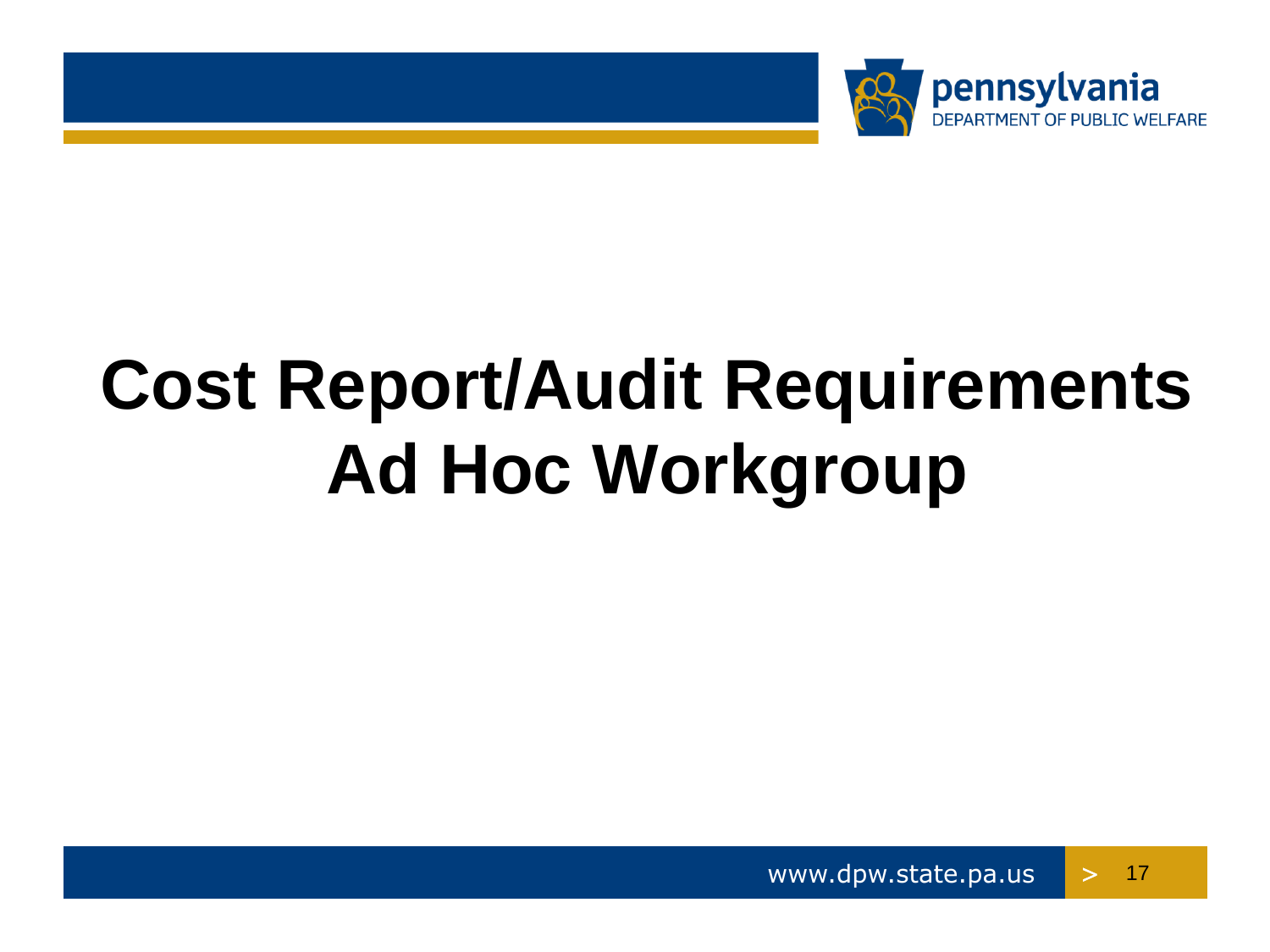

#### **Focus:**

- Congregate Care Providers
- Foster Family Care

## **Identify:**

- Total Actual Cost of Care
- Title IV-E Costs
- Act 148 Costs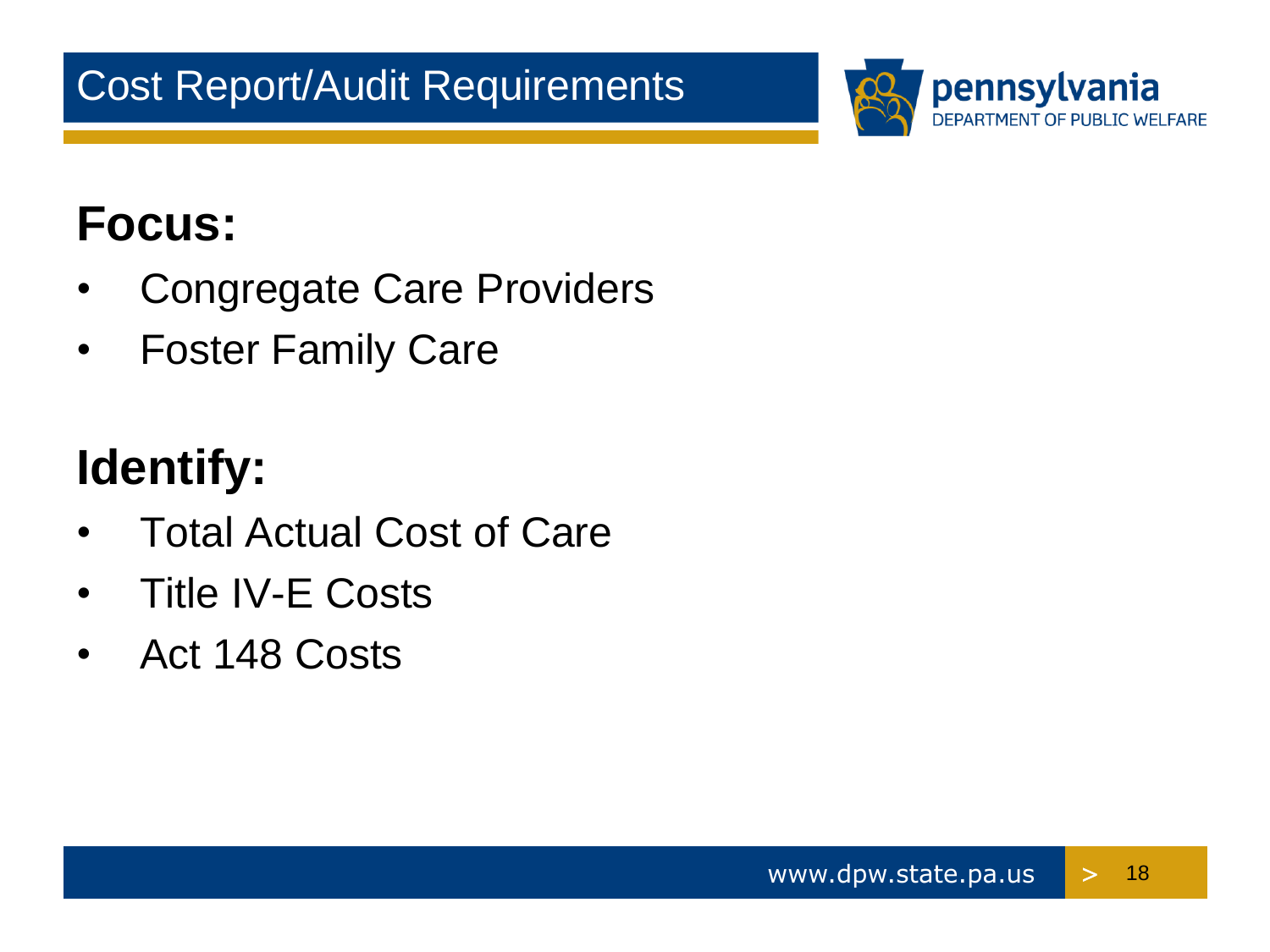#### Cost Report/Audit Requirements



#### **Purpose:**

- Develop a formatted reporting structure
	- Transparent
	- Reasonable
	- Allowable
- Which is also **Result:** 
	- Measurable
	-
	-

- **Efficient** Concept Document/Cost • Timely Report
	- Agreed Upon Procedures
	- Rate Adjustment Factor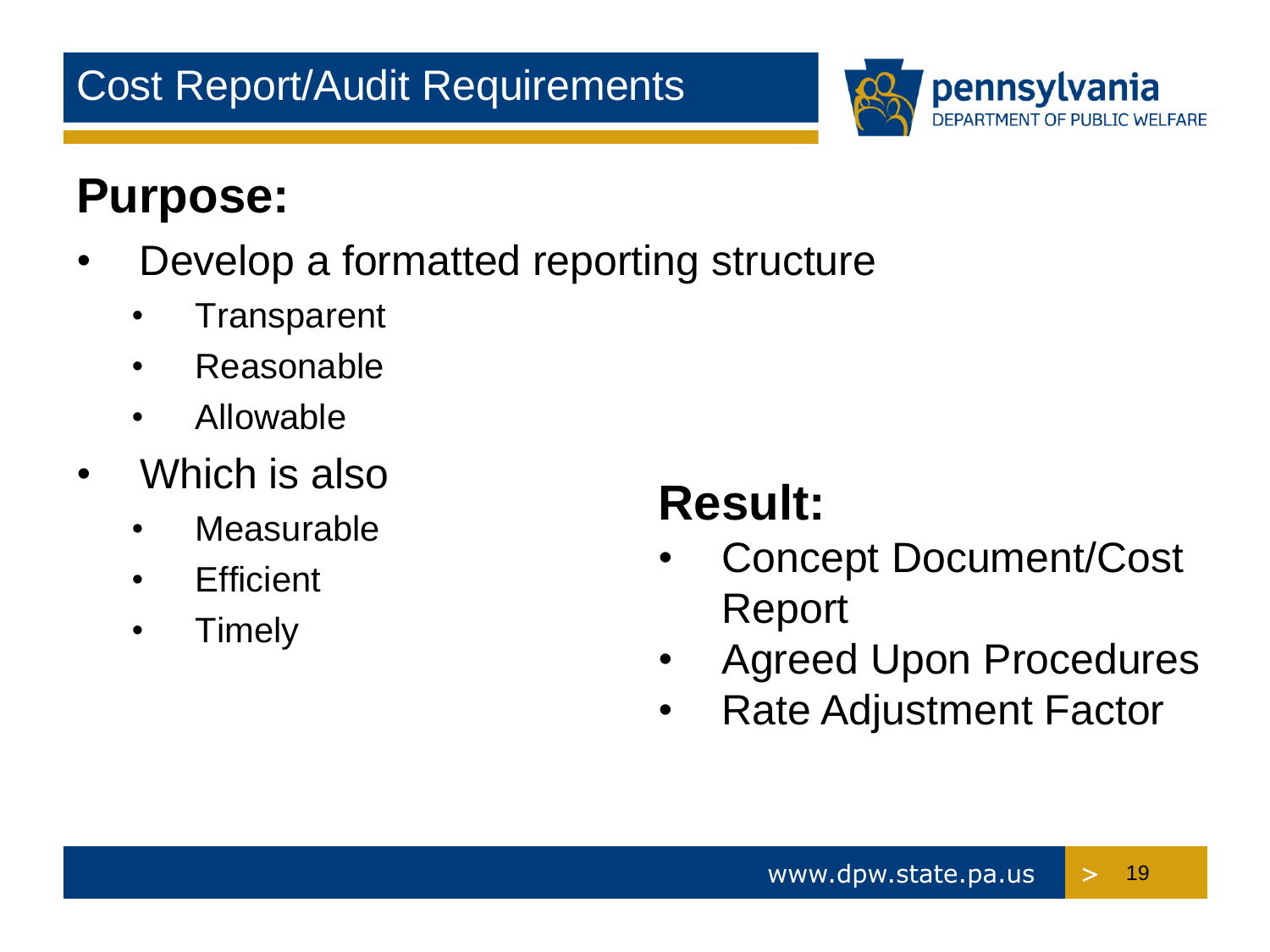

#### **Research Conducted:**

- • Review of 14 other state processes relative to federal Title IV-E funding
- Consultation with 4 independent CPA firms
- • Feedback from PCCYFS (Pennsylvania Council of Children, Youth and Family Services) and YSAP (Youth Service Alliance of Pennsylvania)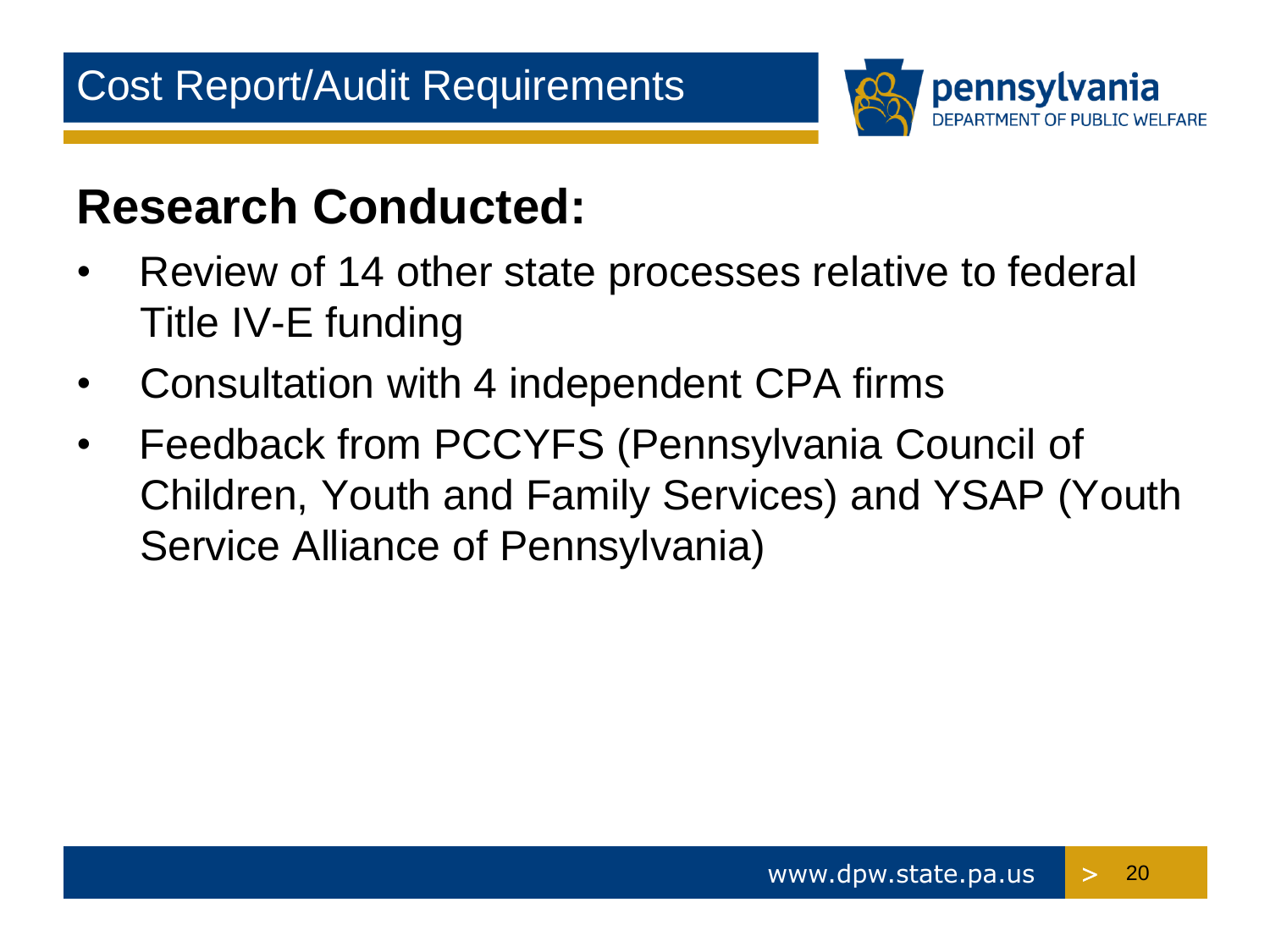

#### **How is a format transparent, reasonable and allowable?**

- Agreed Upon Procedures (AUP)
	- Specified parties agree on the procedures and assume responsibility for sufficiency since they understand their own needs
	- CPA firm is engaged by a client to issue a report of findings based on specific procedures performed on subject matter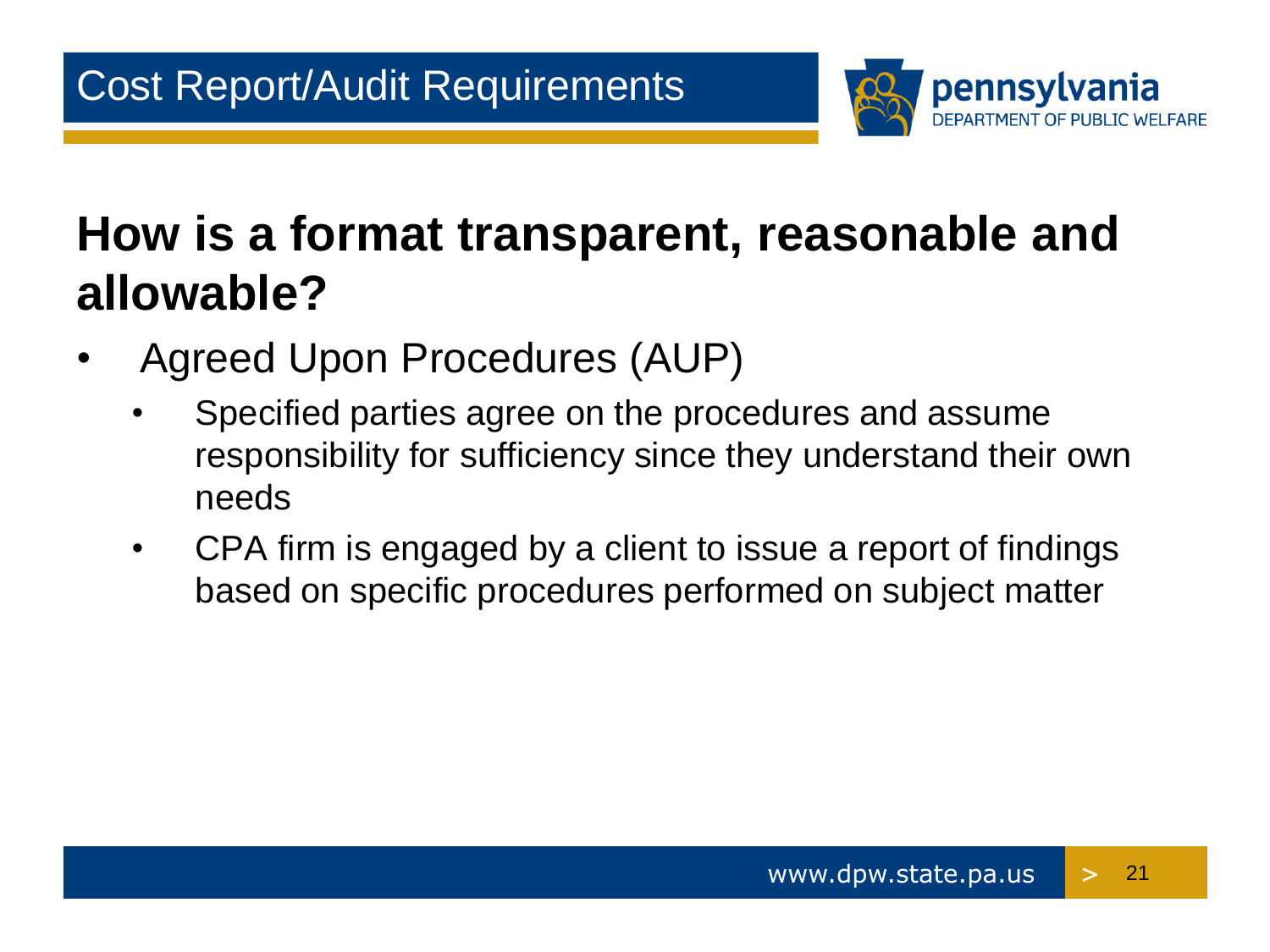

#### **Hierarchy of Agreed Upon Procedures:**

- Agreed Upon Procedures
- A-133 Audit
- Yellow Book
- Audit
- Review
- Compilation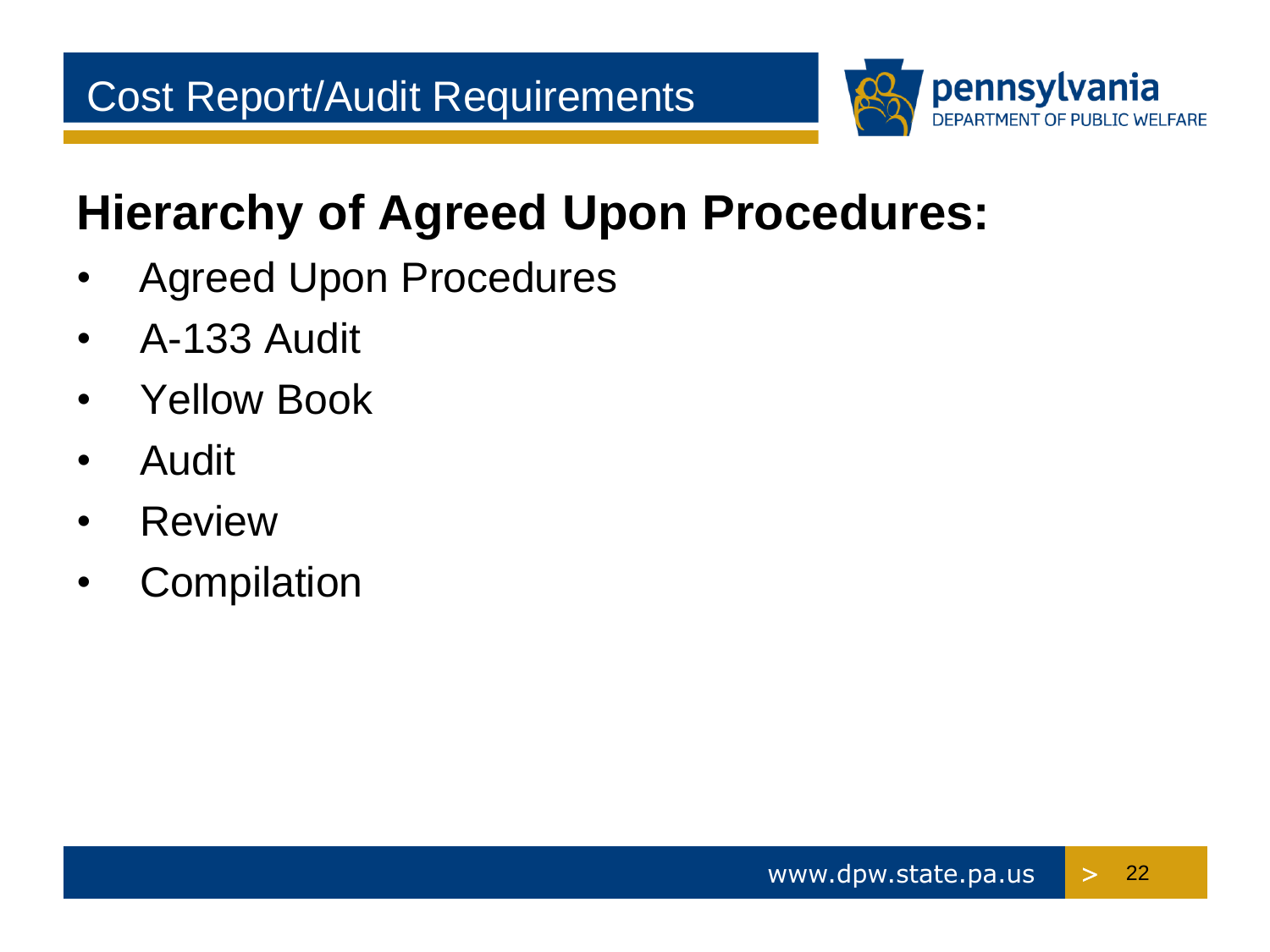

## **Concept Document/Cost Report:**

- **Identifies:** 
	- **Actual Total Costs**
	- Actual Allowable Act 148 Costs
	- Actual Allowable Title IV-E Costs
- Mechanism used to apply Agreed Upon Procedures
- Provider costs are consolidated into one comprehensive report
	- Duplication of information reported in multiple packets is eliminated
- Personnel costs/FTEs will be reported by position totals only
- • Providers also have the ability to note significant changes that occur after the reported year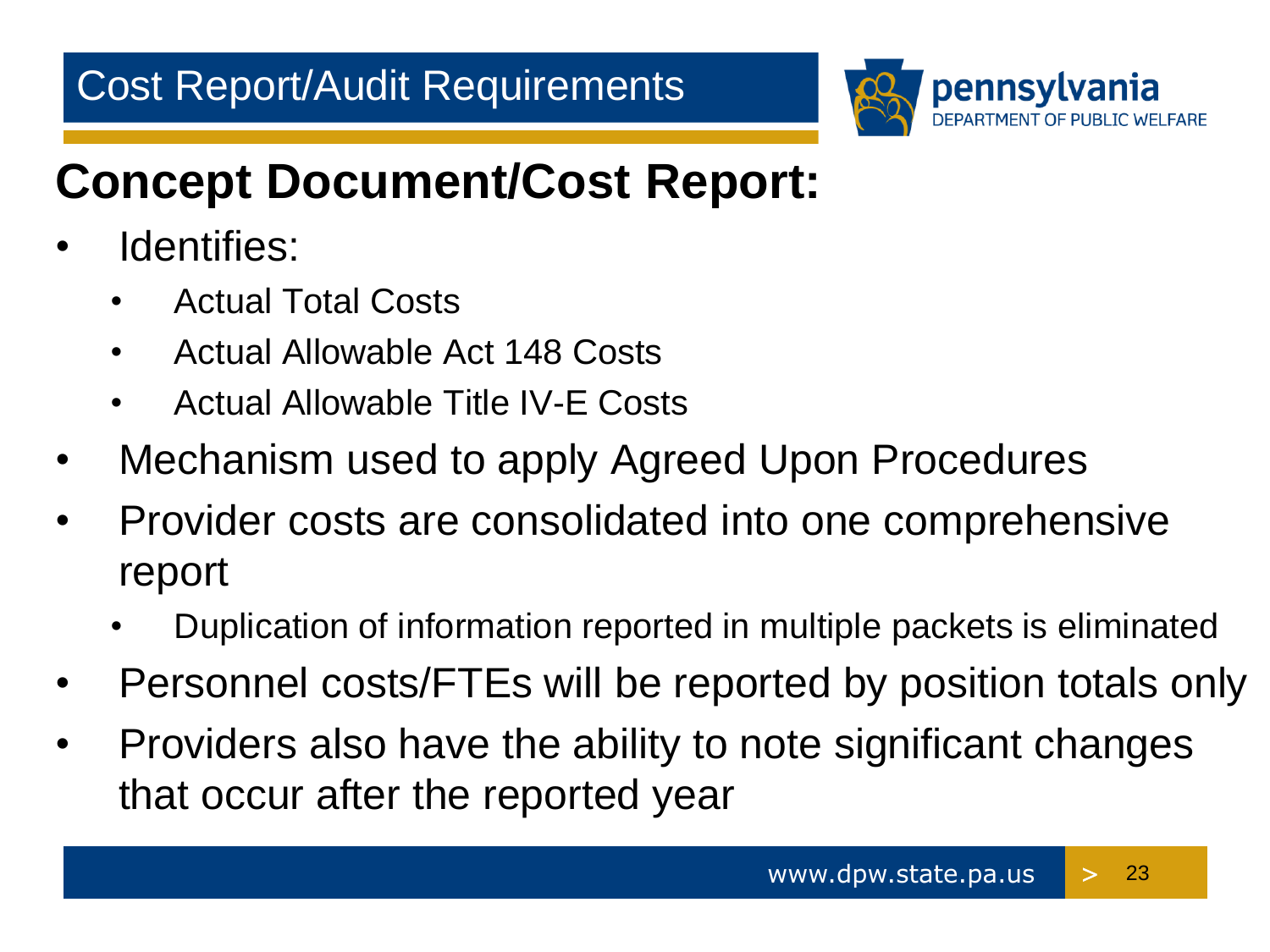

#### **Concept Document/Cost Report Exception:**

- historical costs New providers or new placement services that have no
	- Budget information used to calculate Total costs, Act 148 and Title IV-E participation rates
	- No requirement for an AUP
	- Alternative Cost Report will be developed by the Department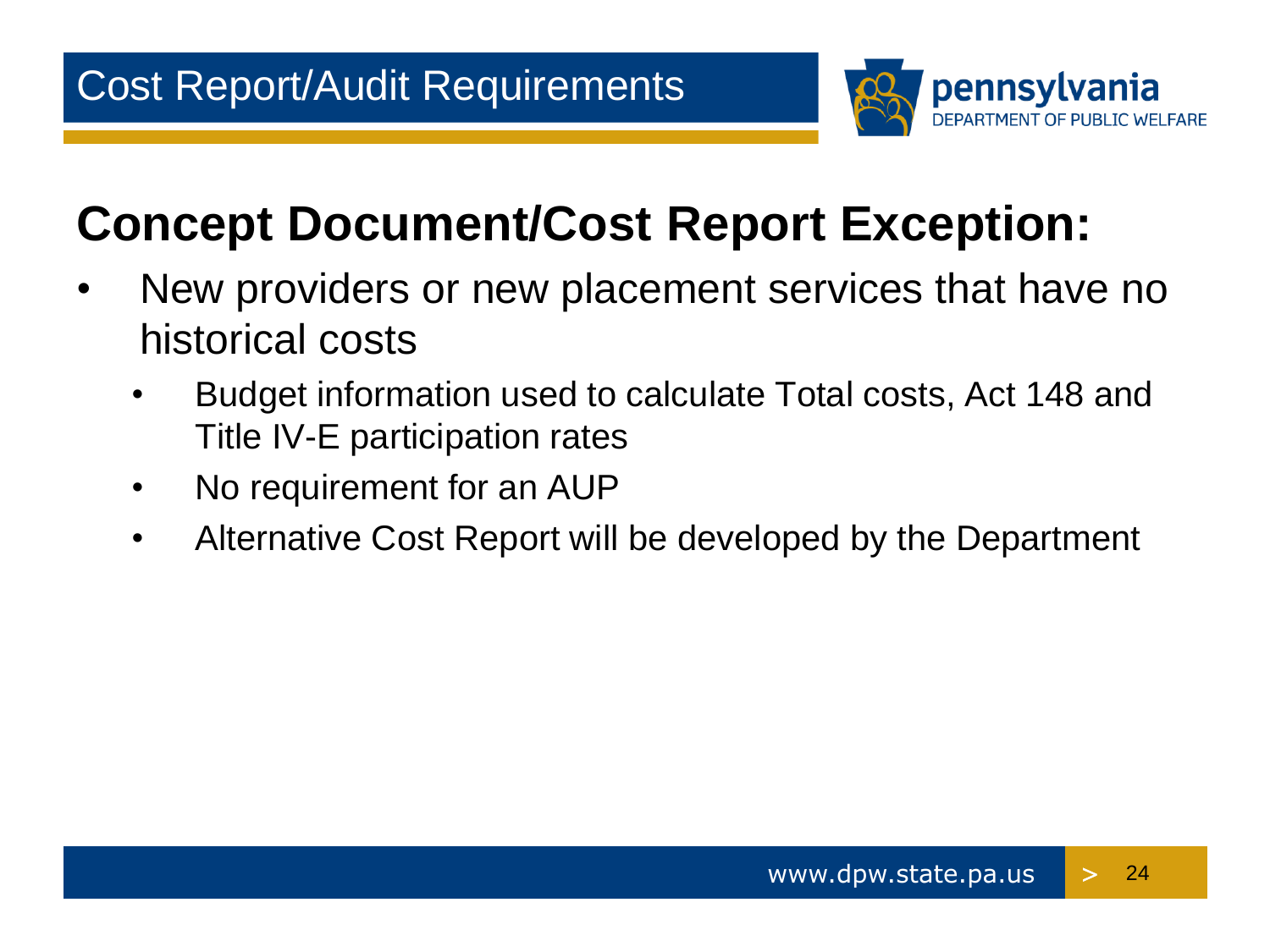

#### **Concept Document/Cost Report:**

- • Function of the Department—provide state-level oversight to ensure:
	- **Accuracy**
	- Transparency
	- • Proper allocations
	- Allowability
- Function of the 67 counties—determine the need for:
	- **Service**
	- **Reasonableness**
	- Service enhancement necessity
	- Contract negotiation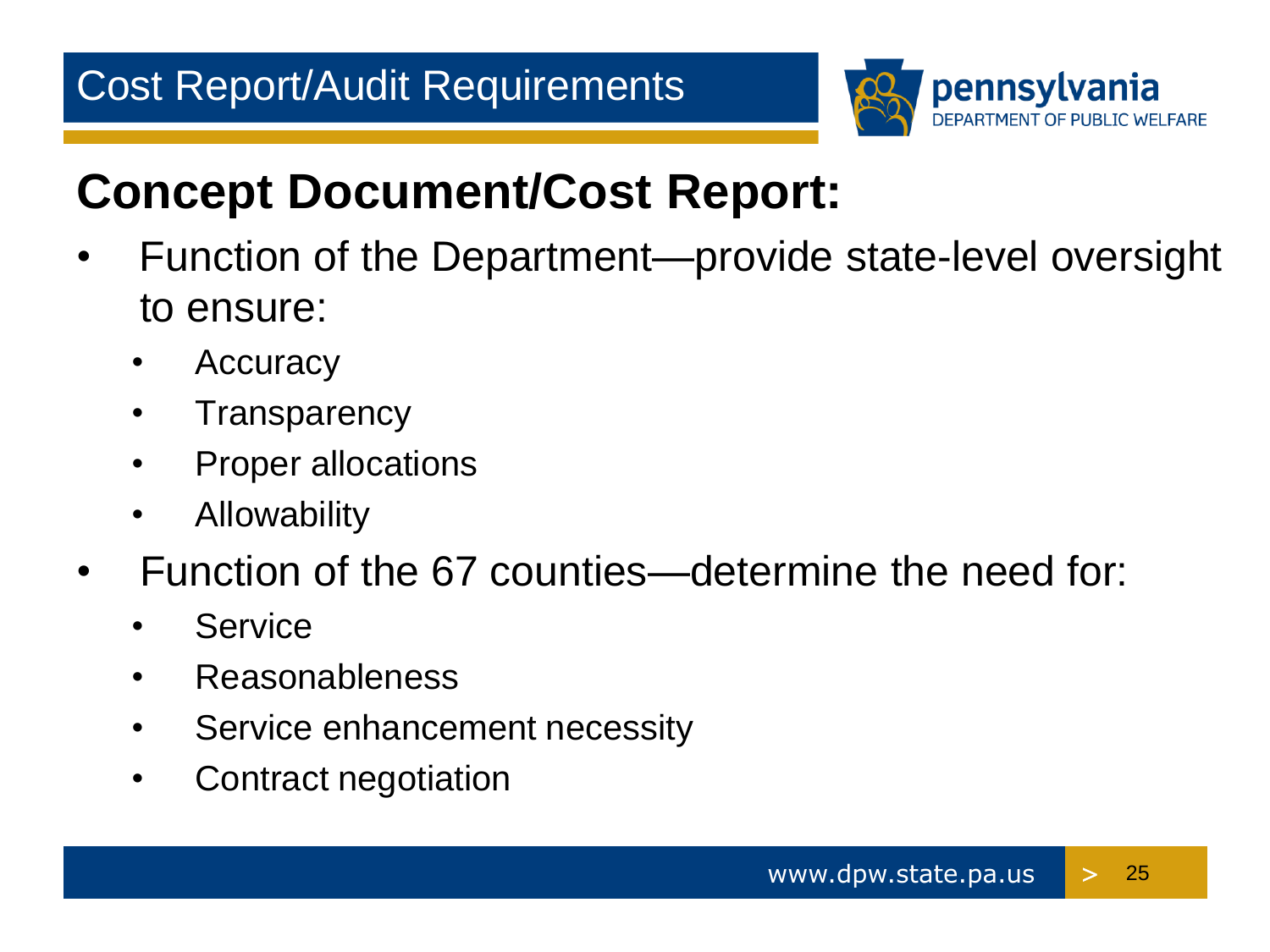

#### **Agreed Upon Procedures:**

- CPA Firm provides validity and accuracy of the private agency's Cost Report *prior* to the transfer of the Cost Report to the Department
- Required for the period of July 1, 2014 through June 30, 2015
- Cost Reports and AUP are due December 31, 2015

Through testing and underlying support of the provider and the CPA firm, the AUP ensures:

- Proper and standardized allocation of costs
- Proper allowability of costs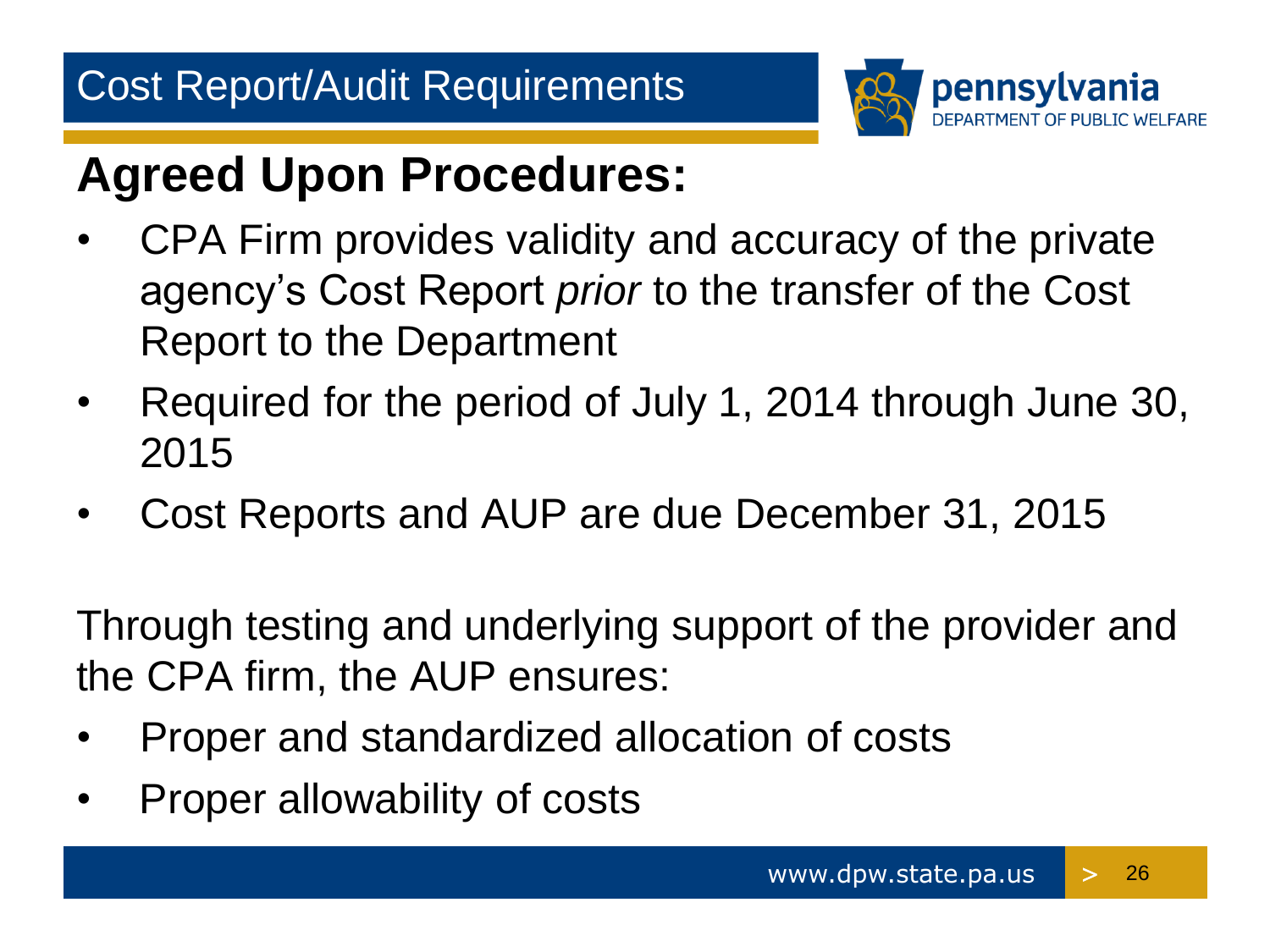

## **Agreed Upon Procedures:**

Major areas of review for testing methods of allocation and allowable costs for Act 148 and Title IV-E:

- Reconciliation of Cost Report to trial balance
- Payroll and fringe benefits
- Cash disbursement for non-payroll expenses
- Fixed Assets
- Census Statistics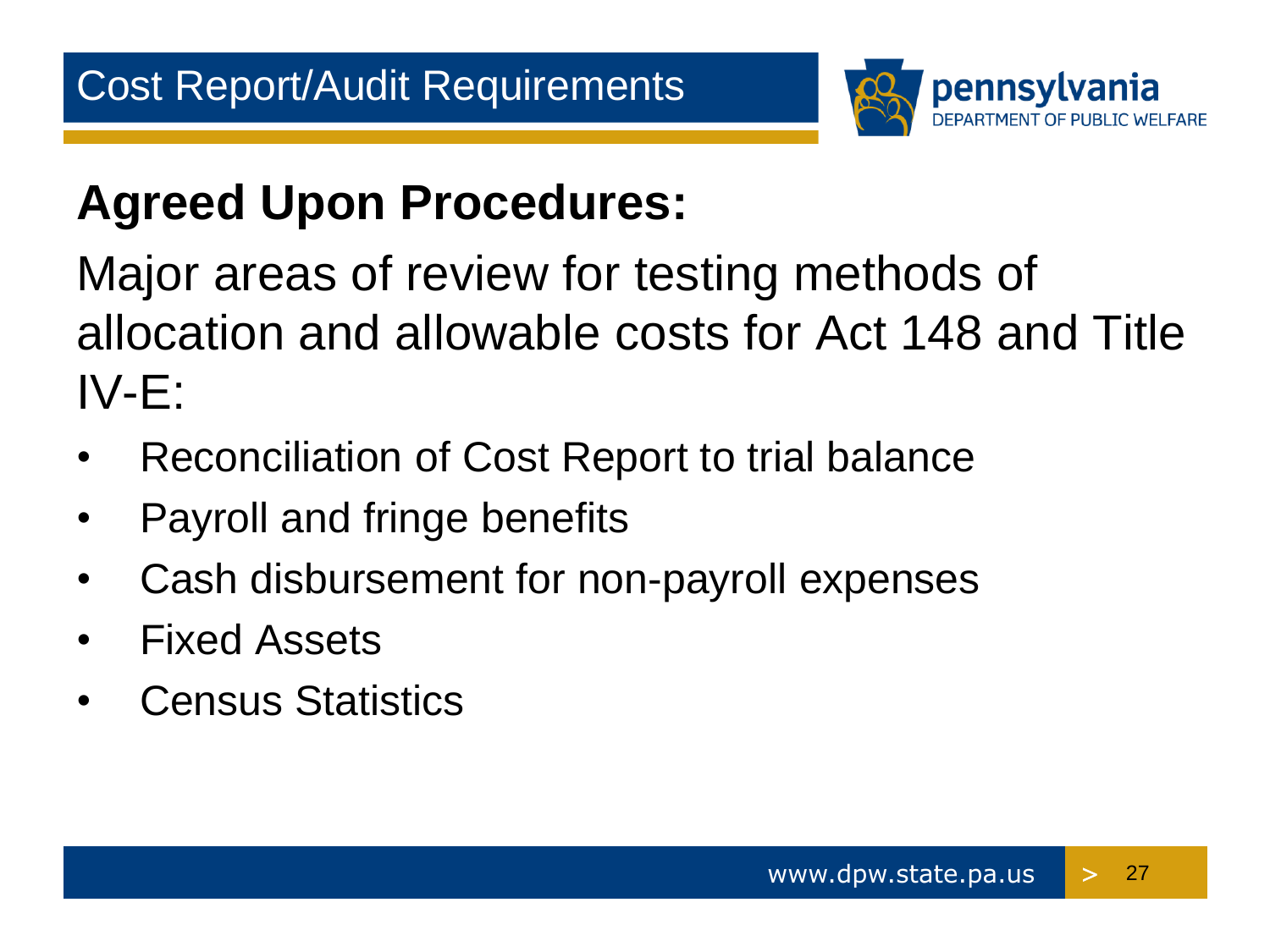

#### **Agreed Upon Procedures:**

Follows federal and state requirements

- Uniform Administrative Requirements, Cost Principles and Audit Requirements for Federal Awards
- PA Code 55, Chapter 3140
- Social Security Act 475(4)(A)
- **CFR Title 45, Section 1356.60**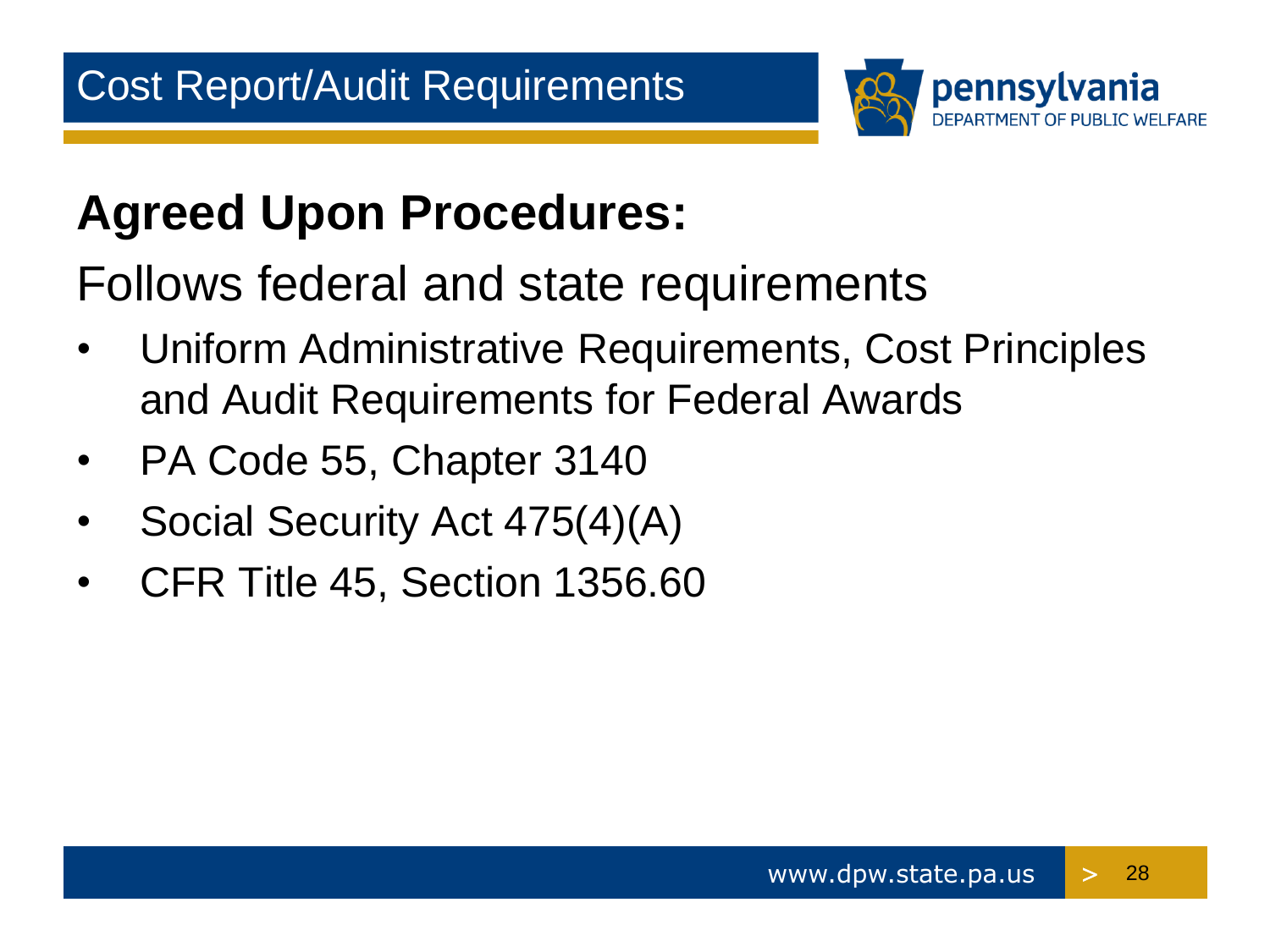

#### **Rate Adjustment Factor:**

- and AUP use historical costs • A recommendation was made to use a Rate Adjustment Factor (RAF) since the concept document/Cost Report
- The RAF is applied directly to the total actual costs as well as the Act 148/Title IV-E county share reimbursement rate

#### **Components of the Rate Adjustment Factor:**

- Employment Cost Index (ECI)—measures the cost of labor from the Bureau of Labor Statistics
- Consumer Price Index (CPI)—depicts the average change in prices paid on consumer goods/services over a period of time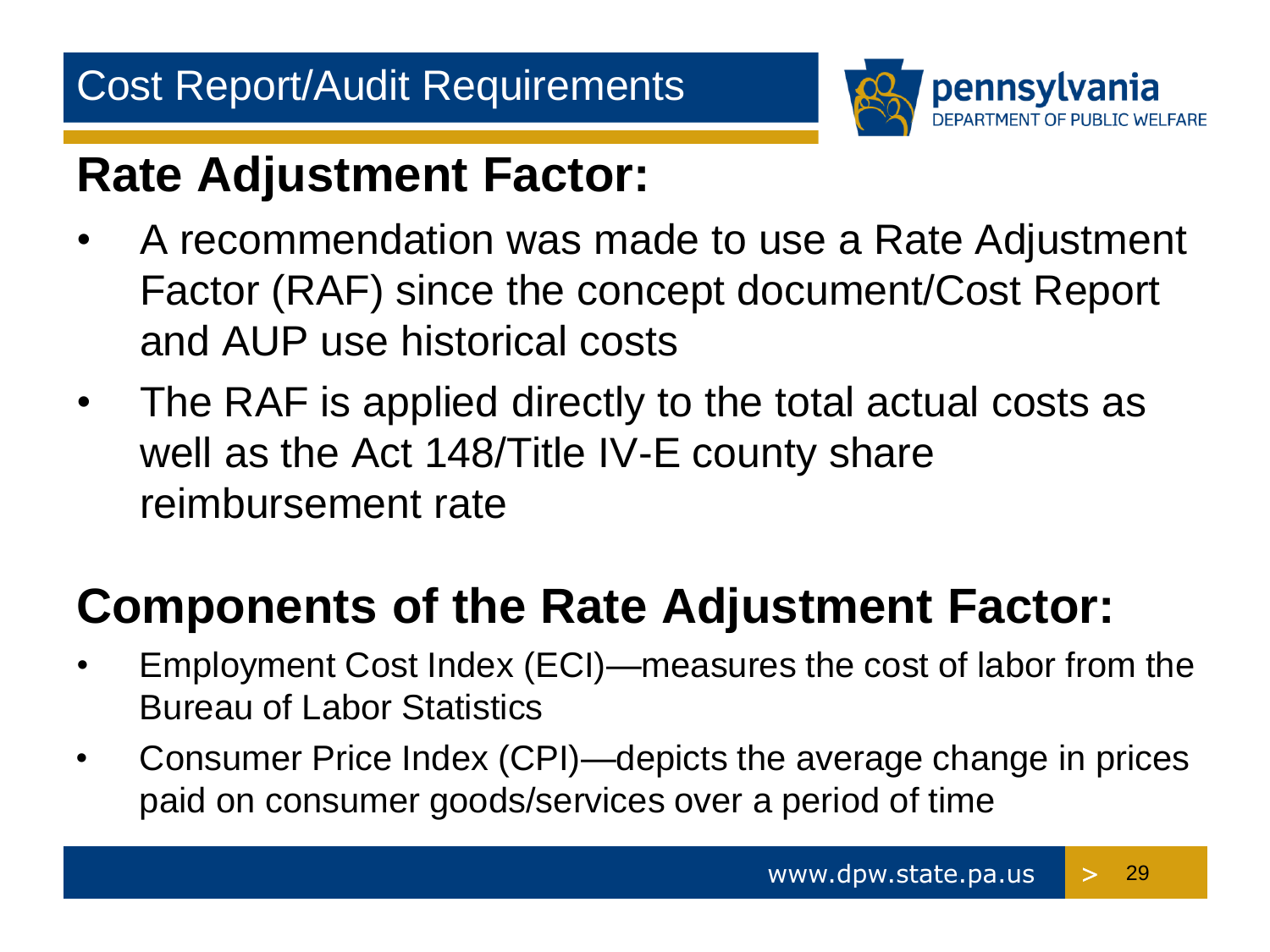

#### **Rate Adjustment Factor**

The RAF will account for a 24-month window between actual reported costs and the year in which the rates are in effect:

- Reporting Year 7/1/2014 6/30/2015
- Effective Year 7/1/2016 6/30/2017

In general, providers in the Commonwealth average 70% personnel costs and 30% non-personnel costs. Therefore, the calculation is as follows:

[(70% X ECI – All Workers Factor) + (30% X CPI-U Factor)] X 2 years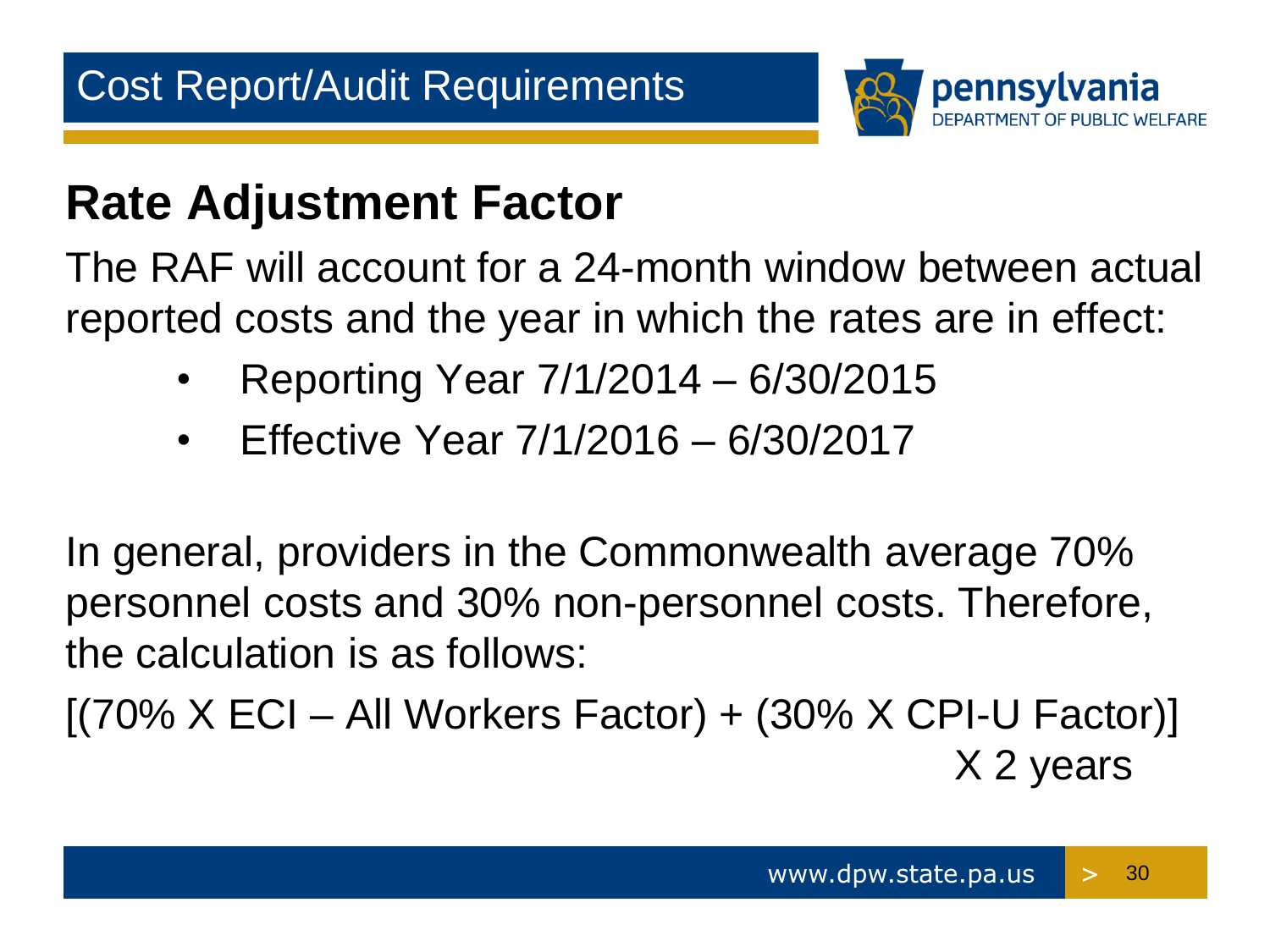

## **Summary:**

- Develop a transparent, reasonable and allowable process through the use of historical costs
- Improve efficiency and timeliness of reporting cycle through the use of an AUP
- • Recognize historical costs and use a Rate Adjustment Factor to bring costs to current value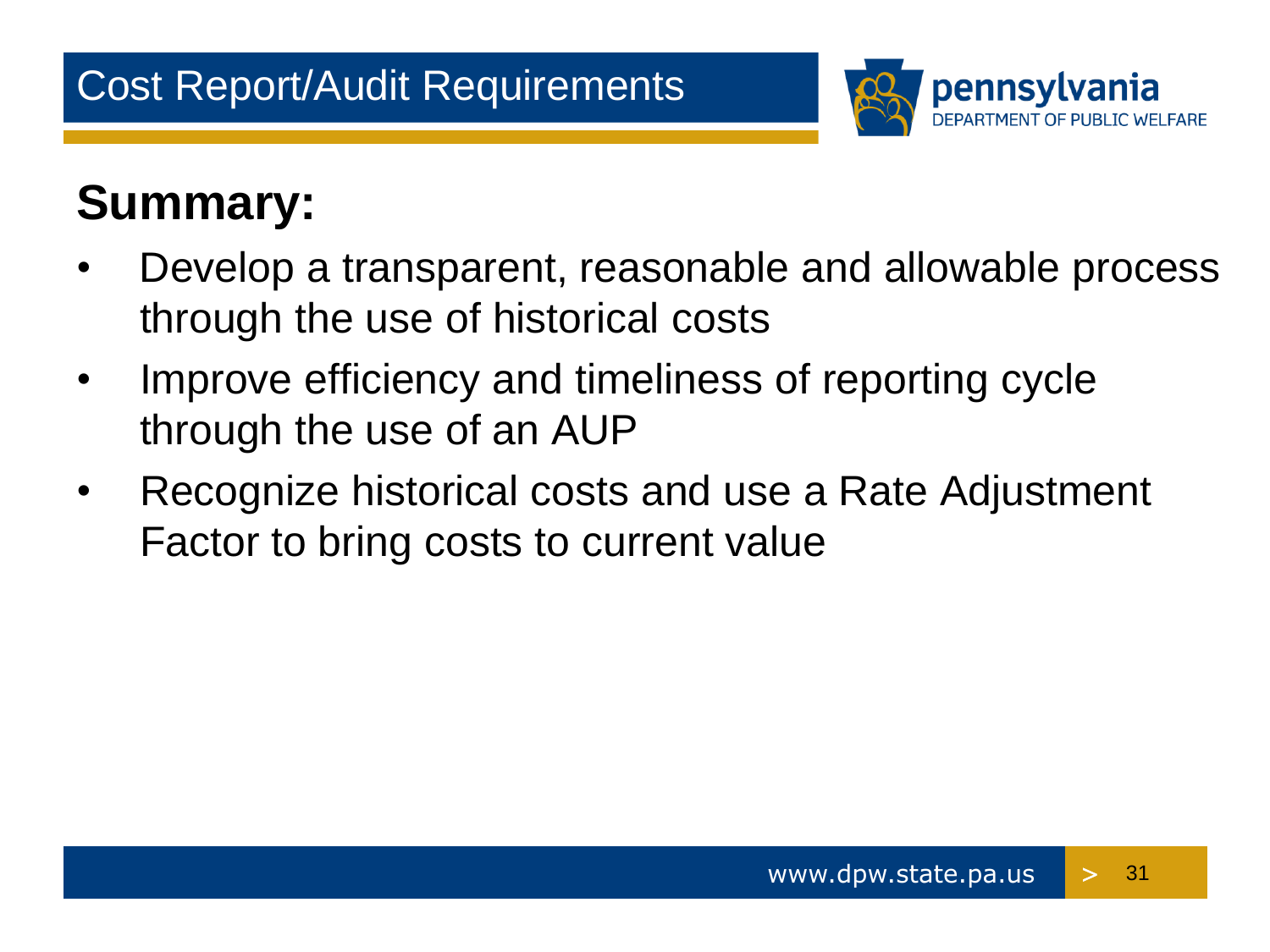

# **Standardized Service Descriptions/Standardized Job Descriptions Ad Hoc Workgroup**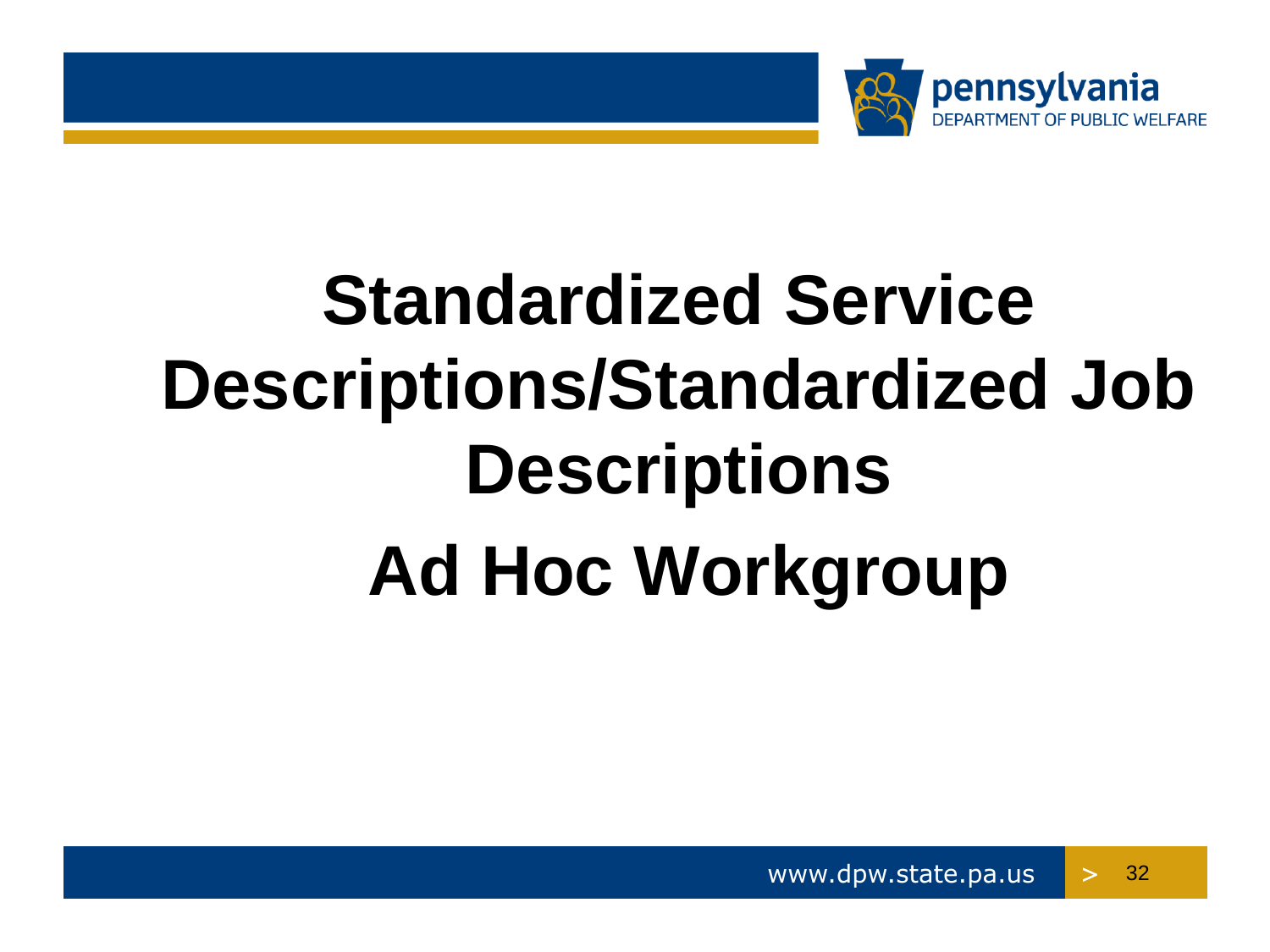

#### **This workgroup was configured to:**

- Include both public and private agency participants
- Build upon the efforts of a prior workgroup

#### **Participants Included:**

- State, provider and juvenile probation office members of the RMTF
- Additional providers, county fiscal and state office staff
- Representatives of diverse foster family and congregate care programs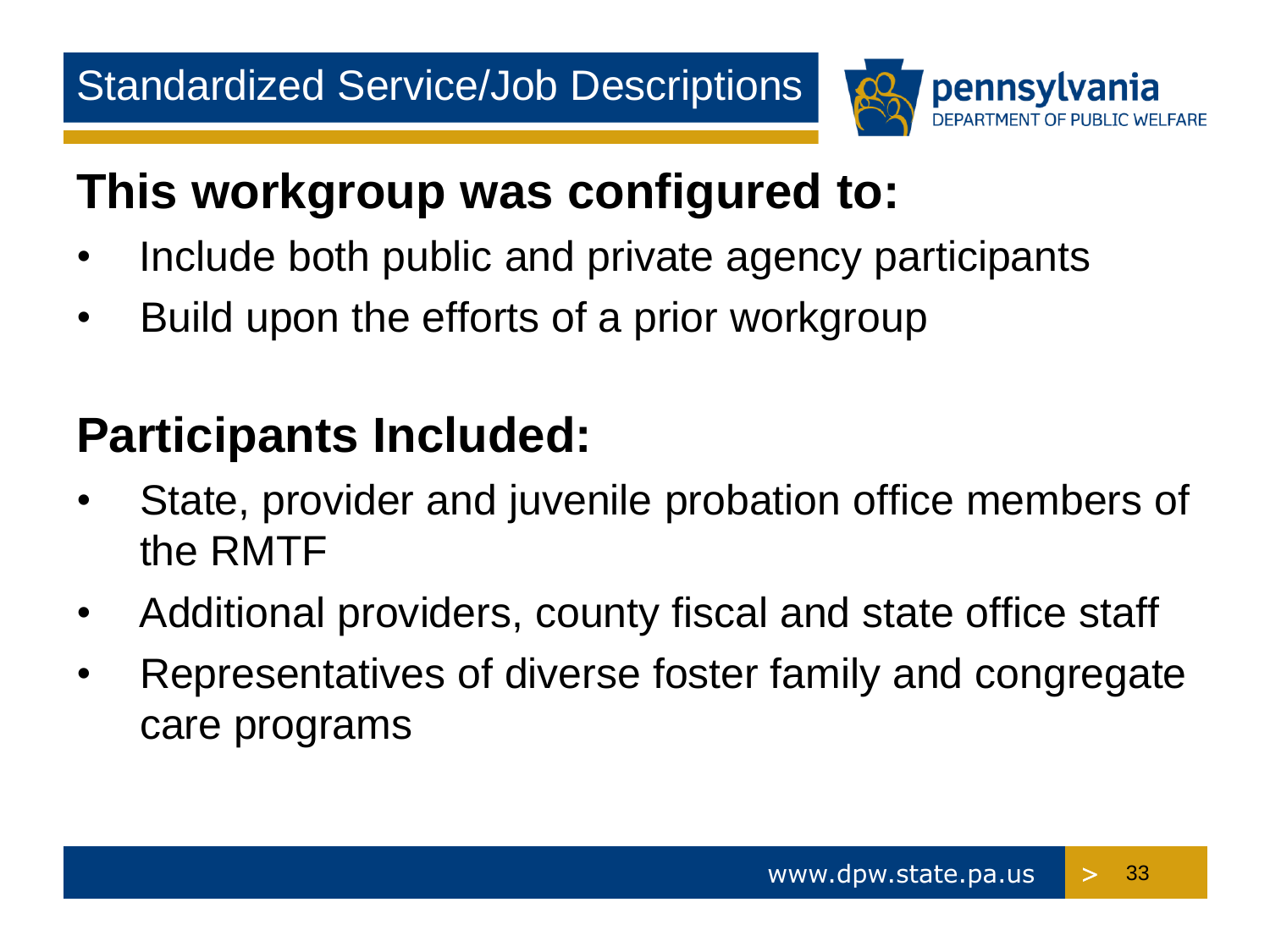

## **Standardization of service and job descriptions supports:**

- Development of a standardized time study methodology
- Comparisons of costs and service outcomes
- Common understanding of job functions across service types

 provider community to give up individual agency "Standardization" does not ask or expect the features or program models.

The goal is not "cookie cutter" services.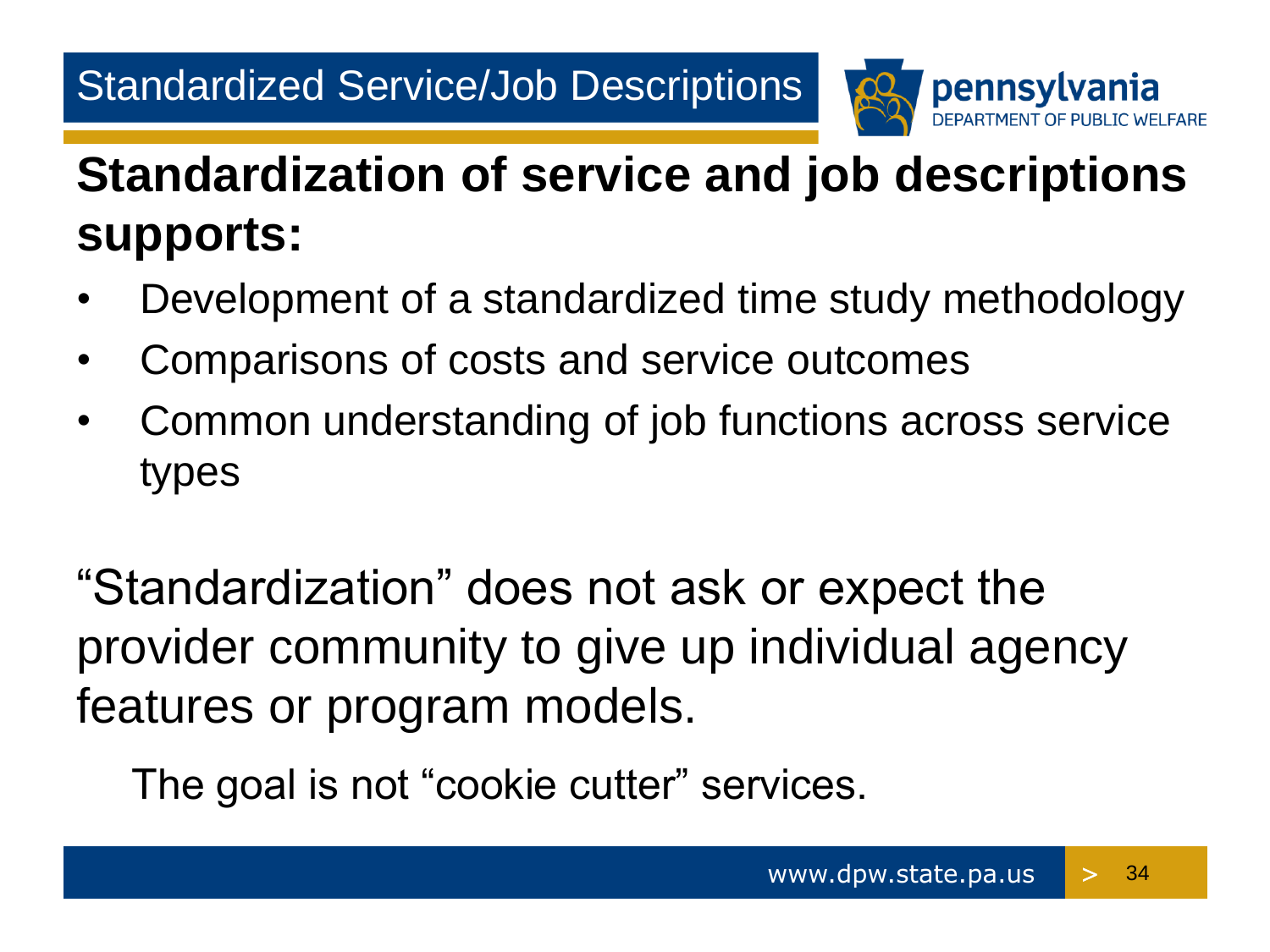

## **Purpose:**

- To develop standardized service descriptions and job descriptions for foster family care programs
- To develop standardized service descriptions and job descriptions for congregate care programs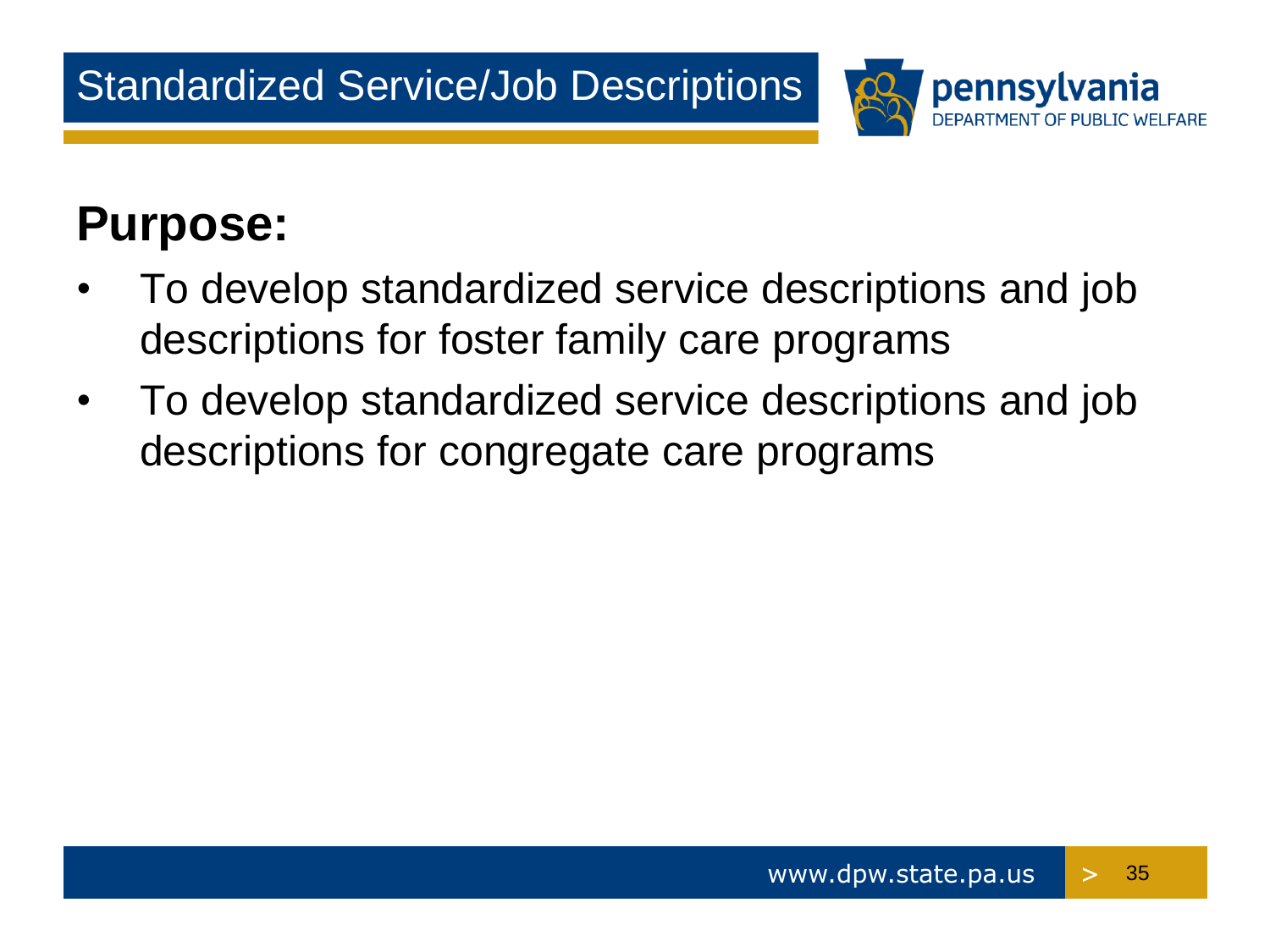

#### **Outcomes include the development of:**

- • Consistent and defendable foundations as the basis of claiming of state Act 148 and federal Title IV-E funds
- • Clear and consistent program characteristics and related employee position activities
- • Standardized characteristics and activities for select staff positions, reducing the need for extensive individual provider agency detail

 Standardization efforts allow self-selection of service descriptions and staff position activities that reflect agency program operations.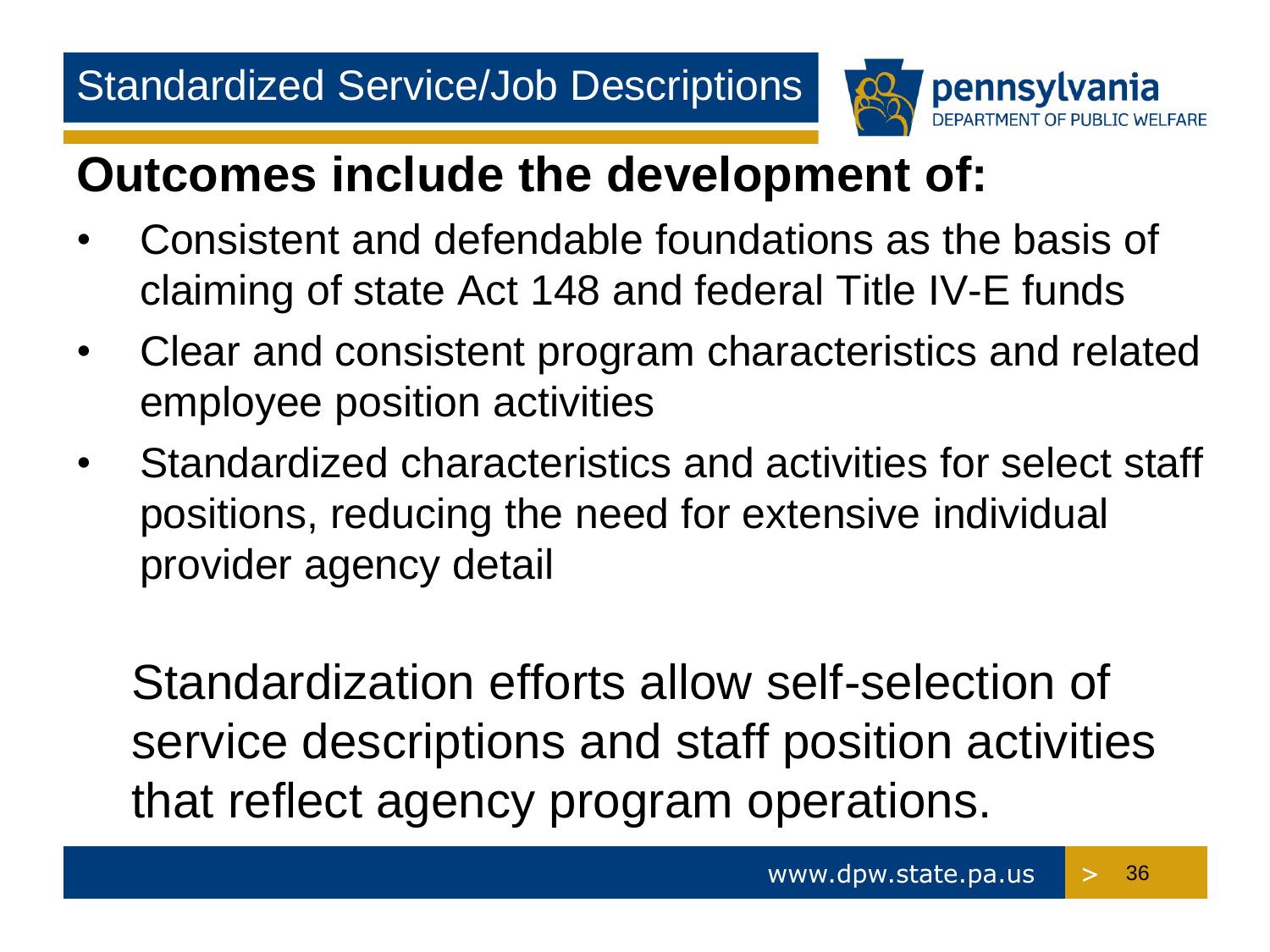

#### **How recommendations were developed:**

- Foster family care and congregate care subgroups were created
- • Previous effort to address standardization was the starting point
- Began by defining categories of foster family care and congregate care practices
- Consistent core characteristics common across Pennsylvania were identified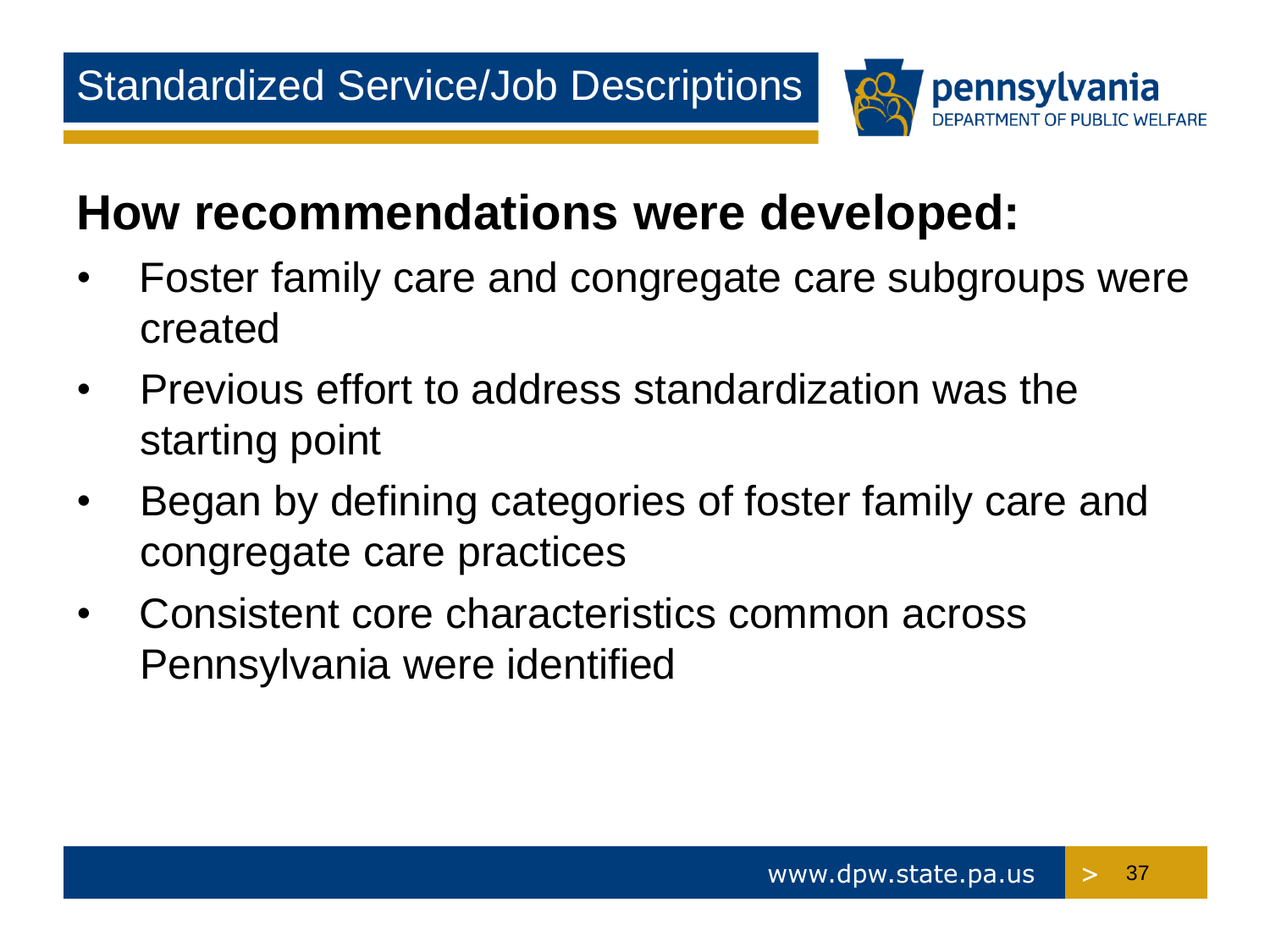

#### **Development of recommendations:**

- Characteristics of child most appropriately supported at various intervention levels were identified
- Desired and relevant characteristics and skills of foster parents were developed for foster family care programs
- Agency staff position activities addressed differences in intensity and deliverables across various categories
- Various configurations of care and 3 levels of staffing for congregate care categories were developed
- Time Study options were explored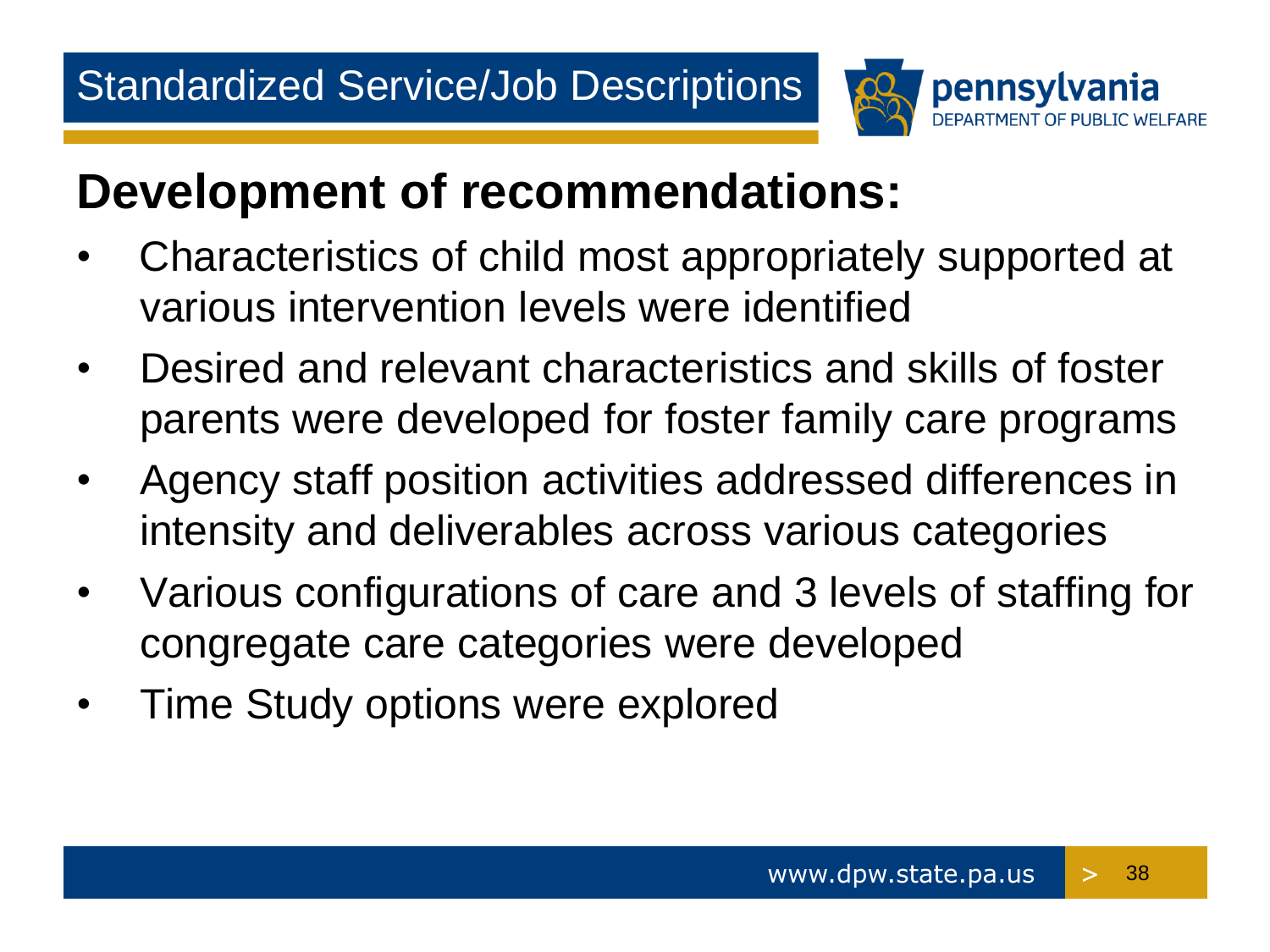

Diversity in staffing and administrative cost allocations did not support uniformity in defining supervisory positions.

Cost allocation plans were identified as a vehicle to address supervisory activities and administrative expenses.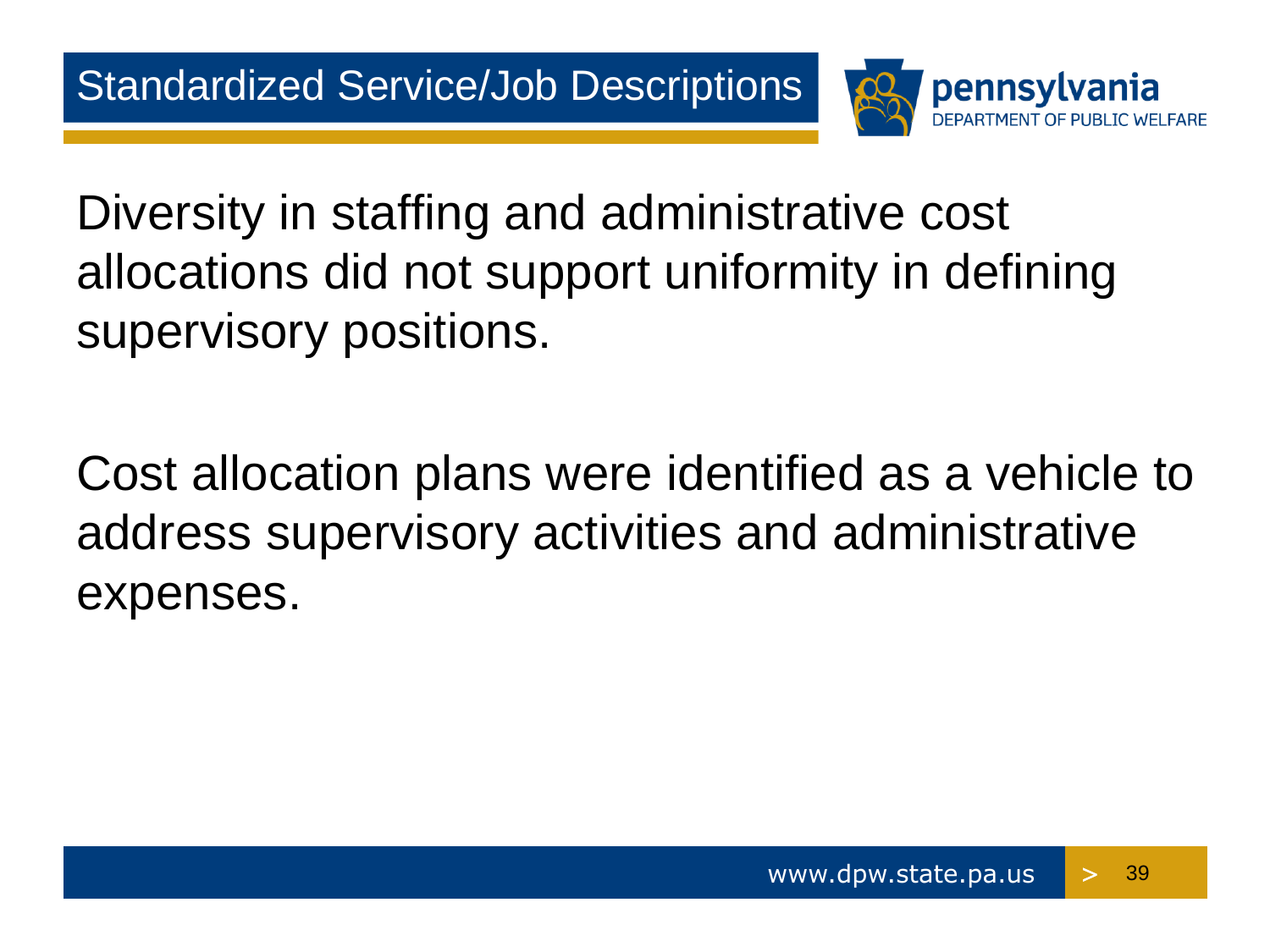

## **Workgroup Recommendations (Administrative):**

#### That the Department approve:

- Worker Activities The defined Foster Family Care categories, specific child characteristics, Foster Parent Skills and Activities and Foster Care
- • The Foster Family Care categories with MA funding
- The defined Foster Family Care Case Manager position and related activities specific to room, board and basic supervision
- The defined Congregate Care categories
- • The defined Congregate Care staff positions and activities for Congregate Care Workers Case Managers
- standardized time study process for SFY 2015-16 • The process and funding for implementation of an RMTS or other
- Implementation of a time study pilot and training for providers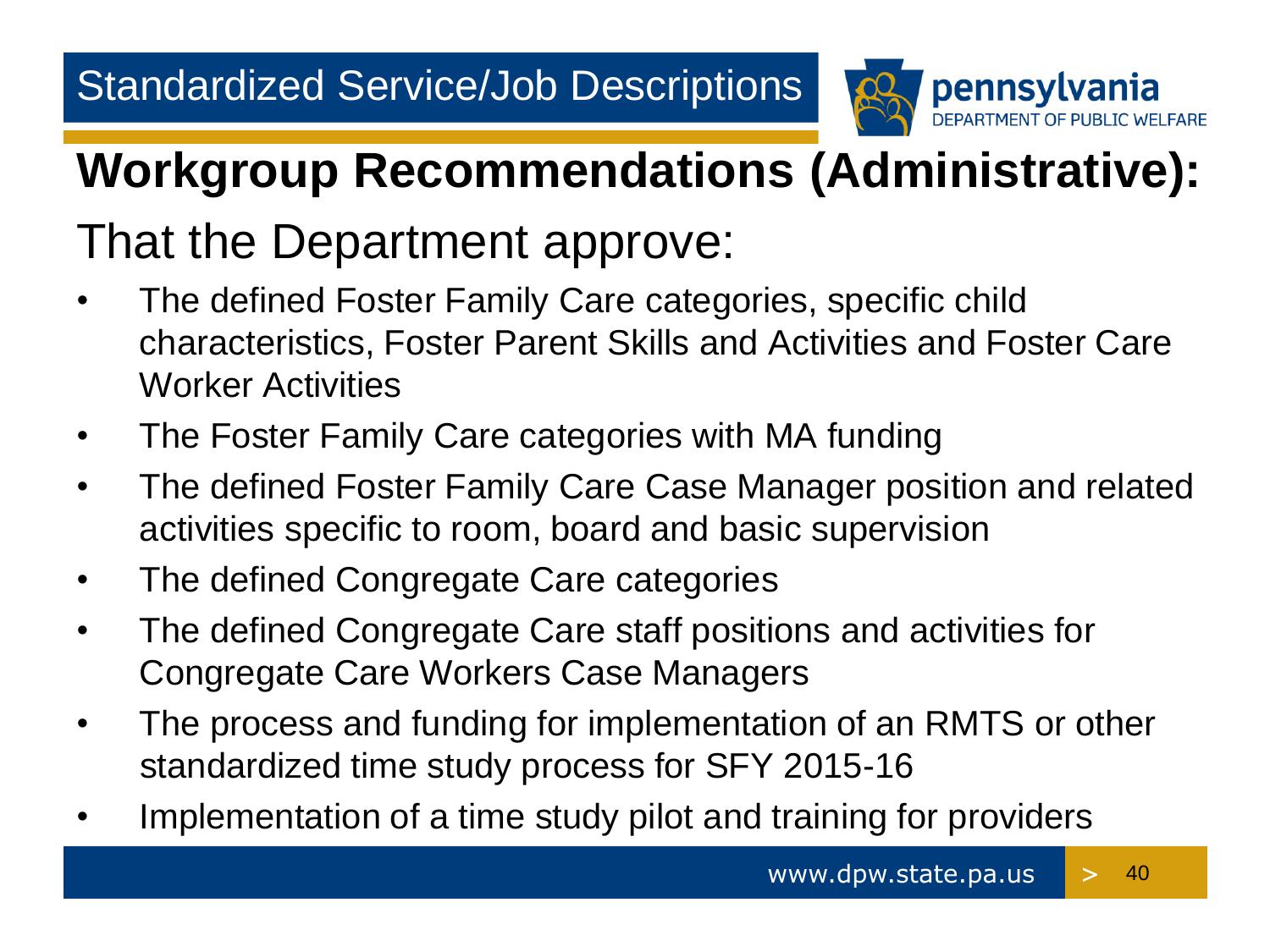

# **Ad Hoc Workgroup State Review Process**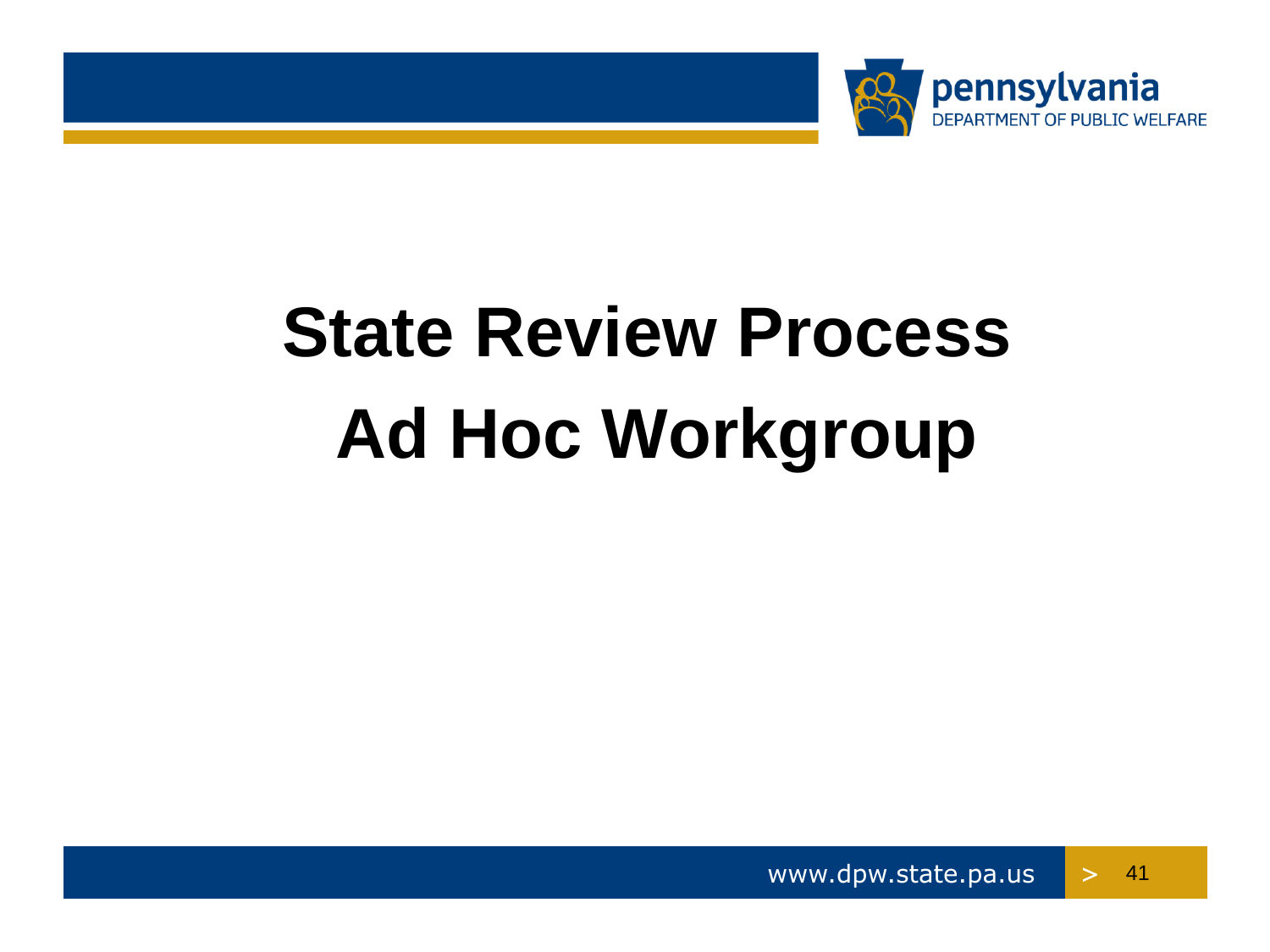

#### **Purpose:**

- Develop a transparent state review process that takes into account the submission of costs and other supporting documentation for all applicable placement providers
- Respect of the Department's obligation and responsibility for Title IV-E and Act 148 funds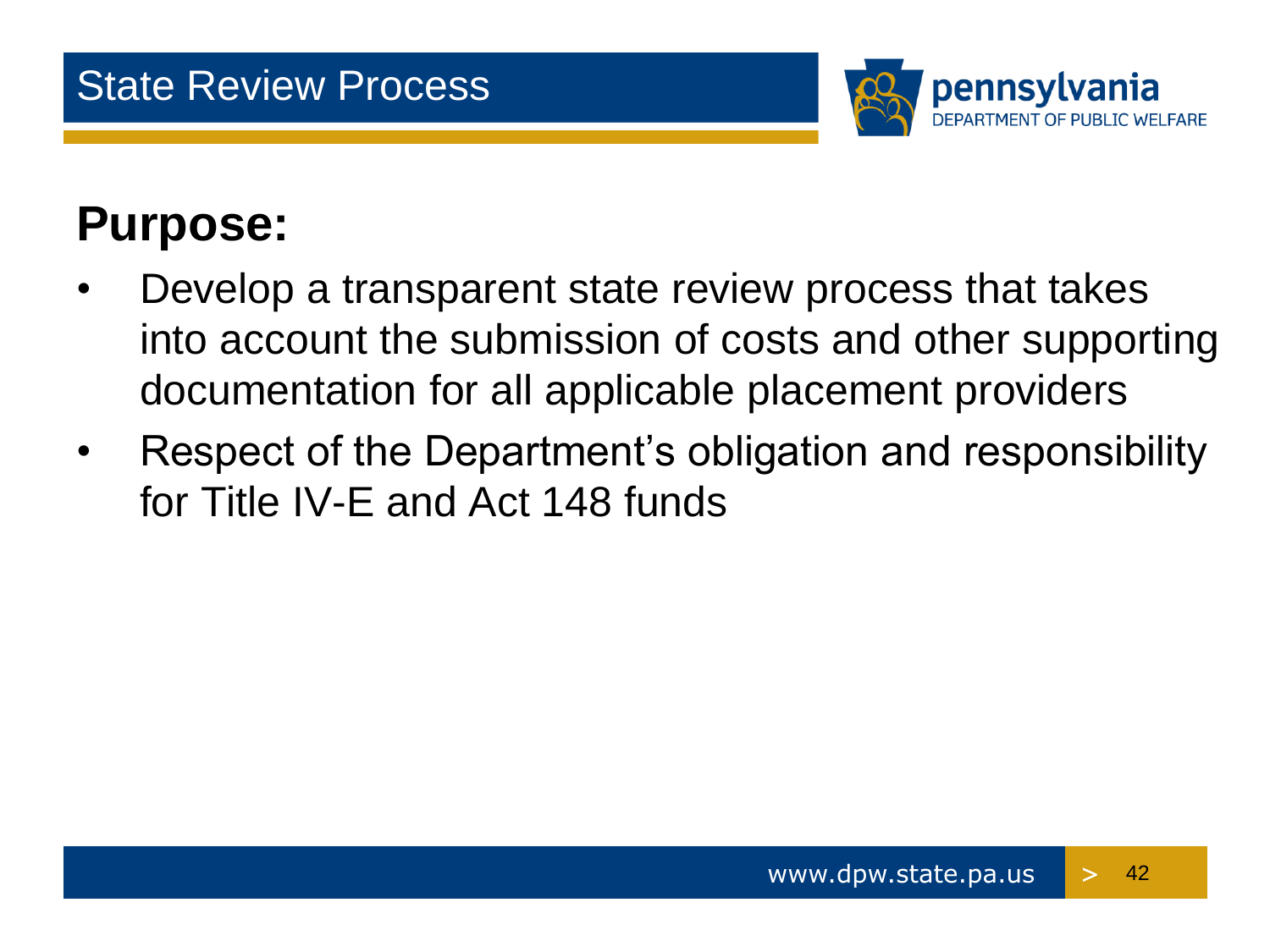

#### **Process Development:**

- Adoption of a charter to define boundaries, goals, time frames, etc.
- The process is highly dependent on the Cost Report/Audit Requirements and county review process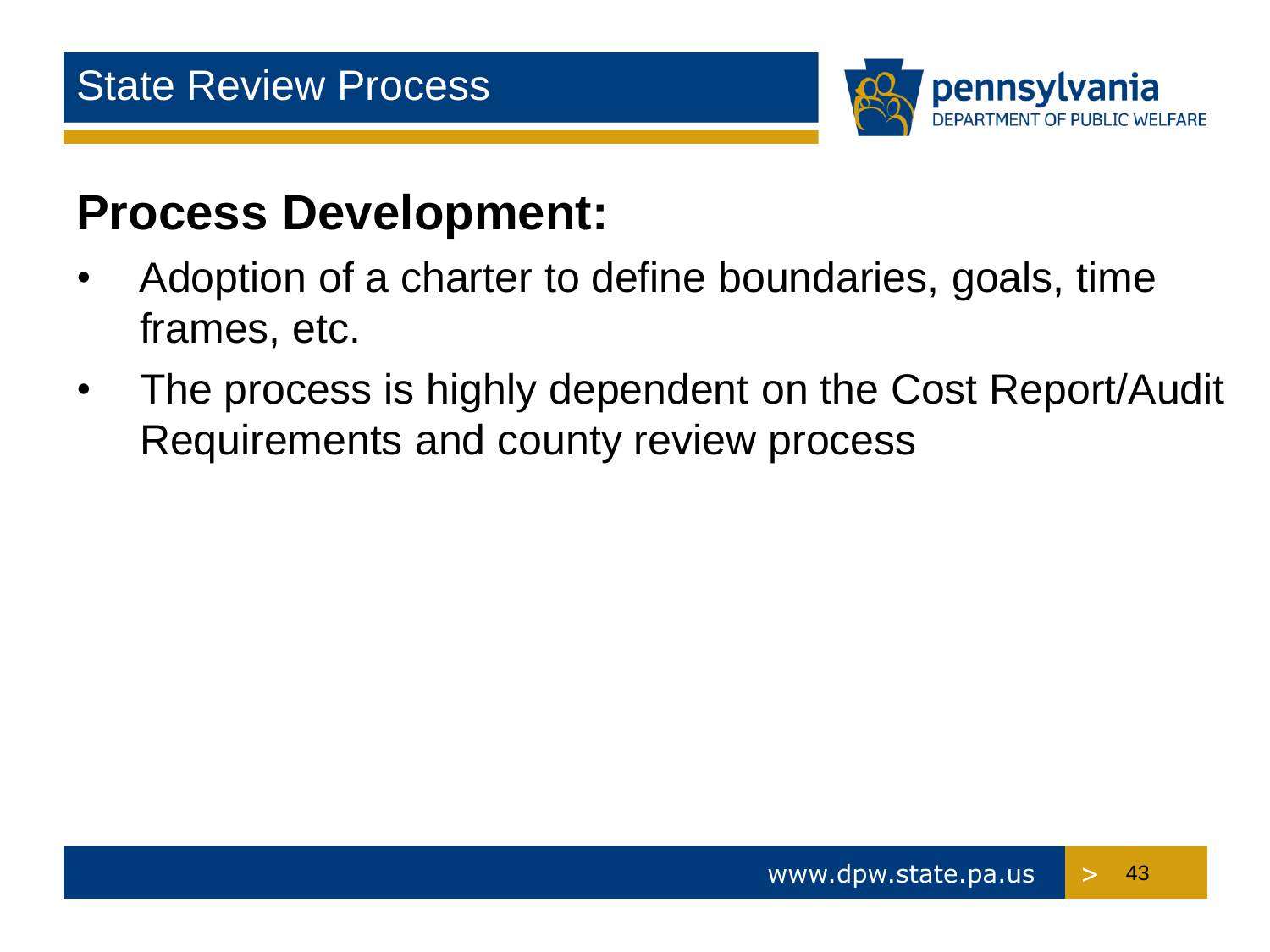

#### **Process:**

- Begins with a complete submission of costs and related documents (variations—see page 47 of the report)
- The Department completes the review within 120 days of a complete submission
- • Final determination of Title IV-E (if applicable) and Act 148 allowability established the reimbursement limit for federal/state participation
- Once the state review is completed, the county review process begins and leads to negotiations and execution of a final contract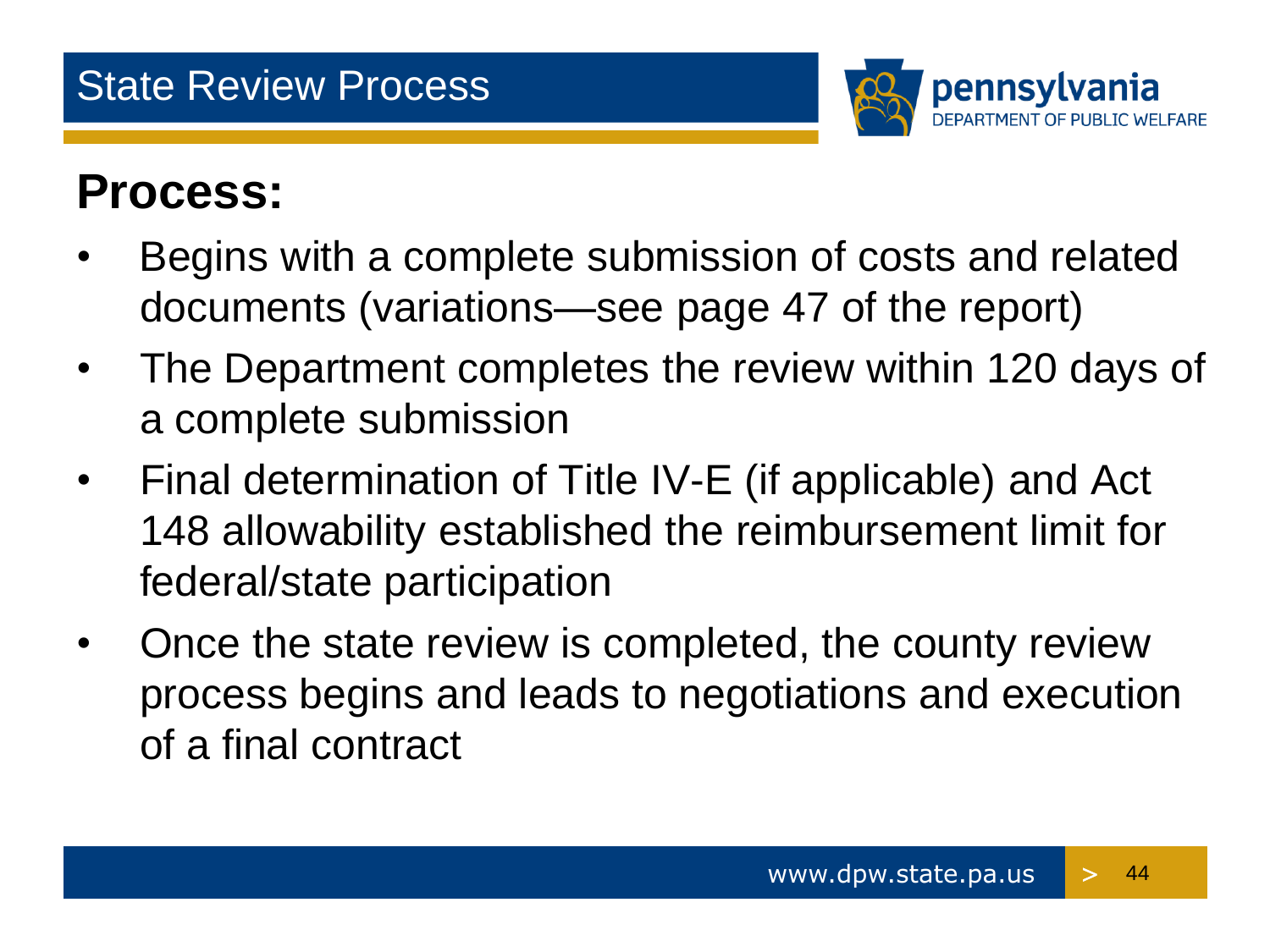

#### **Timelines and Deadlines:**

- 31 for private providers and new services/programs/providers with July 1 start date Cost Reports and related documents are due December
- Requests for 1-month extensions considered when received by November 15
- • Requests for 60-day extensions considered when there is delayed receipt of funding confirmation letters from counties
	- If granted, effective from the date the confirmation is received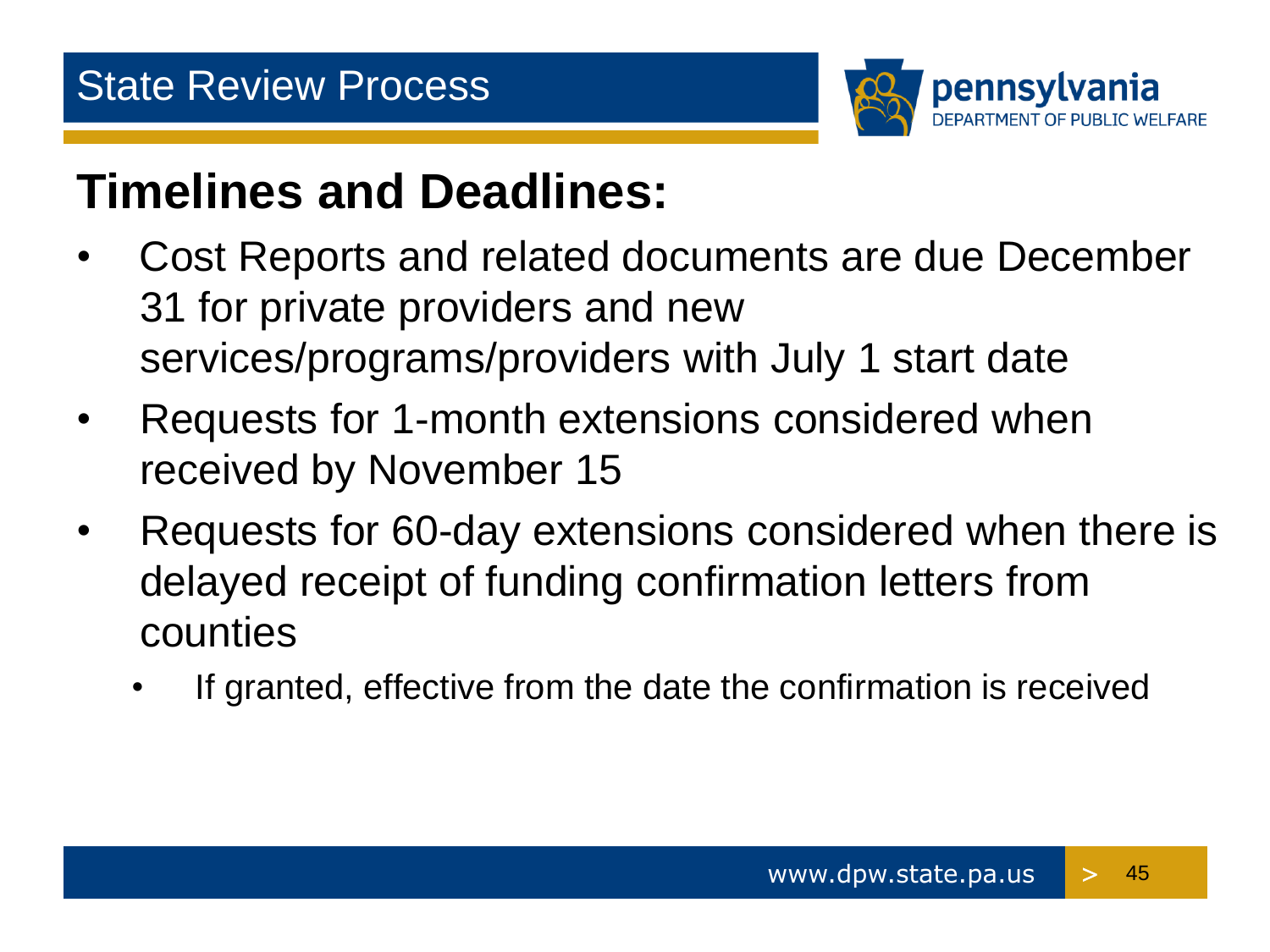

#### **Timelines and Deadlines:**

- December 31 deadline only applicable to Chapter 6400 licensed programs if current client will be remaining in care
- Cost Reports and related documents due April 30 for county foster family care and congregate care programs
	- • Allows for priority response to private provider submissions that require a county negotiation process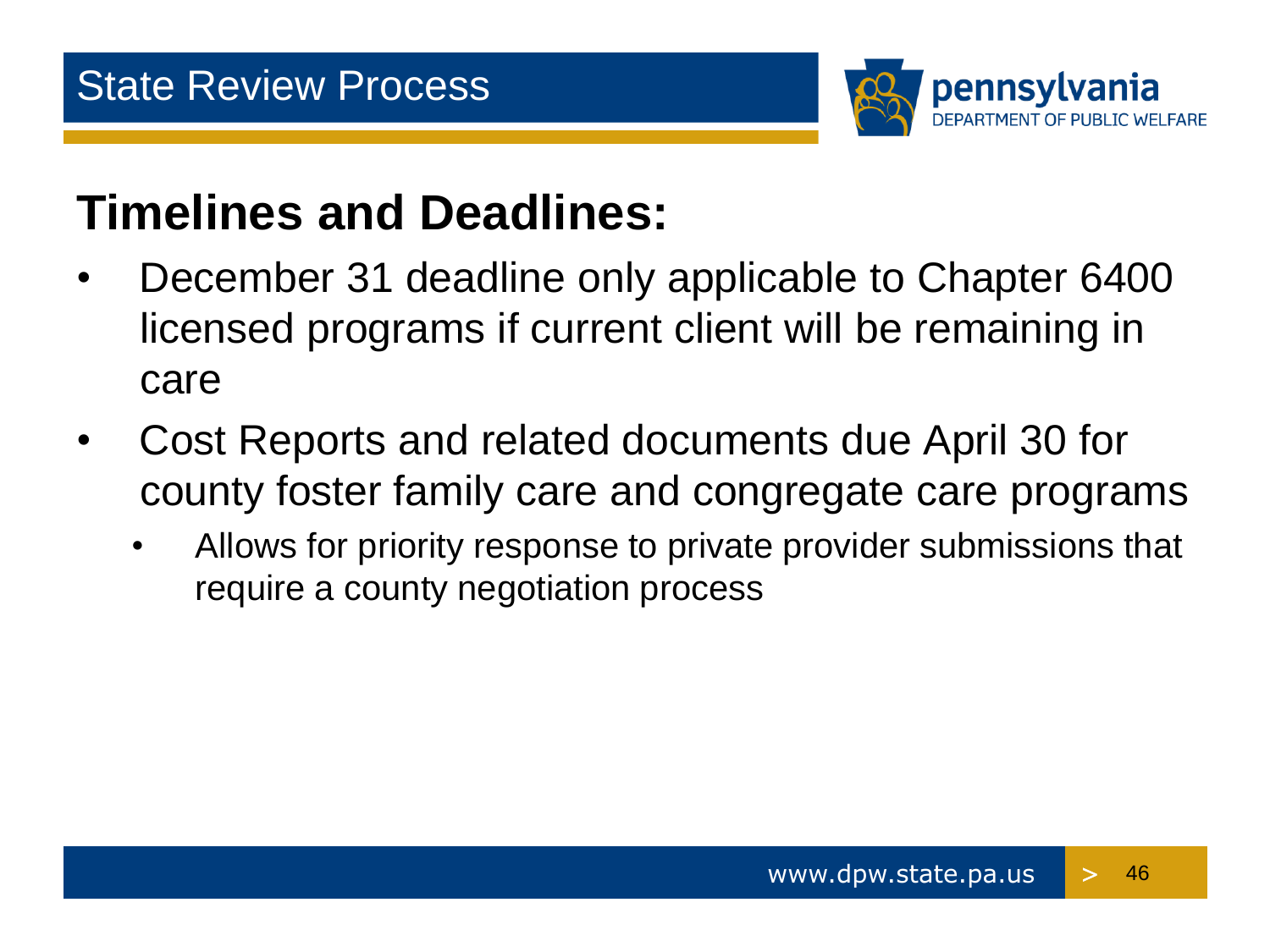

#### **Review of Existing Private Providers:**

#### Complete submission includes:

- • Completed Cost Report
- • AUP Document with requested attachments
- Agency Independent Audit
- Program Description(s)
- License(s)
- Job description(s) as requested

#### Cost Report allows for budgeted costs using the "optional columns"

 allowability for Title IV-E/Act 148 funding • All budgeted costs require support documentation to accurately determine

Communication Plan to promote transparency and timeliness of the process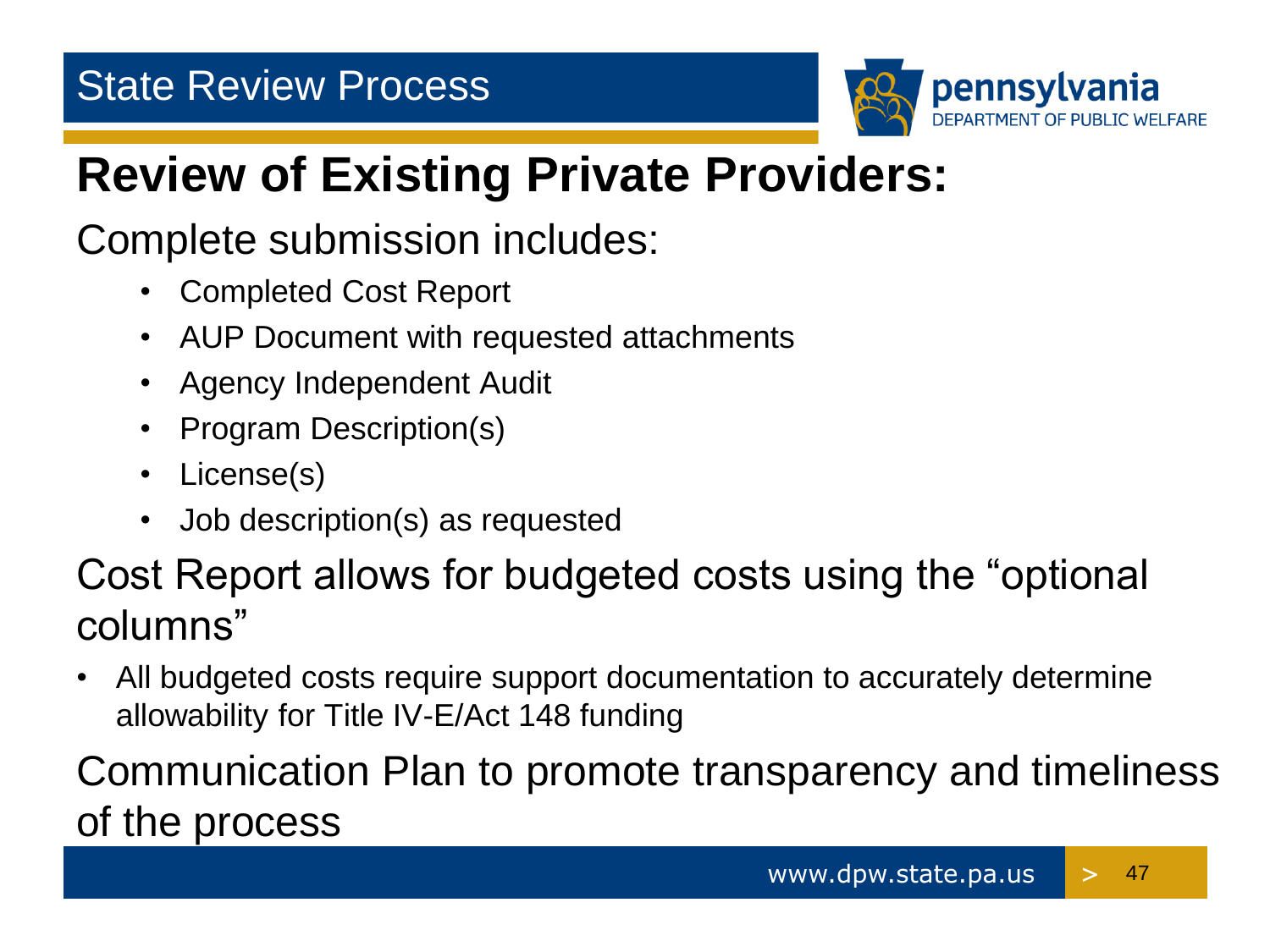

#### **State Review Process (Routine Review):**

Completed annually

- Review of Cost Report
- Review of AUP and attachments
- Review of Agency Independent Audit
- Review of Program Description(s)
- Review of License(s)
- Review of Job Description(s)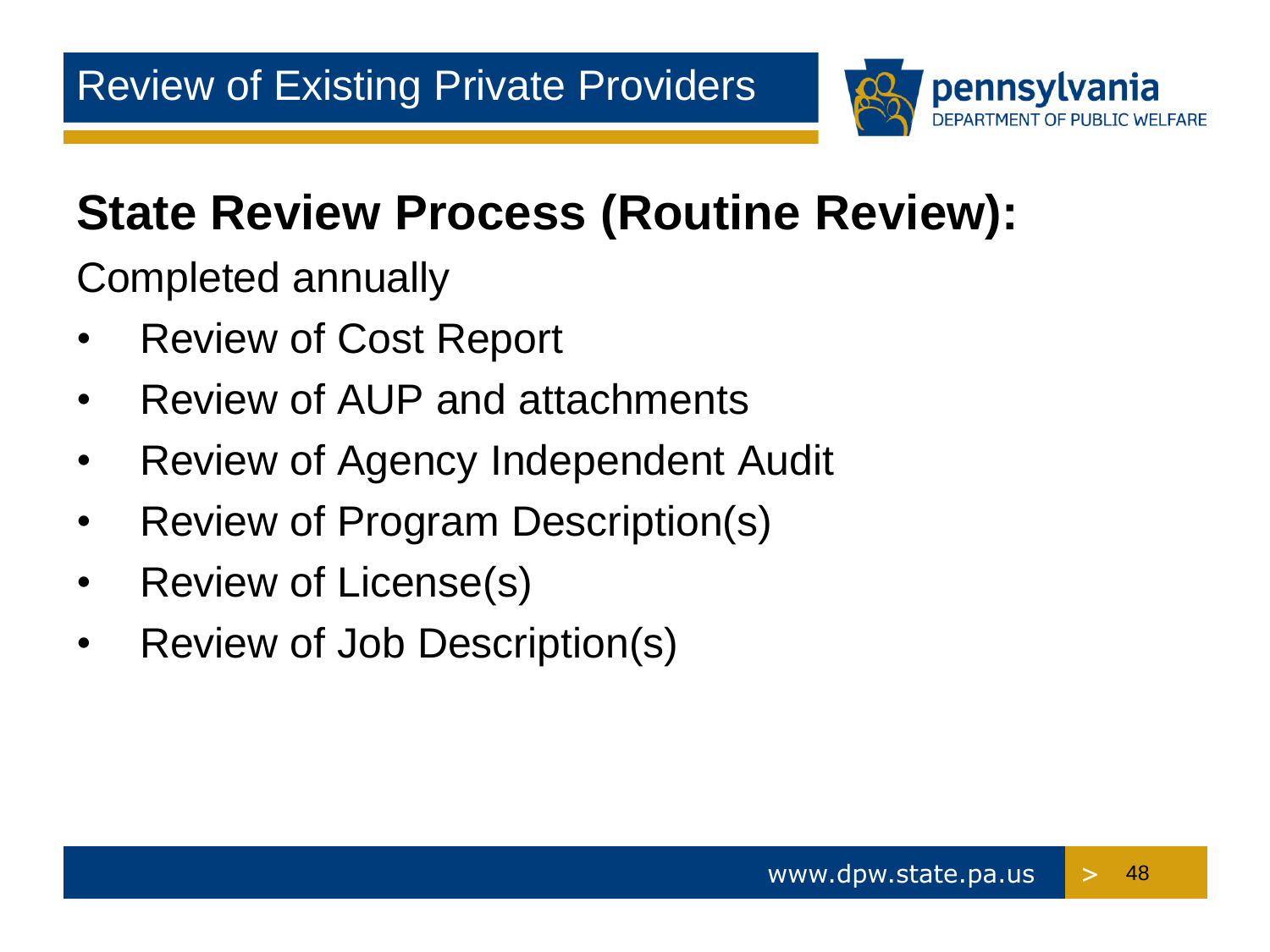

#### **State Review Process (Enhanced Review):**

Completed every 5 years at a minimum

- All Routine Review items AND
	- **Review of Agency Cost Allocation Plan**
	- • Review of allocation methods for payroll
	- Review of Agency policies pertaining to the administration of time studies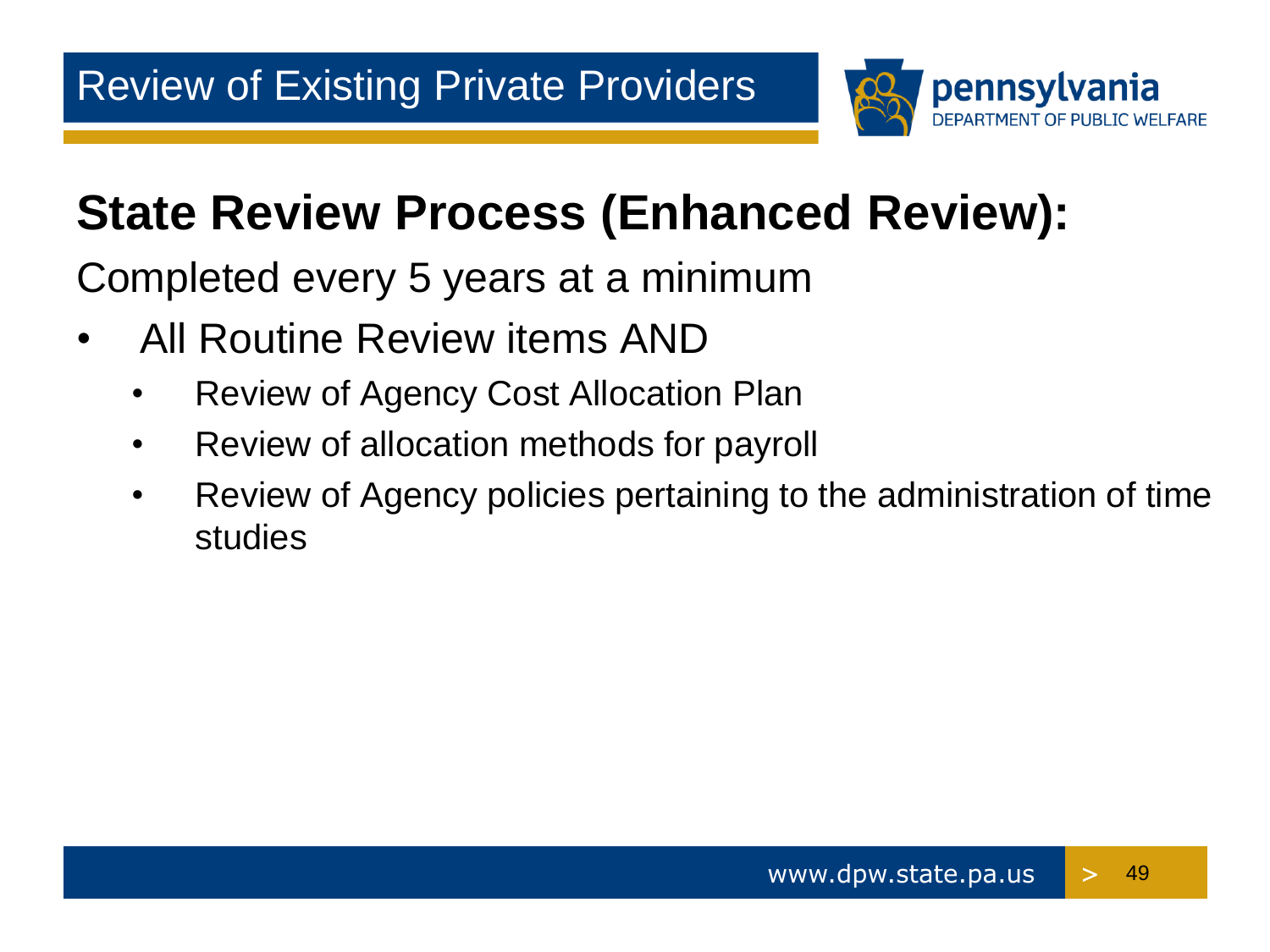

#### **Transition Period (two years) Review:**

Validates the independent auditor's review and determinations of Title IV-E/Act 148 allowability, establishes confidence in the process and identifies additional training needs

• Similar to Enhanced Review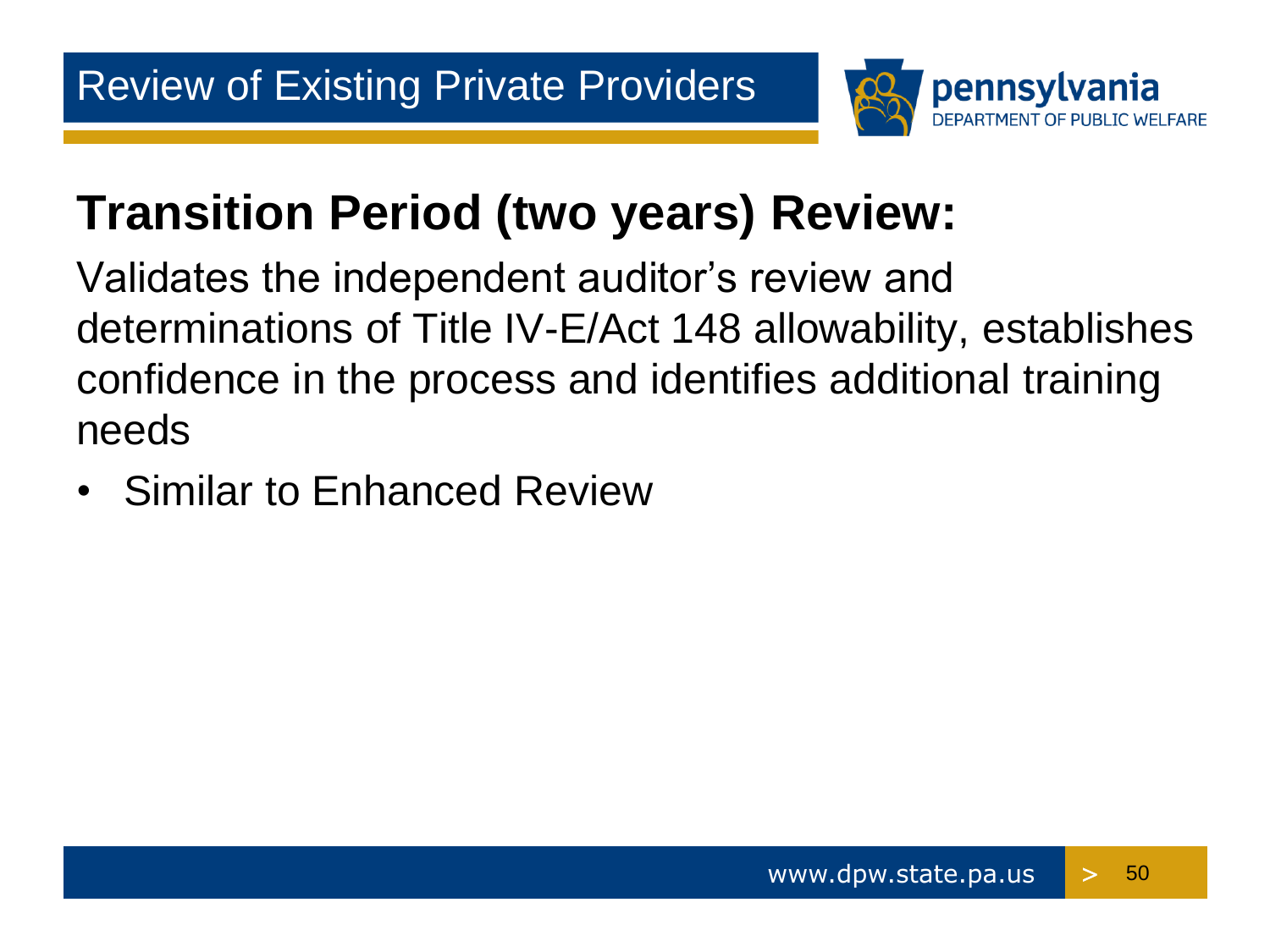

#### **Complete submission includes:**

- Completed Cost Report
- Program Description(s)—congregate care only
- License(s)
- Job description(s)—congregate care only

All items are reviewed thoroughly.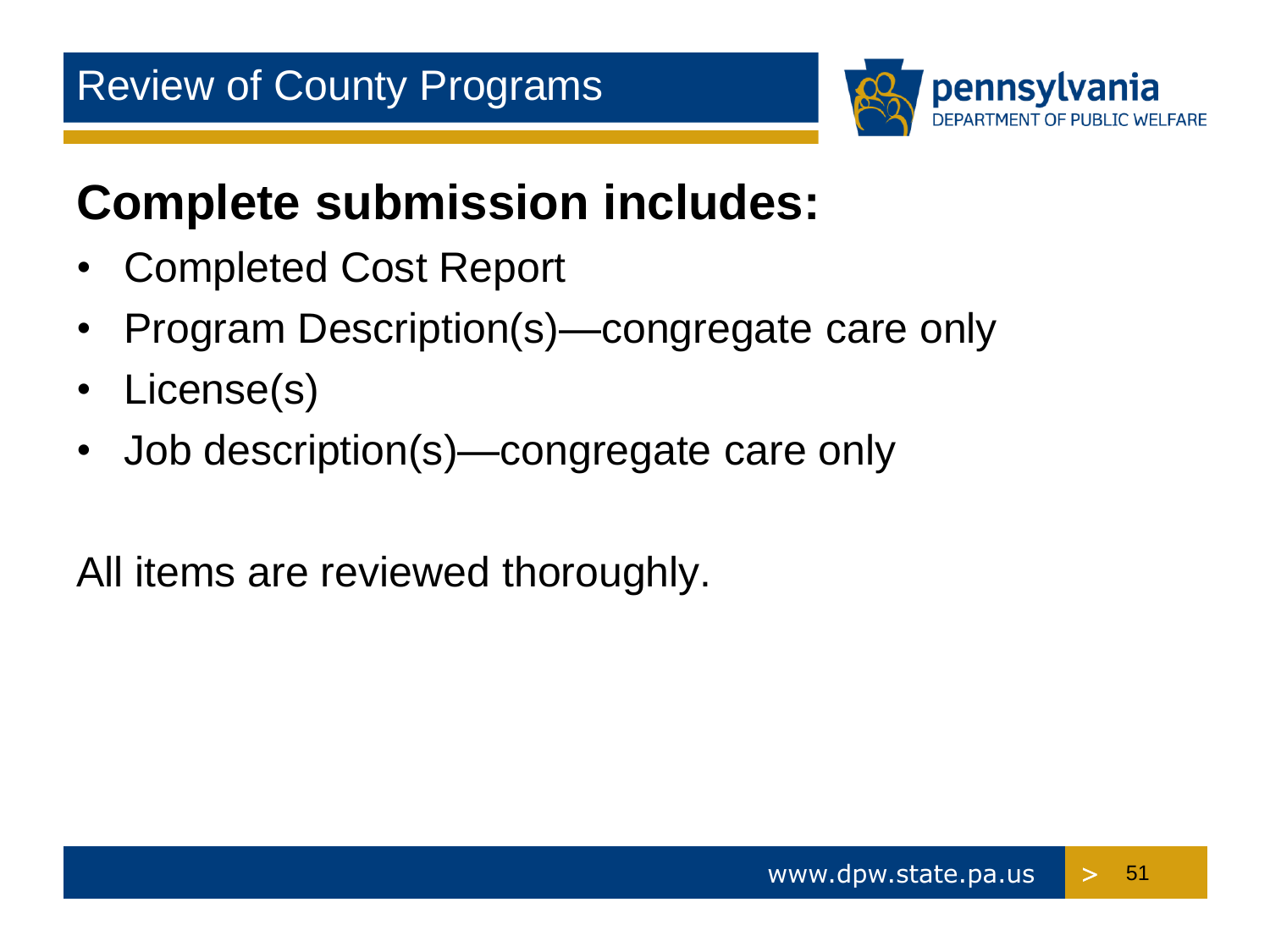

#### **Review of Chapter 6400 Programs:**

Complete submission includes:

- Child-Specific Budget Information
- Program Description(s)
- License(s)
- Job Description(s)

All items are reviewed thoroughly.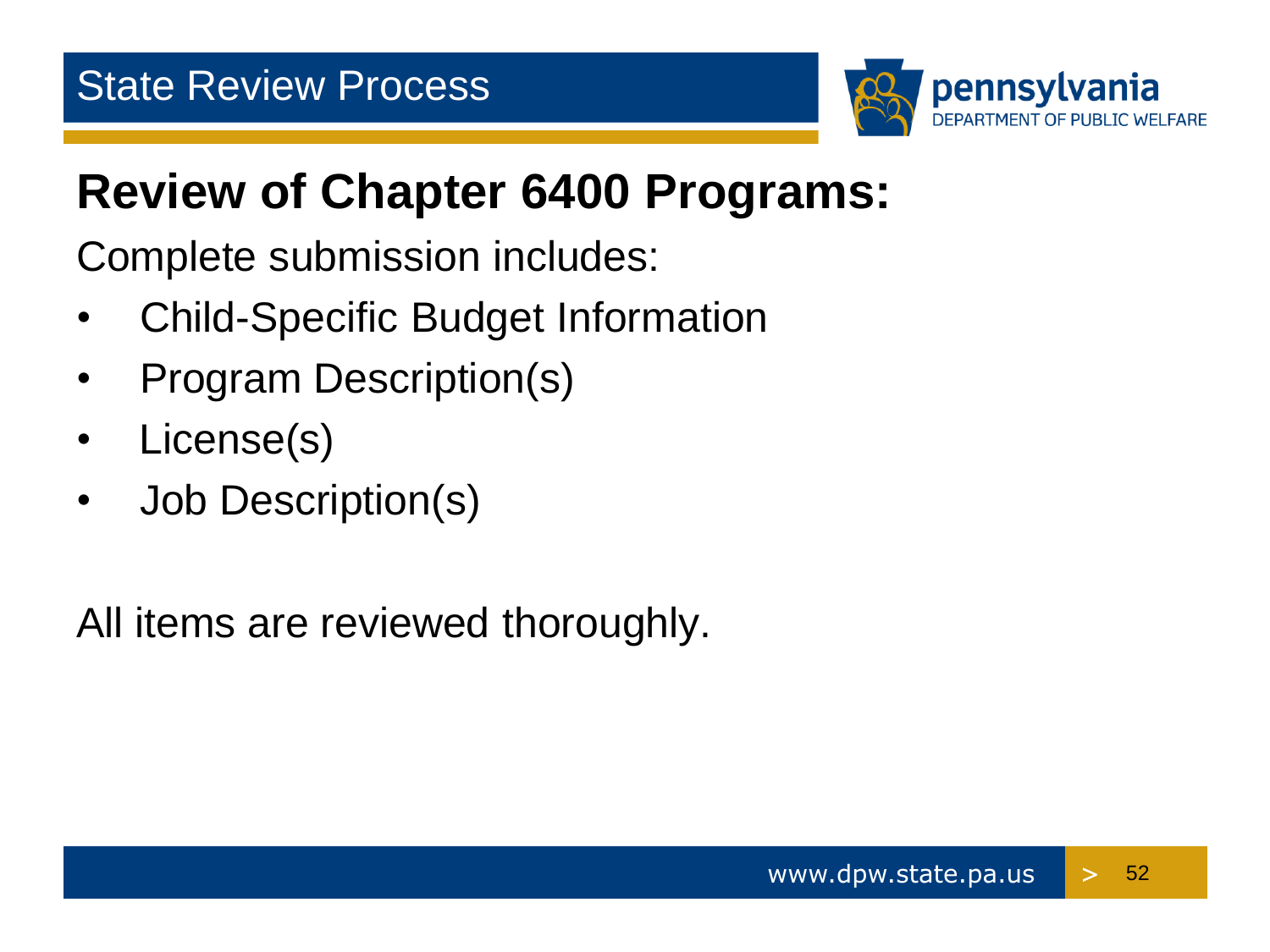

#### **New Services/Programs/Providers:**

Complete submission includes:

- Completed Cost Report—budget version
- • Supporting Documentation
- Program Description(s)
- License(s)
- Job description(s) / Cost Allocation Plan / Organization **Chart**

All items reviewed thoroughly.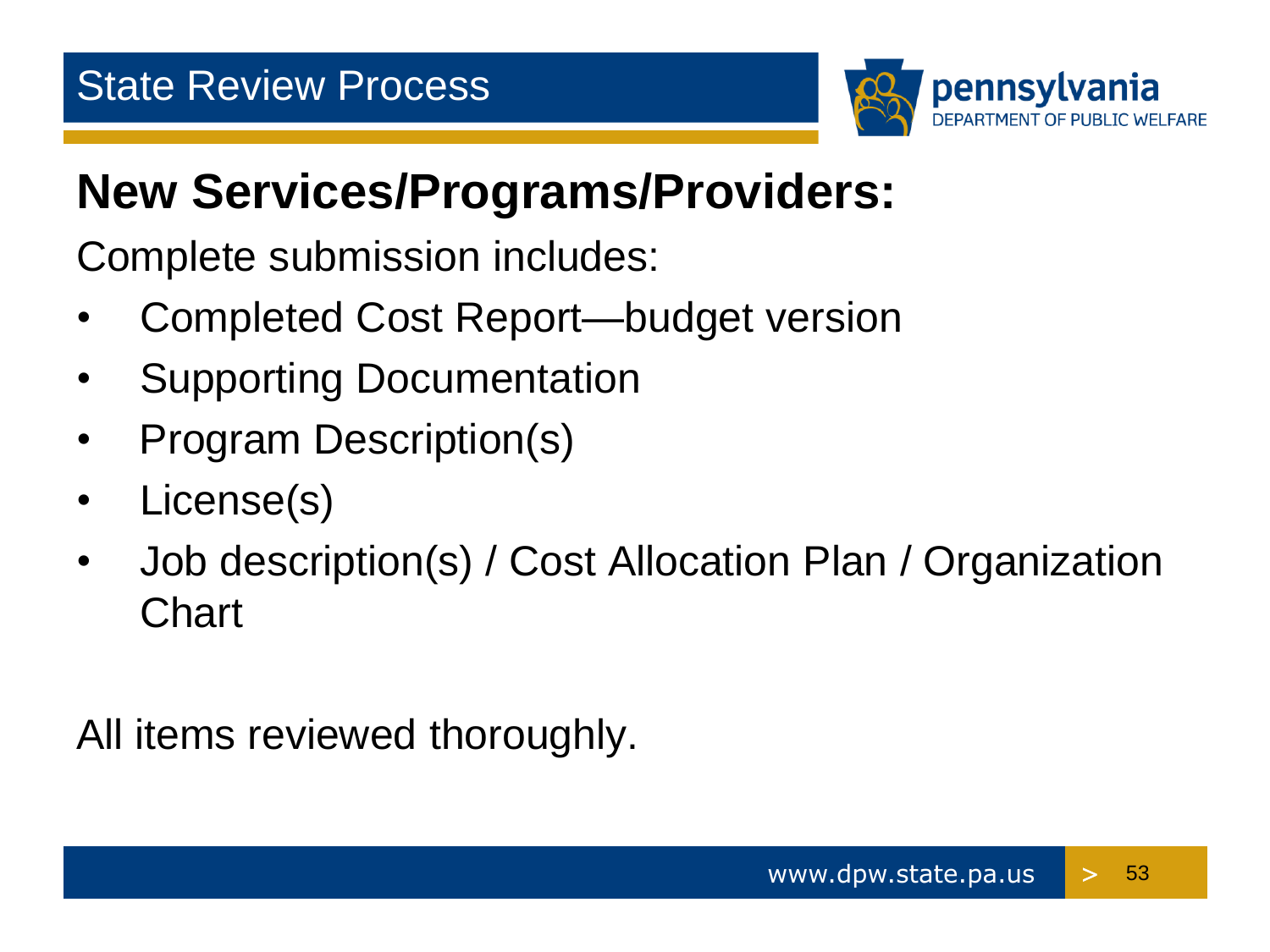

## **Training:**

The Department will:

- Develop training curriculum for providers, independent auditors, county and state staff
- Issue thorough instructions consistent with legislative mandates
- Annual process for instruction revisions
- Sponsor and conduct annual trainings for independent auditors, providers and county staff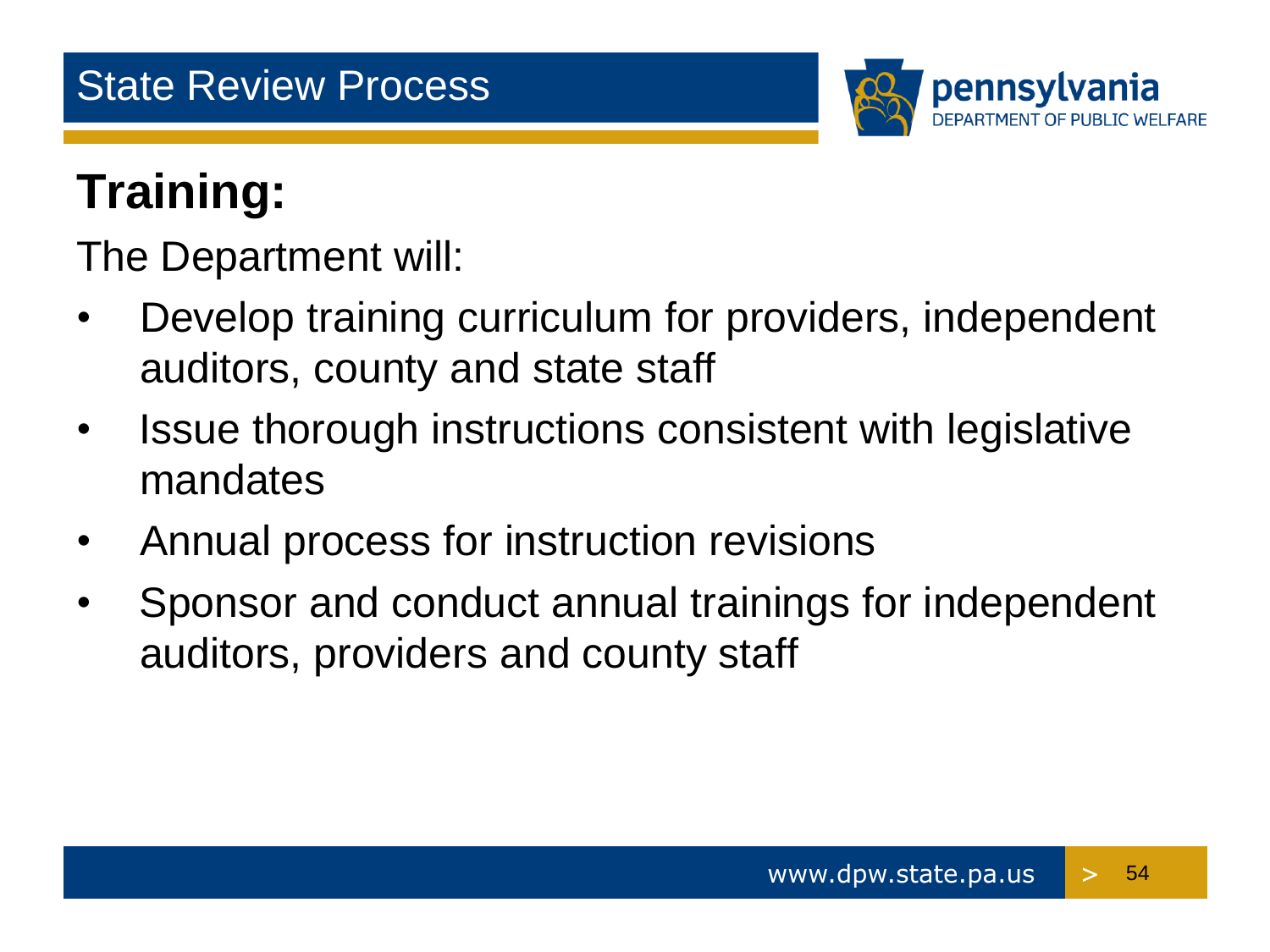

# **Ad Hoc Workgroup County Review Process**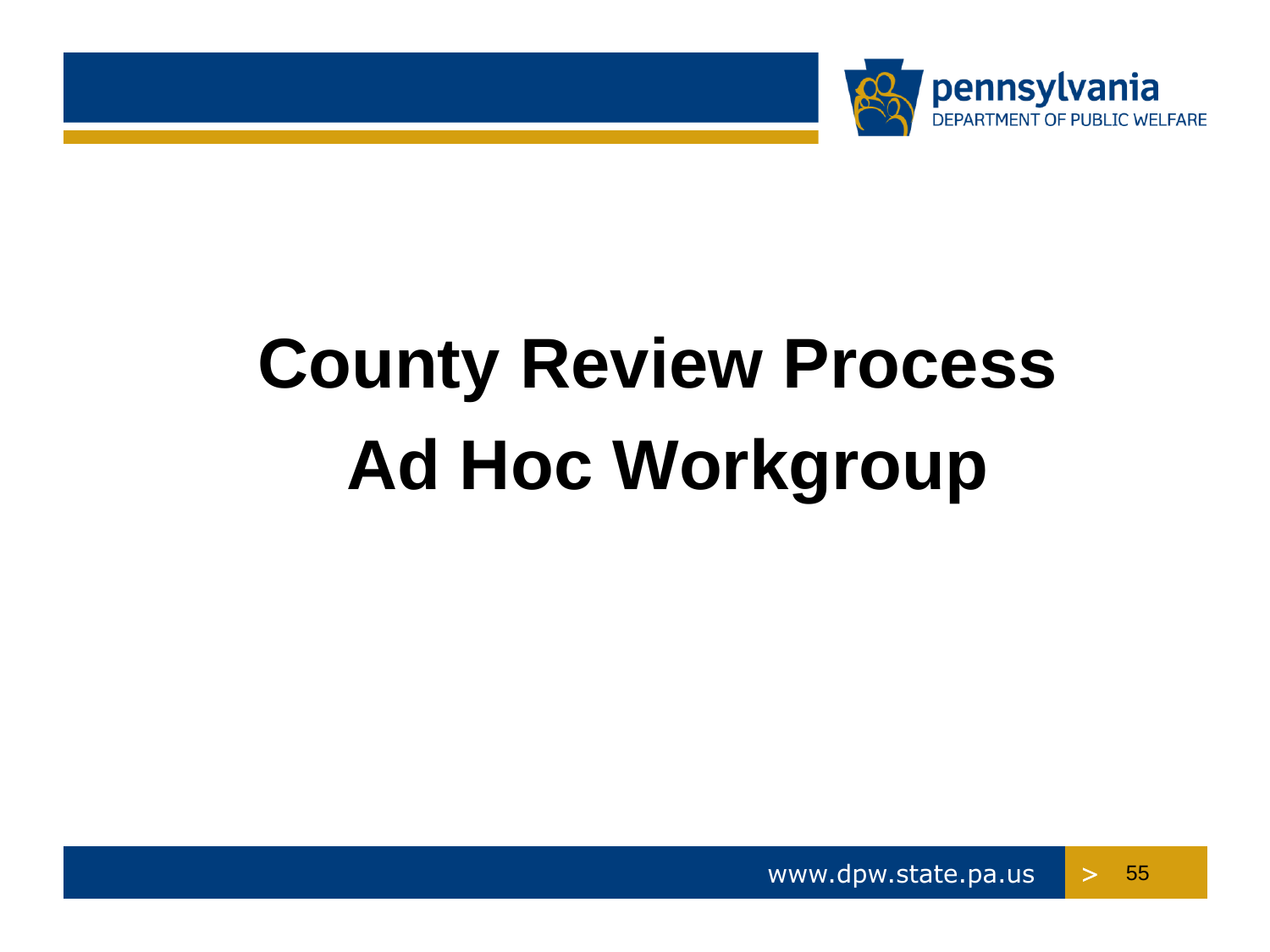

## **Objective:**

Reimburse placement service providers for actual costs that are allowable, reasonable and aligned with the counties service and level of service need.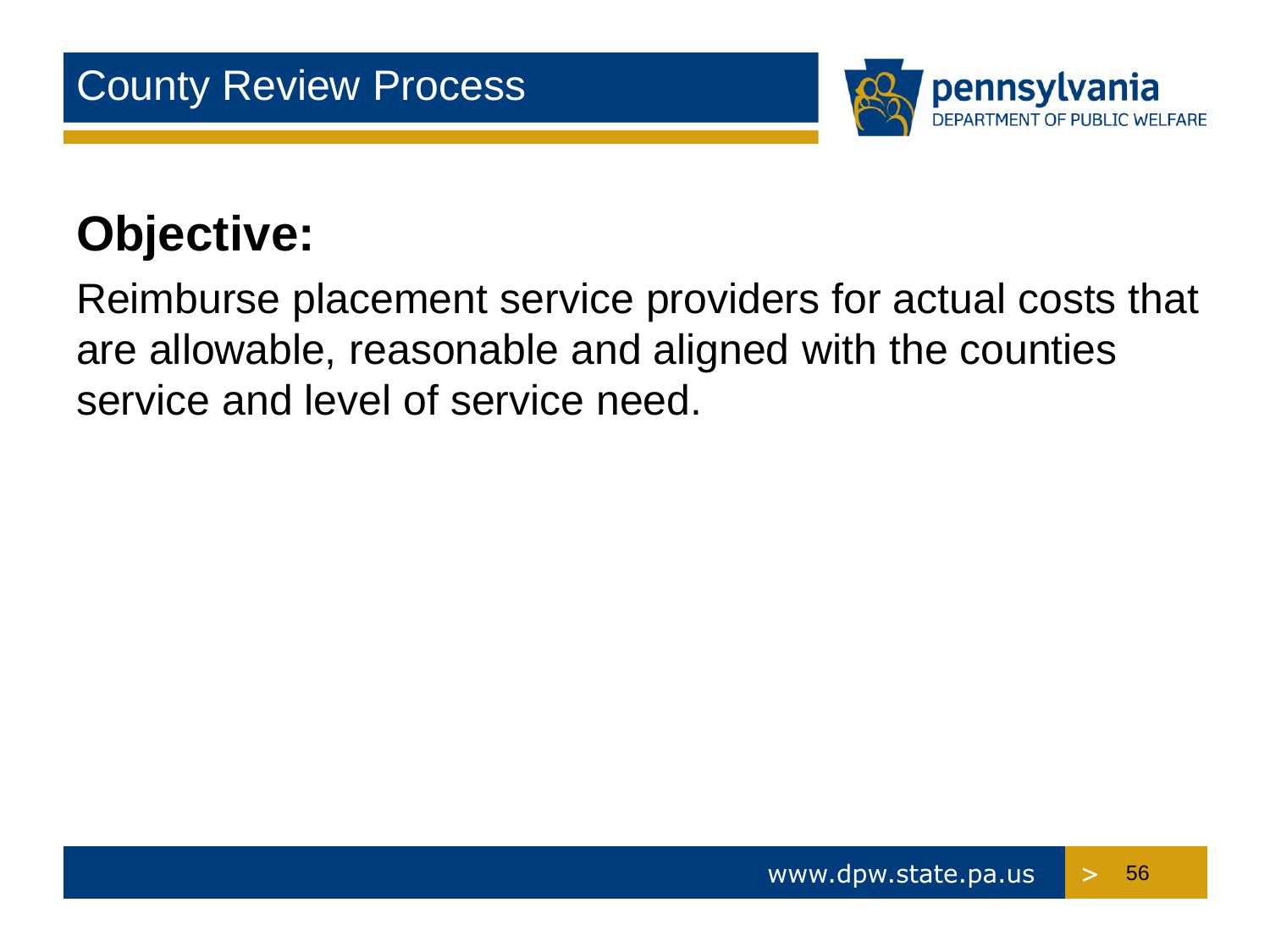

#### **Process:**

- County reviews Standardized Cost Report
- Engagement with provider for questions/answers
- County rate proposal to provider
- Agreement reached, negotiation
- • Provider cost resulting from rate agreement included in Implementation and Needs-Based Plan
- with providers at the rate which will cover the costs as submitted in the Needs-Based Budget IF funding is approved by the Department through the Needs-Based Plan and Budget, the county can contract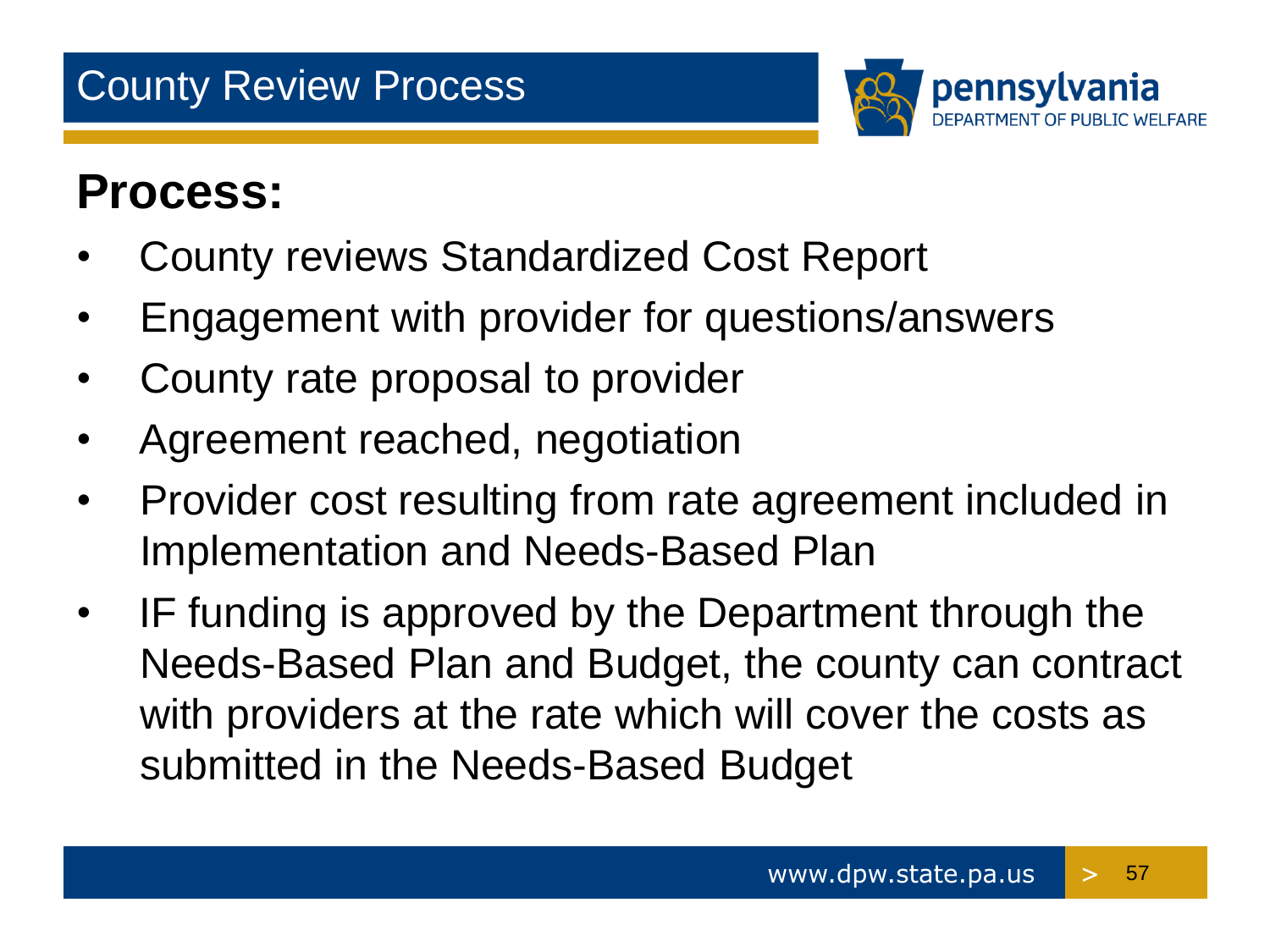

#### **Key Dates in the Process:**

- Federal Funding Letters—November 1, 2014
- Cost Report to DPW—December 31, 2014
- County negotiations—point at which the county has access to the Cost Report, after December 31, 2014
- Submission of Needs-Based Plan and Budget with costs included—September 15, 2015
- Incorporation of results of the first year of the proposed methodology, contracted rates effective July 1, 2016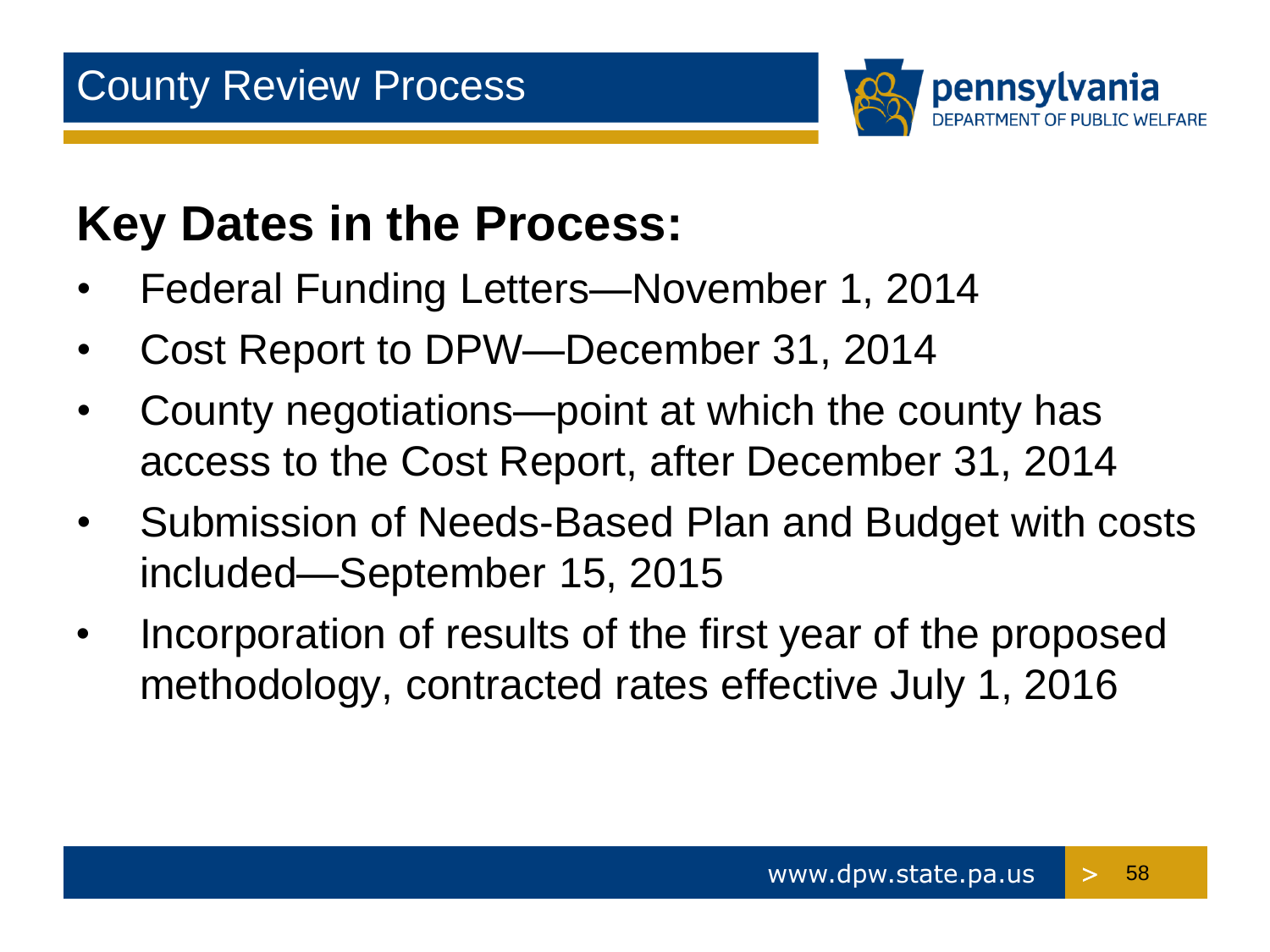

#### **Recommendation for Fiscal Year 2014-2015**

- 2 years) to cover SFY 2014-15 Reimbursement amounts be extended up to 3 years (from the current
- regardless of whether another county had negotiated a lower rate for • On an interim basis for SFY 2014-15, the Department would participate in the reimbursement of county-negotiated rates for services up to the state maximum allowable reimbursement amount the same services.
	- ACF has been supportive of a multi-year maximum allowable reimbursement amount
- The current process will be in effect for new providers, new services initiated by current providers and for providers who want the option to increase their maximum allowable reimbursement amounts
	- • Providers who submit a complete submission of costs and related documents by the due date and respond to questions timely during the states review will be reimbursed based on the negotiated rate back to July 1 of the contract year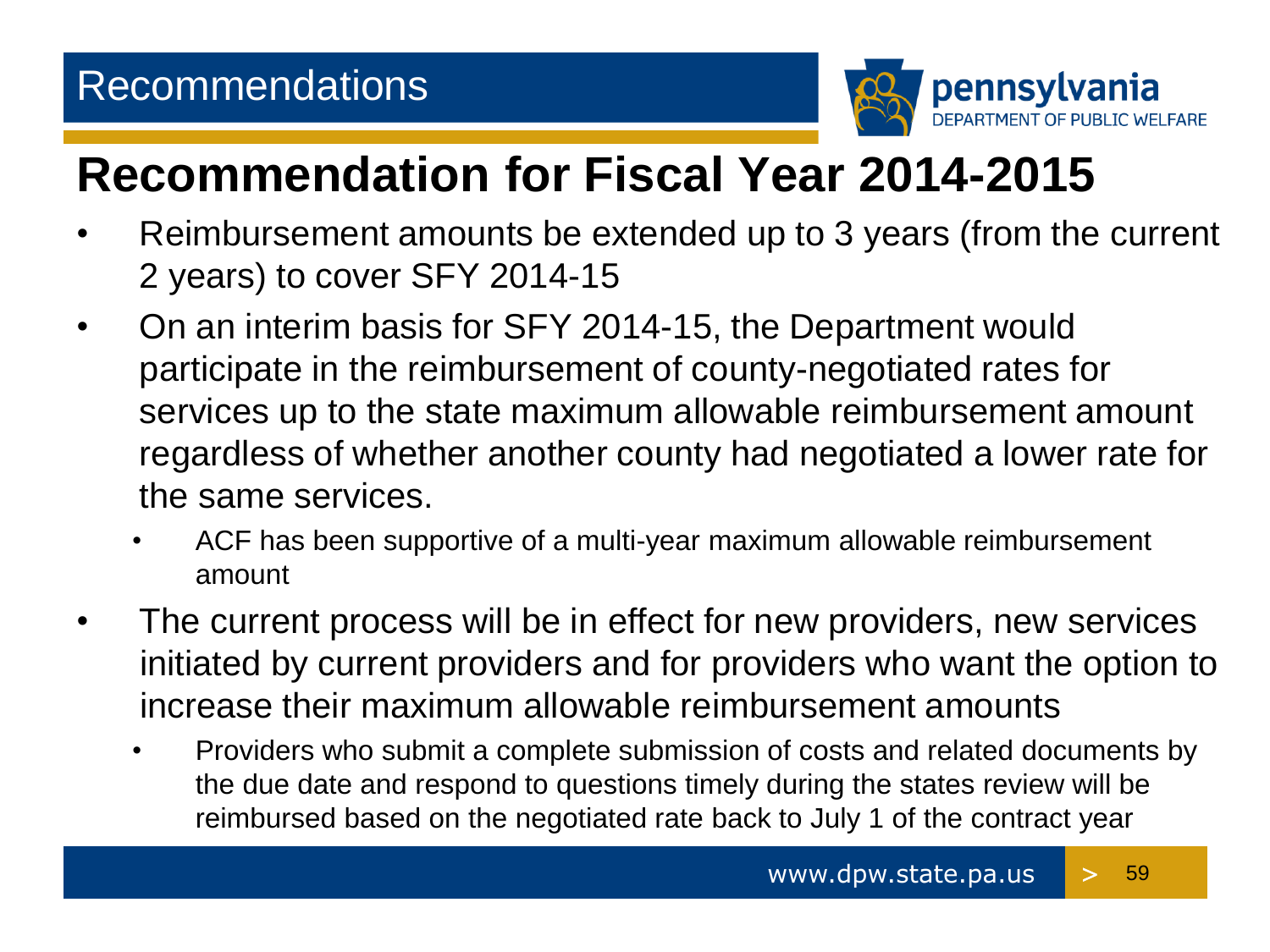

#### **Rate Adjustment Factor:**

- The General Assembly approve a RAF as part of the overall Pennsylvania rate methodology for placement providers
- The application of the RAF will be applied directly to the payment and Act 148/Title IV-E/county share reimbursement rate
- The methodology for establishing the RAF will be reviewed annually and published by the Department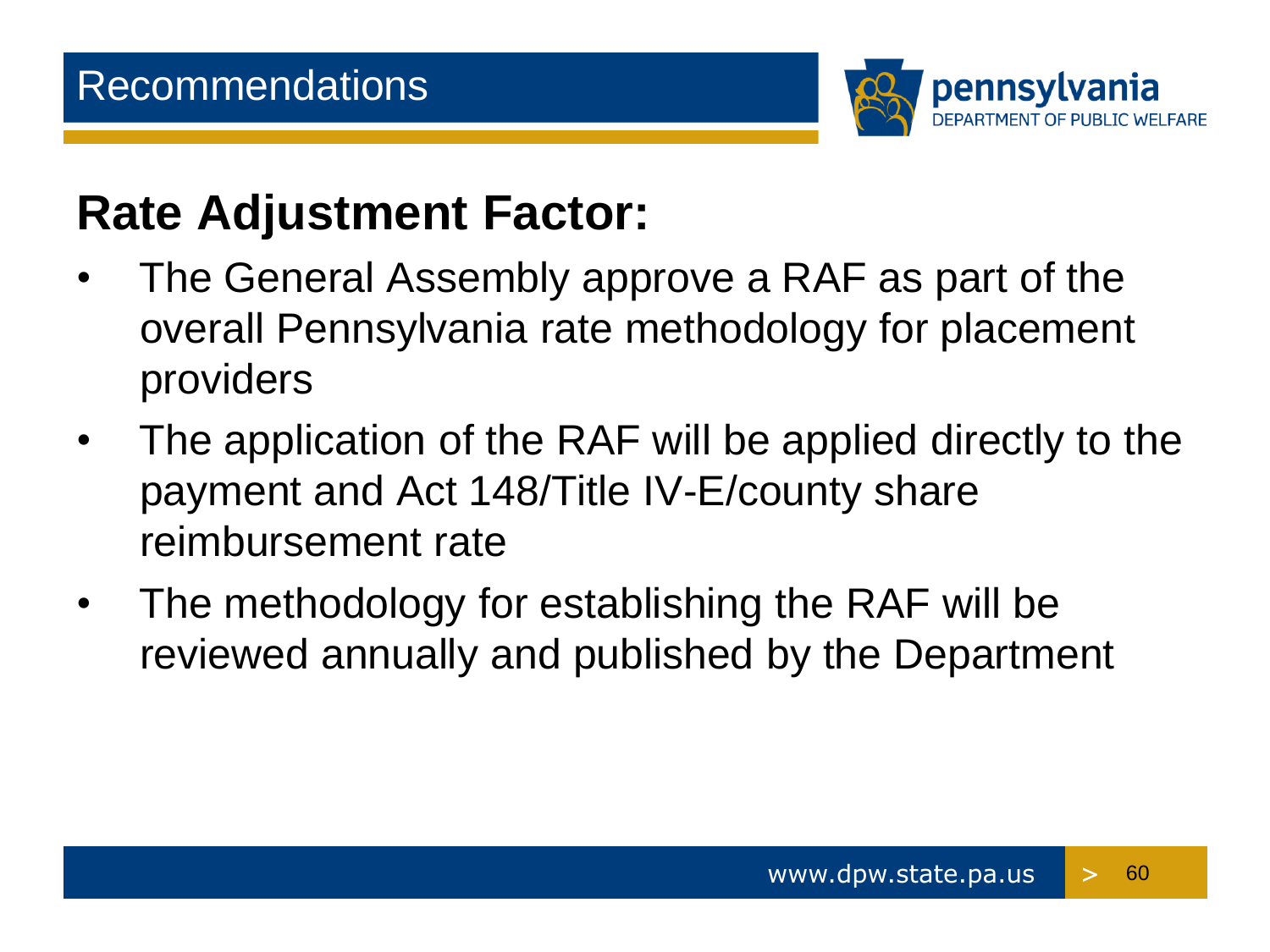

#### **Time Study Process:**

- The General Assembly consider funding to address the cost of implementation of a RMTS or other standardized time study process for provider Foster Family Care Case Managers, Congregate Care Child Care Workers and Case Managers
- This investment will support improved accuracy and timeliness related to submission of claims for federal funds and elevated accountability for use of state dollars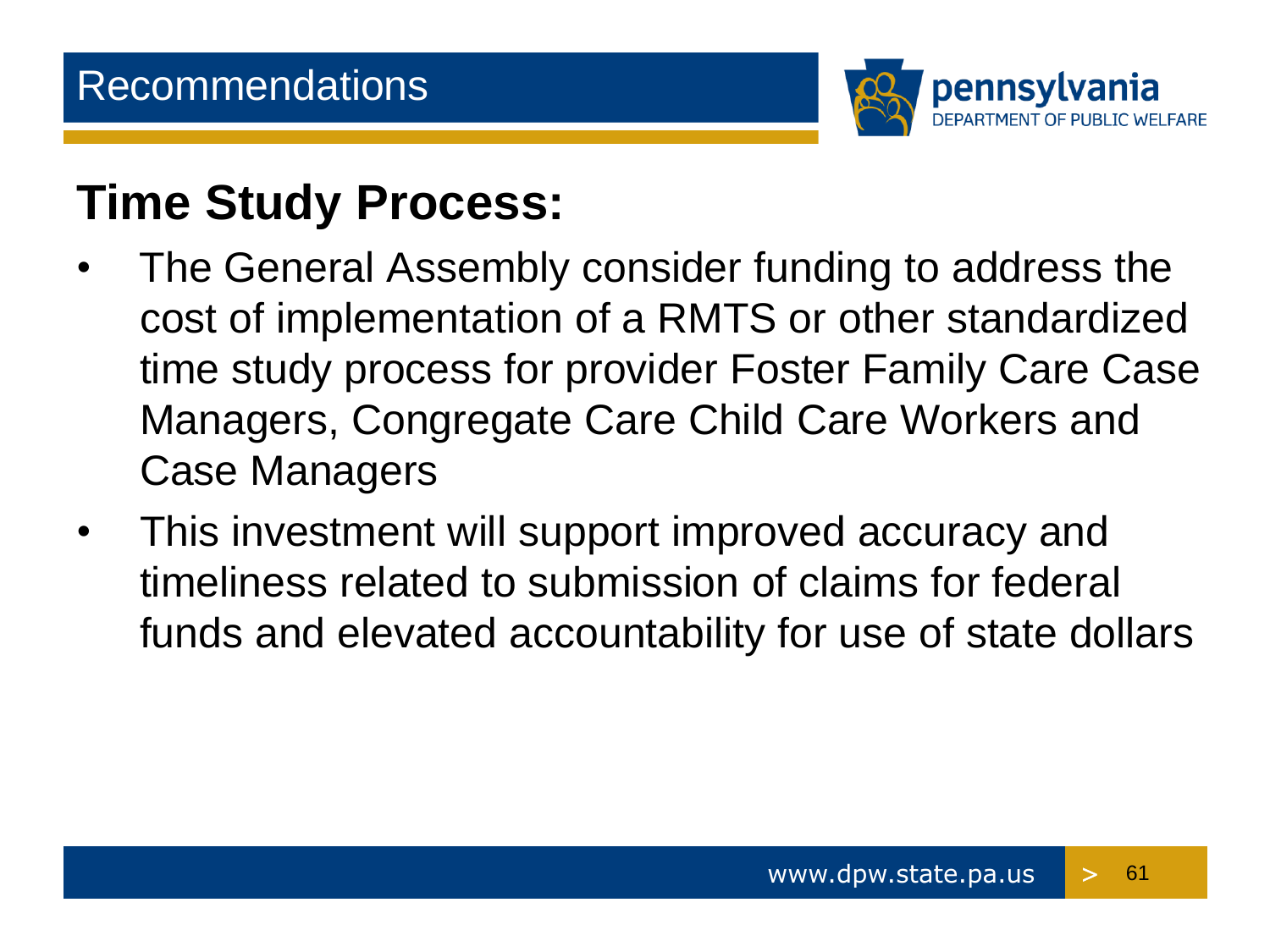

#### **State Review Process:**

- The Department be given the authority to review submission of costs and supportive documentation, AUP documents, agency audits, service descriptions, licenses and other relevant information for the purposes of validating the associated federal and state reimbursement levels
- continued validation of the rate methodology and the role • The Department be given the authority to conduct enhanced provider reviews on a regular basis as that independent auditors have in the routine provider rate methodology process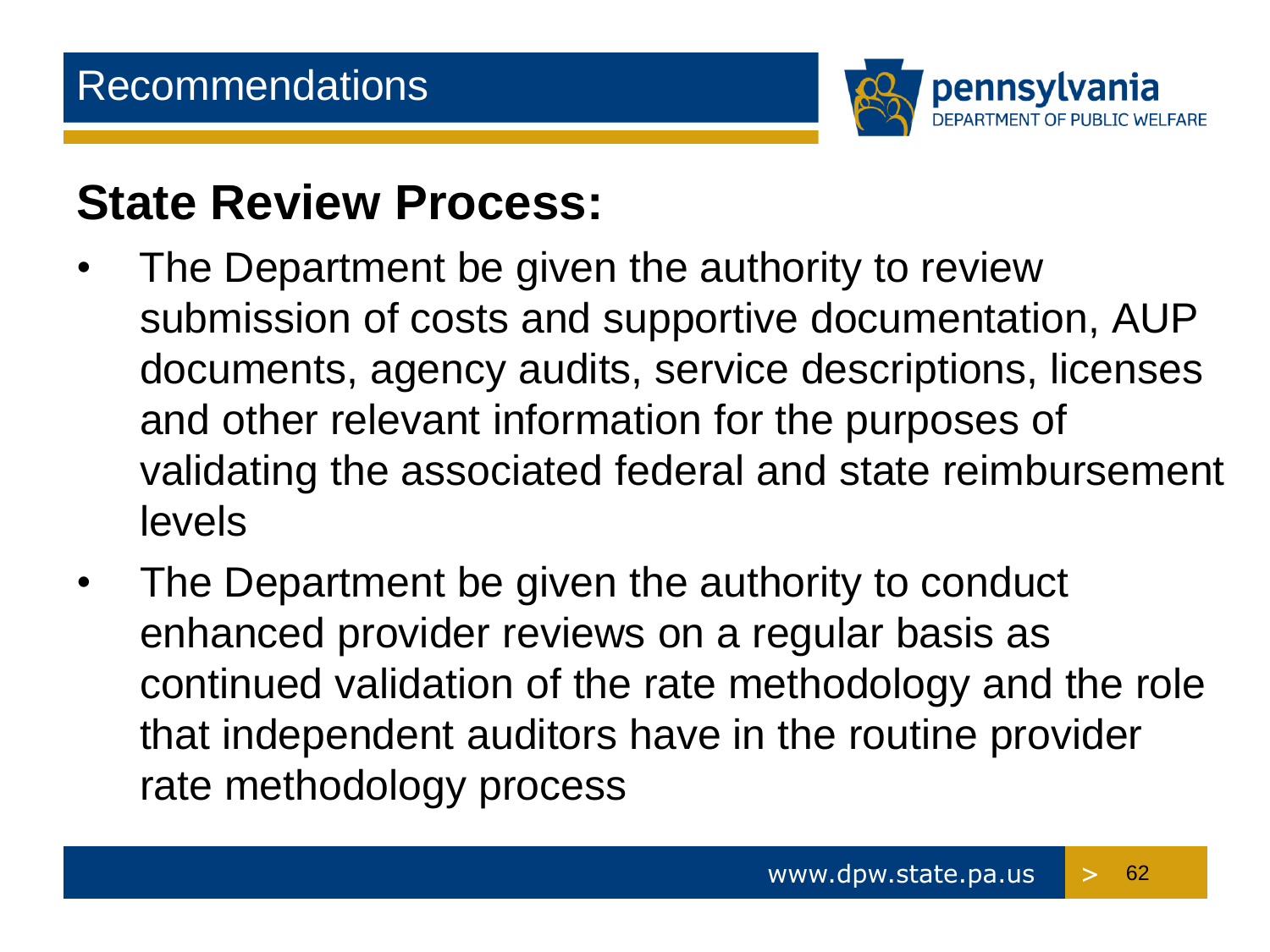

## **Regulatory:**

A process and timeline for regulatory revisions to incorporate the proposed categories of services:

- Chapter 3700 (Foster Family Care)
- • Chapter 3800 (Child Residential and Day Treatment Programs)
- Chapter 3680 (Private Children and Youth Agency)
- • Clear and coordinated regulatory base defining desired alternatives for older youth including Transitional and Supervised Independent Living options